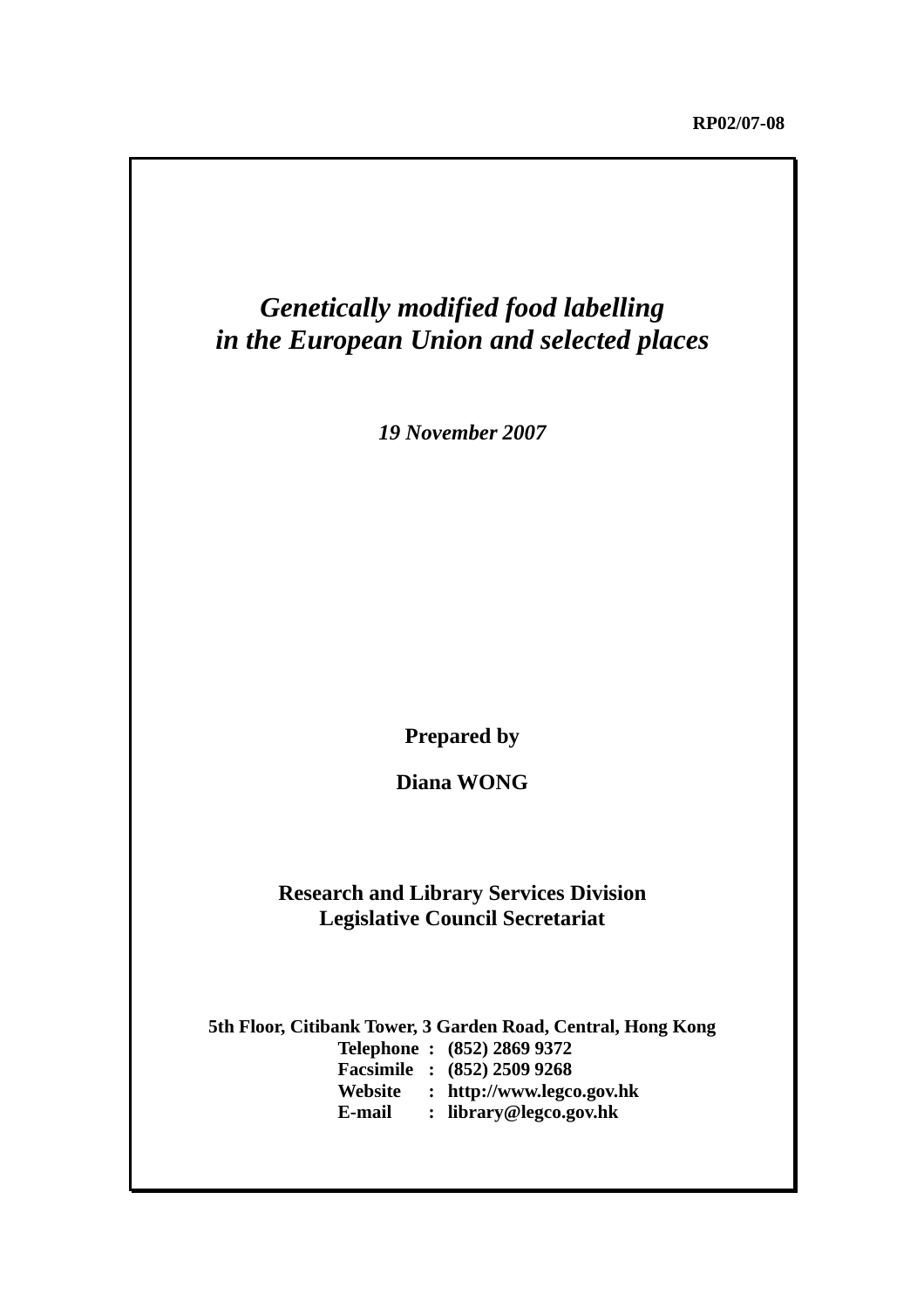# **Contents**

| <b>Executive Summary</b>                                            |                          |
|---------------------------------------------------------------------|--------------------------|
| <b>Chapter 1 – Introduction</b>                                     | 1                        |
| Background                                                          | $\boldsymbol{l}$         |
| Selection of places studied                                         | $\boldsymbol{l}$         |
| Scope of research                                                   | $\overline{c}$           |
| Research method                                                     | $\overline{2}$           |
| <b>Chapter 2 – The European Union</b>                               | 3                        |
| Background                                                          | $\mathfrak{Z}$           |
| Regulatory authority                                                | $\mathfrak{Z}$           |
| <b>Regulatory framework</b>                                         | $\mathfrak{Z}$           |
| Directive 2001/18/EC                                                | $\overline{\mathcal{A}}$ |
| Regulation (EC) No. 1829/2003                                       | 5                        |
| Regulation (EC) No. 1830/2003                                       | 5                        |
| Regulation (EC) No. $65/2004$                                       | 5                        |
| Regulation (EC) No. $641/2004$                                      | $\overline{5}$           |
| Labelling of products containing genetically modified organisms     | 6                        |
| Exemption from the traceability and labelling requirements          | 6                        |
| Negative labelling                                                  | $\overline{7}$           |
| Traceability requirement                                            | $\overline{7}$           |
| Co-existence                                                        | 8                        |
| Enforcement                                                         | 10                       |
| Authorization of the placement of genetically modified organisms on | 10                       |
| the market                                                          |                          |
| GM food labelling and traceability                                  | $_{II}$                  |
| Public views                                                        | 11                       |
| <b>Chapter 3 - The United Kingdom</b>                               | 13                       |
| <b>Background</b>                                                   | 13                       |
| Regulatory authorities                                              | 13                       |
| GM food labelling                                                   | 14                       |
| Negative labelling                                                  | 15                       |
| Traceability requirement                                            | 15                       |
| Co-existence                                                        | 16                       |
| Enforcement                                                         | 17                       |
| Code of Practice                                                    | 18                       |
| Framework Agreement on Local Authority Food Law Enforcement         | 18                       |
| Results of inspection                                               | 18                       |
| Penalty                                                             | 19                       |
| Public views                                                        | 21                       |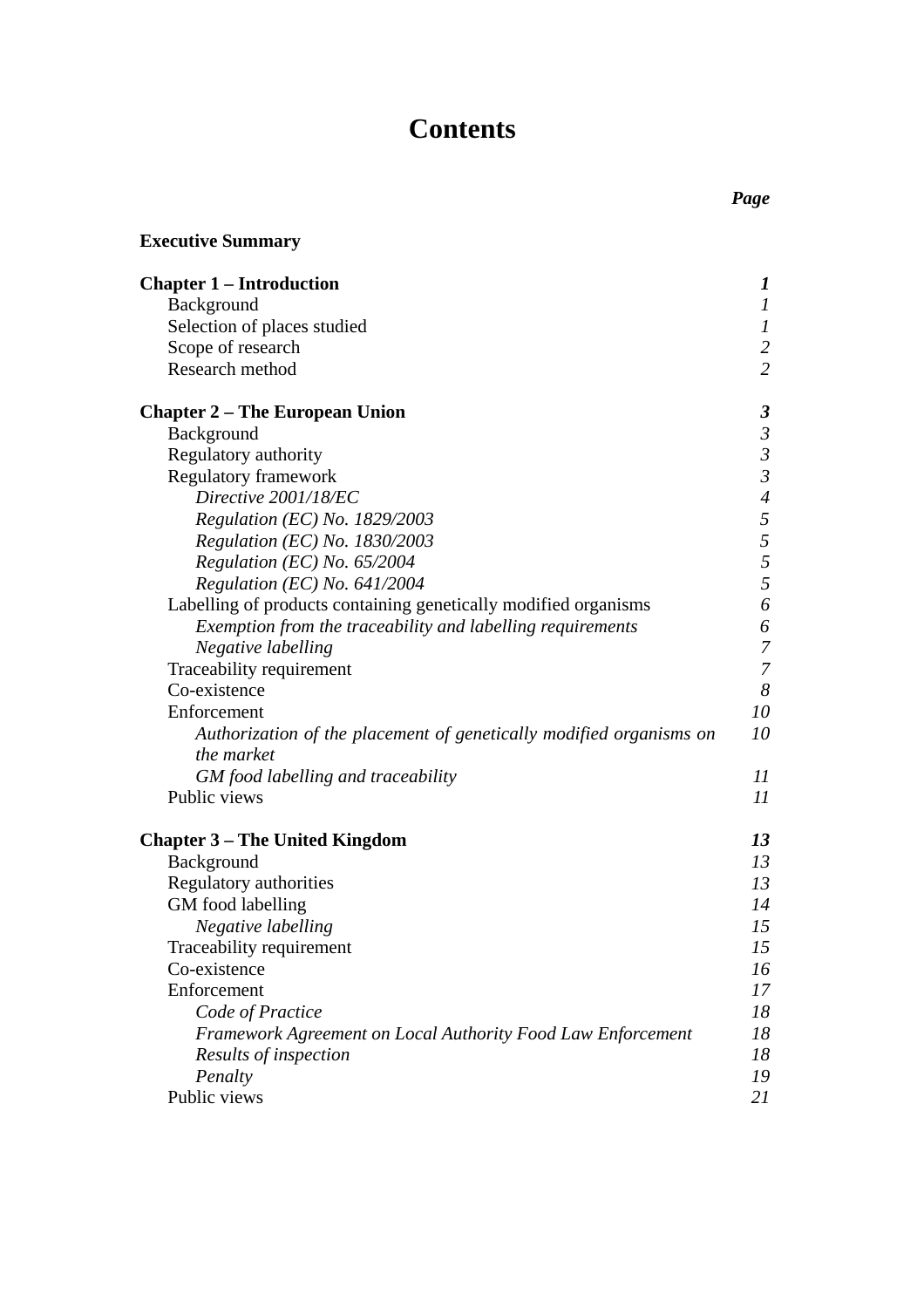| <b>Chapter 4 – Denmark</b>                      | 23 |
|-------------------------------------------------|----|
| Background                                      | 23 |
| Regulatory authorities                          | 23 |
| GM food labelling and traceability requirement  | 23 |
| Negative labelling                              | 24 |
| Co-existence                                    | 24 |
| Enforcement                                     | 25 |
| Results of inspection                           | 25 |
| Penalty                                         | 26 |
| Public views                                    | 26 |
| <b>Chapter 5 – France</b>                       | 27 |
| Background                                      | 27 |
| Regulatory authorities                          | 28 |
| GM food labelling and traceability requirements | 28 |
| Negative labelling                              | 28 |
| Co-existence                                    | 29 |
| Enforcement                                     | 29 |
| Penalty                                         | 30 |
| Public views                                    | 30 |
| <b>Chapter 6 – Analysis</b>                     | 31 |
| Introduction                                    | 31 |
| Regulatory authority                            | 31 |
| Labelling and traceability requirement          | 32 |
| Negative labelling                              | 32 |
| Co-existence                                    | 33 |
| Enforcement                                     | 34 |
| Public views                                    | 34 |
| <b>Appendix</b>                                 | 36 |
| <b>References</b>                               | 41 |

*------------------------------------------------------------------------------------------------------------------------------------------ Research reports are compiled for Members and Committees of the Legislative Council. They are not legal or other professional advice and shall not be relied on as such. Research reports are subject to copyright owned by the Legislative Council Commission (the Commission). The Commission permits accurate reproduction of the research reports for non-commercial use in a manner not adversely affecting the Legislative Council, provided that acknowledgement is made stating the Research and Library Services Division of the Legislative Council Secretariat as the source and one copy of the reproduction is sent to the Legislative Council Library.*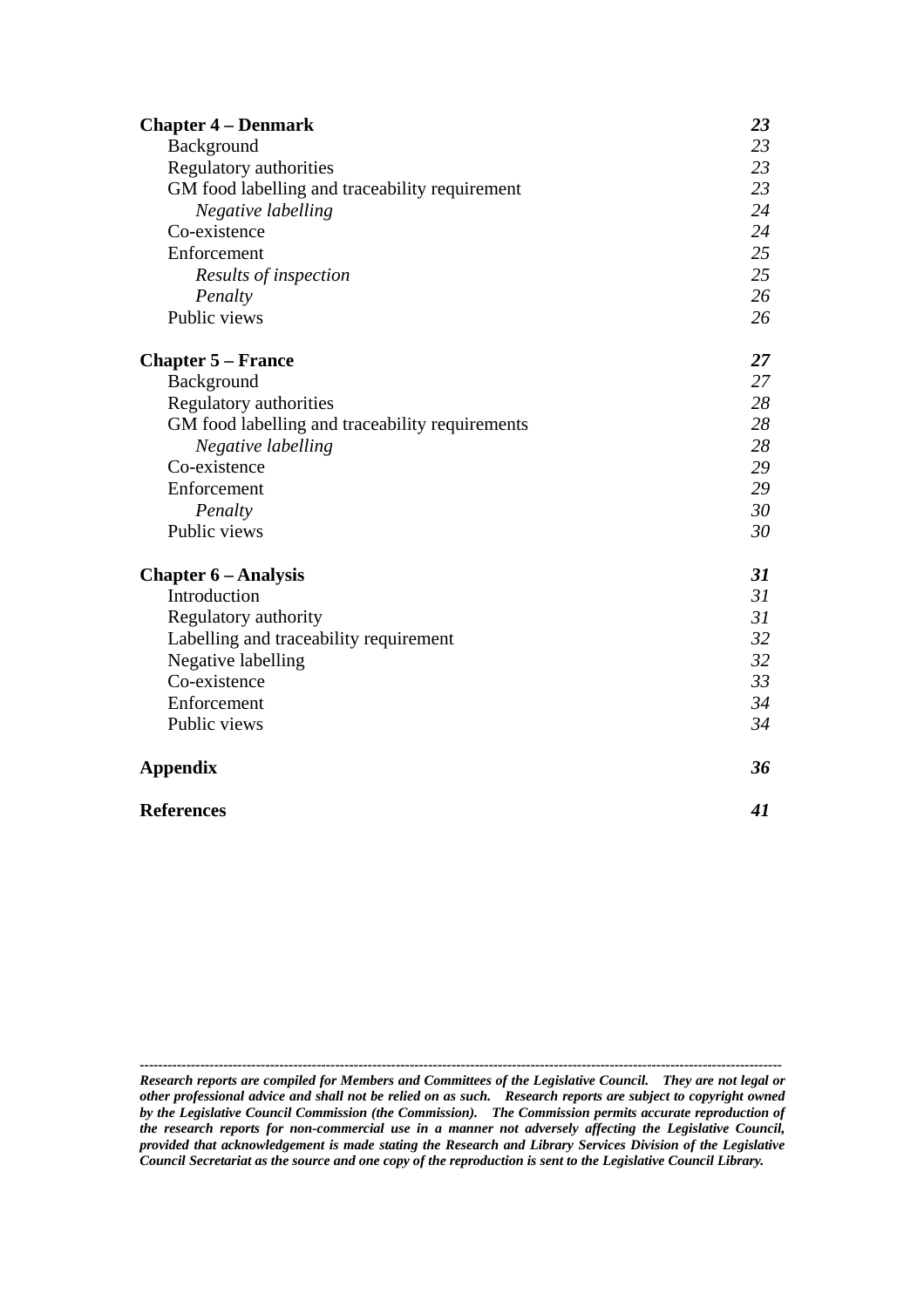# **Executive summary**

- 1. This report studies the policy on genetically modified (GM) food labelling in the European Union (EU) and three selected places, namely the United Kingdom (UK), Denmark and France.
- 2. The European Commission (Commission) is responsible for establishing rules for the assessment and authorization of genetically modified organisms (GMOs) and GM food in the EU. The Commission sets the policies and the EU Directive and Regulations for GM food labelling and traceability (including those for negative labelling, threshold requirements and exemptions), co-existence of GM and non-GM crops, and authorization of the placement of GMOs on the market, amongst others. The responsibilities for adopting, implementing and enforcing the GM food related legislation fall on the governing authorities of the individual Member States.
- 3. In the UK, policy making and legislation on GM food labelling are the responsibilities of the central government. Within the UK, the devolved administrations in England, Scotland, Wales and Northern Ireland have local responsibilities for enforcing the relevant policy and legislation. For instance, England has enacted a set of domestic legislation to adopt the EU Directive and Regulations on GM food labelling and traceability. To provide guidance to the local authorities, the Food Standards Agency has published documents detailing the implementation procedure relating to enforcement. As regards co-existence, the Department for Environment, Food and Rural Affairs issued a consultation paper to seek the stakeholders' views on the proposed co-existence measures for England in 2006 and the Department is in the process of reviewing and analyzing the responses.
- 4. Similar to the UK, Denmark has adopted the EU Directive and Regulations on GM food labelling into national legislation. The regional veterinary and food administration centres under the Danish Veterinary and Food Administration are responsible for the inspection of food operators and enforcement of policies relating to GM food labelling. Denmark has also taken national measures to set rules on the co-existence of GM and non-GM crops. The requirements stipulated under the co-existence legislation include maintaining minimum separation distances between farmers of GM crops and farmers of non-GM crops, as well as compensating producers of non-GM crops who believe their production has been damaged by a genetic drift from a GM field.
- 5. France has recently adopted the EU Directive on the deliberate release of GMOs. The relevant national legislation was passed by the French Senate in March 2006 and transposed into French law in March 2007. The co-existence measures in France have also been enacted, requiring farmers of GM crops to set up a 50 m buffer zone between GM and non-GM crops. With regard to negative labelling, among the places studied, France is the only place which has established a statutory list of requirements for food operators who wish to adopt negative labelling on food products.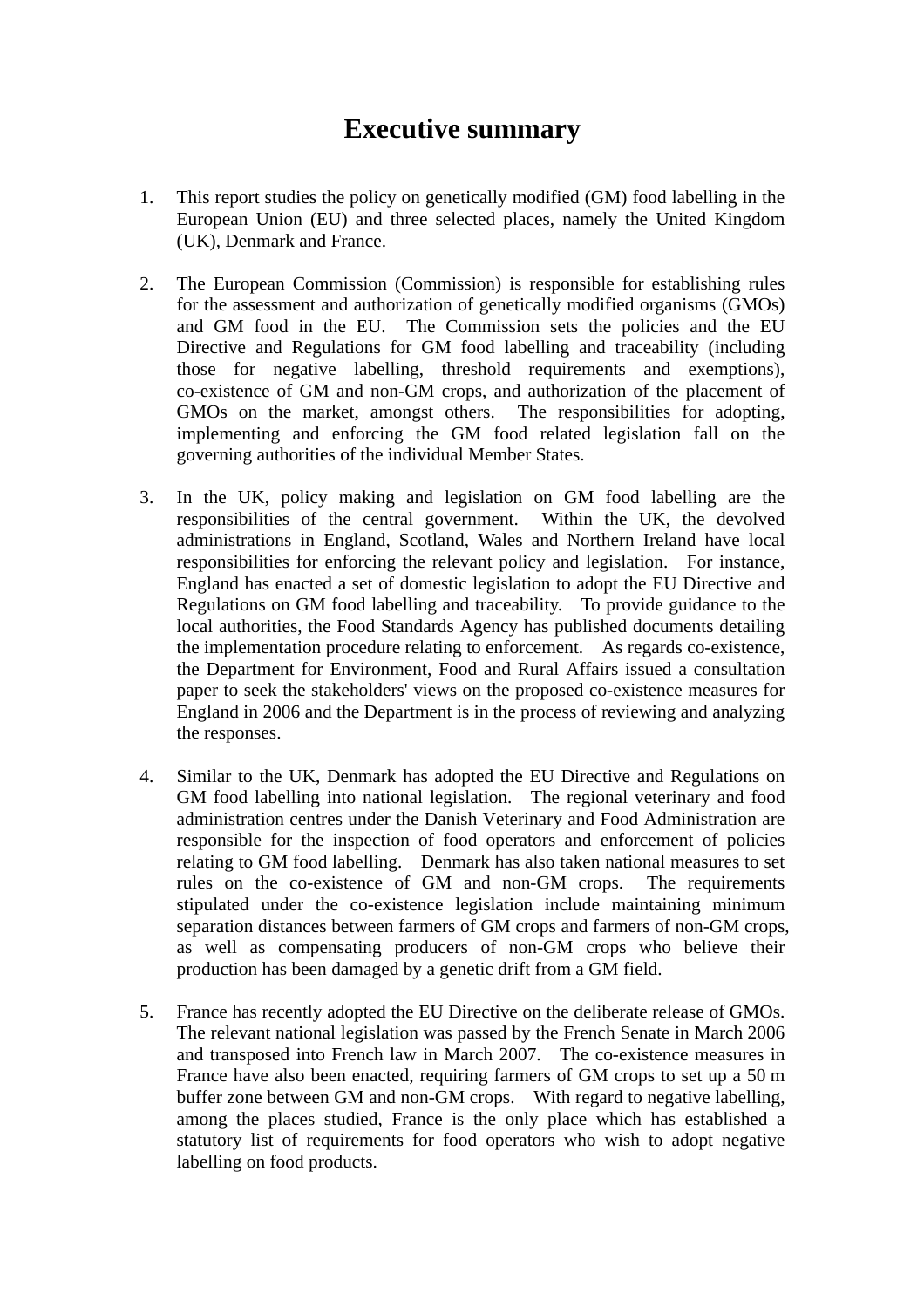# **Genetically modified food labelling in the European Union and selected places**

## **Chapter 1 – Introduction**

## **1.1 Background**

1.1.1 The purpose of this research paper is to provide the Panel on Food Safety and Environmental Hygiene with information on the policy of genetically modified (GM) food labelling in the European Union (EU) and selected places to facilitate the Panel's deliberation on GM food labelling in the Hong Kong Special Administrative Region.

### **1.2 Selection of places studied**

1.2.1 At the Panel meeting on 11 July 2006, the Research and Library Services Division (RLSD) proposed to study the following places:

- (a) The United Kingdom (UK);
- (b) Ireland;
- (c) Denmark; and
- (d) France.

1.2.2 After a preliminary research, the policy of GM food labelling in Ireland was found to be very similar to that of the UK. Henceforth, RLSD substituted the EU for Ireland so that a comprehensive overview of the policy framework in the top European level could be examined.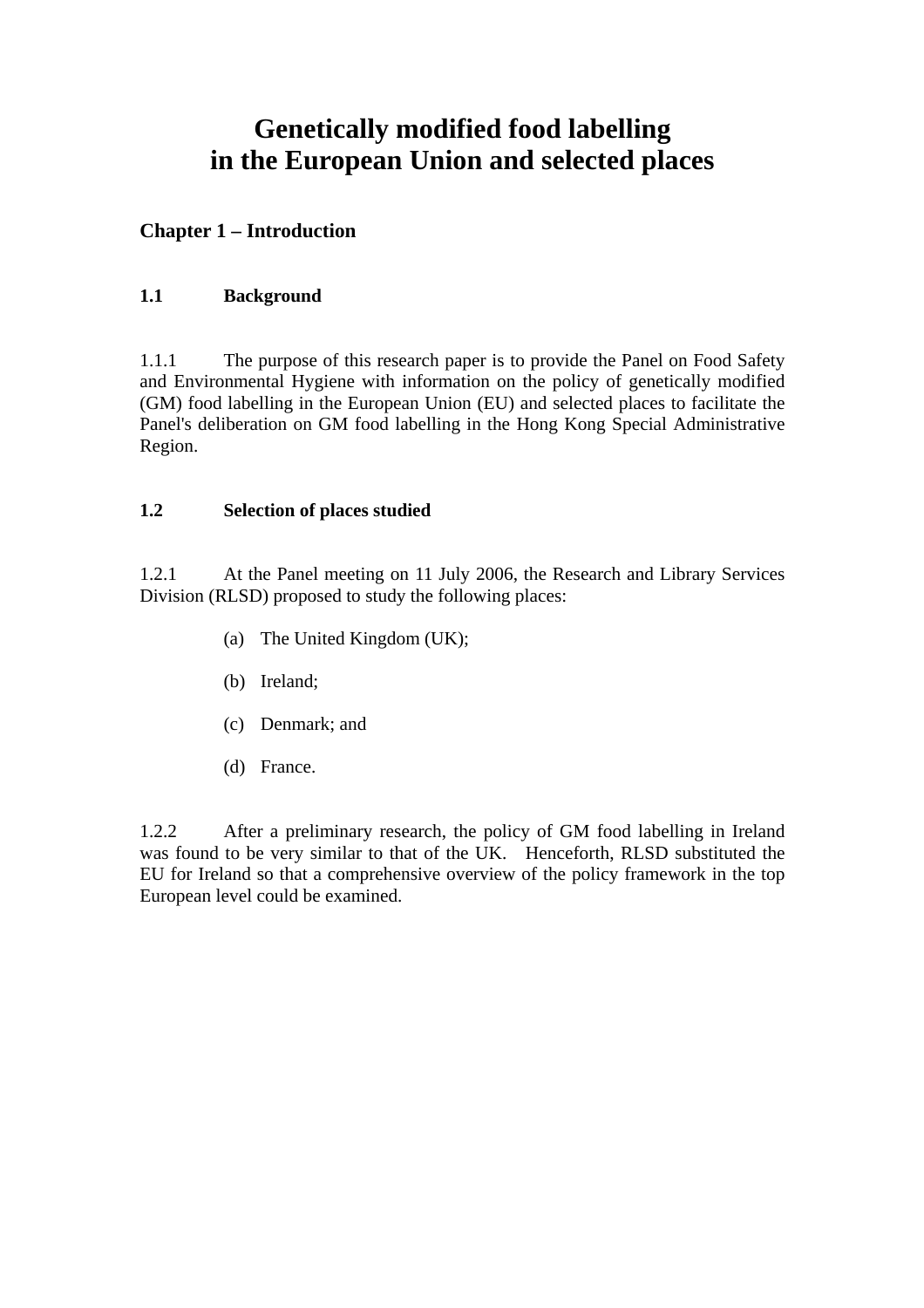#### **1.3 Scope of research**

1.3.1 The scope of research covers the following aspects of GM food labelling in the EU, the UK, Denmark and France:

- (a) regulatory authorities involved in GM food labelling;
- (b) legislation on GM food labelling;
- (c) labelling requirements, including labelling threshold, negative labelling and exemptions;
- (d) traceability requirements;
- (e) co-existence<sup>1</sup> of GM and non-GM crops;
- (f) enforcement measures; and
- (g) public views.

#### **1.4 Research method**

1.4.1 This research adopts a desk research method, which involves literature review, documentation analysis, Internet search and correspondence with relevant authorities overseas.

 $\frac{1}{1}$  Co-existence refers to the ability of farmers to make a practical choice among conventional, organic and GM crop production, in compliance with the legal obligations for labelling and/or purity standards.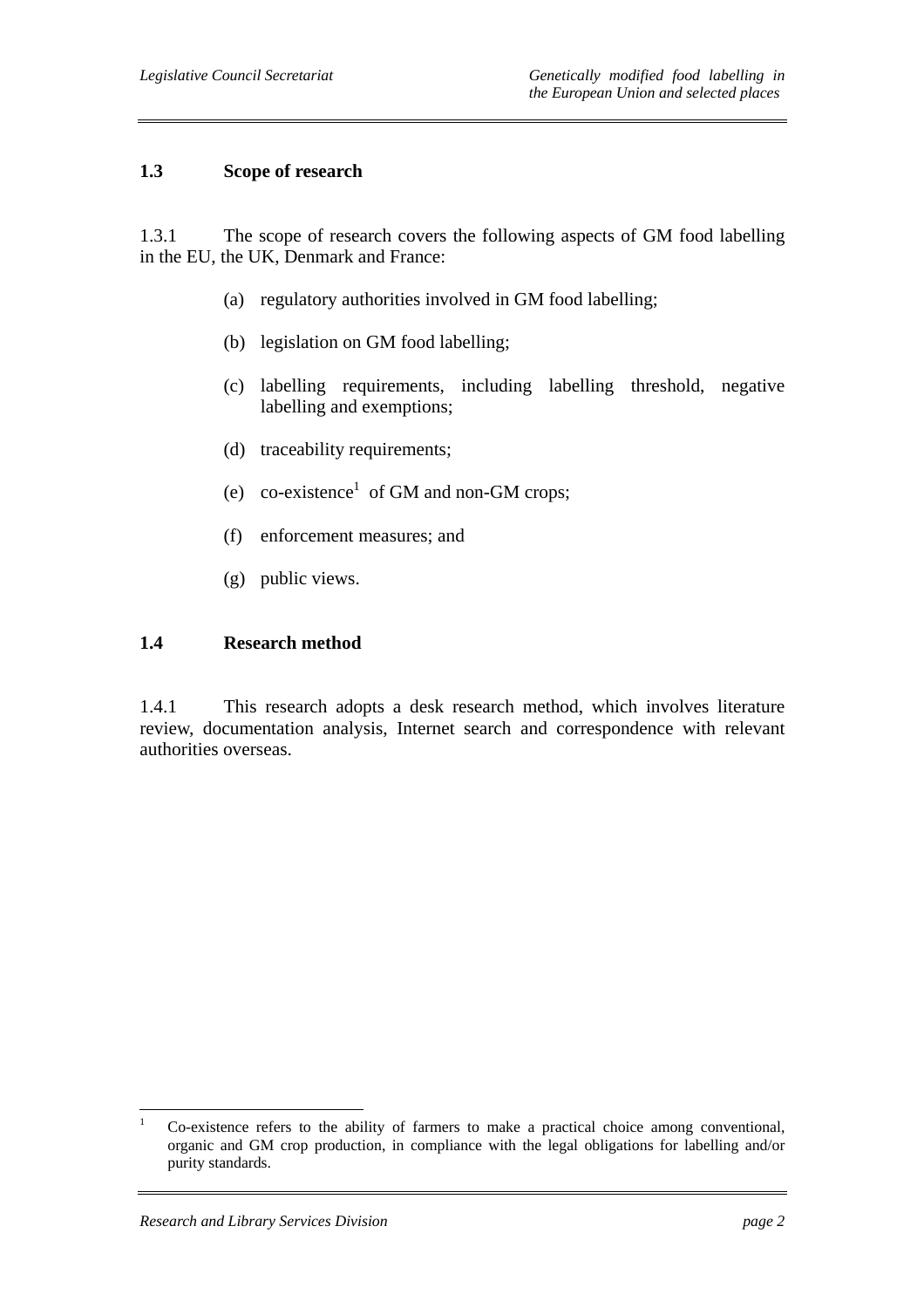## **Chapter 2 – The European Union**

### **2.1 Background**

2.1.1 In the European Union (EU), the regulation of the testing, production and marketing of genetically modified organisms  $(GMOs)^2$  have been in existence for over 10 years. Under Council Directive 90/220/EEC issued in 1990, the Member States<sup>3</sup> were initially required to take all appropriate measures to avoid any adverse effects on human health and the environment that might arise from the release and marketing of GMOs. Since then, the regulatory framework has been extended and refined. Genetically modified (GM) food labelling was made mandatory to indicate the presence of GMOs in a food product in 1997. In April 2001, the EU adopted a revised Directive 2001/18/EC on Deliberate Release of GMOs, which provided for a more comprehensive authorization procedure for GMOs. In 2004, the traceability and labelling regulations on GM food products also came into force.

#### **2.2 Regulatory authority**

2.2.1 The European Commission (Commission) is the body responsible for establishing rules for the assessment and authorization of GMOs and GM food in the EU. Meanwhile, the responsibilities for adopting, implementing and enforcing the related legislation fall on the governing authorities of the individual Member States.

#### **2.3 Regulatory framework**

2.3.1 The approval and use of GM products are regulated by a set of the EU legislation listed hereunder.

 $\frac{1}{2}$  GMOs are organisms in which the genetic material has been altered in a way that does not occur naturally by mating or natural recombination.

Arranged in accordance with the date that the respective country joined the EU, the Member States are Belgium, France, Germany, Italy, Luxembourg, the Netherlands, Denmark, Ireland, the United Kingdom, Greece, Portugal, Spain, Austria, Finland, Sweden, Cyprus, the Czech Republic, Estonia, Hungary, Latvia, Lithuania, Malta, Poland, Slovakia, Slovenia, Bulgaria and Romania.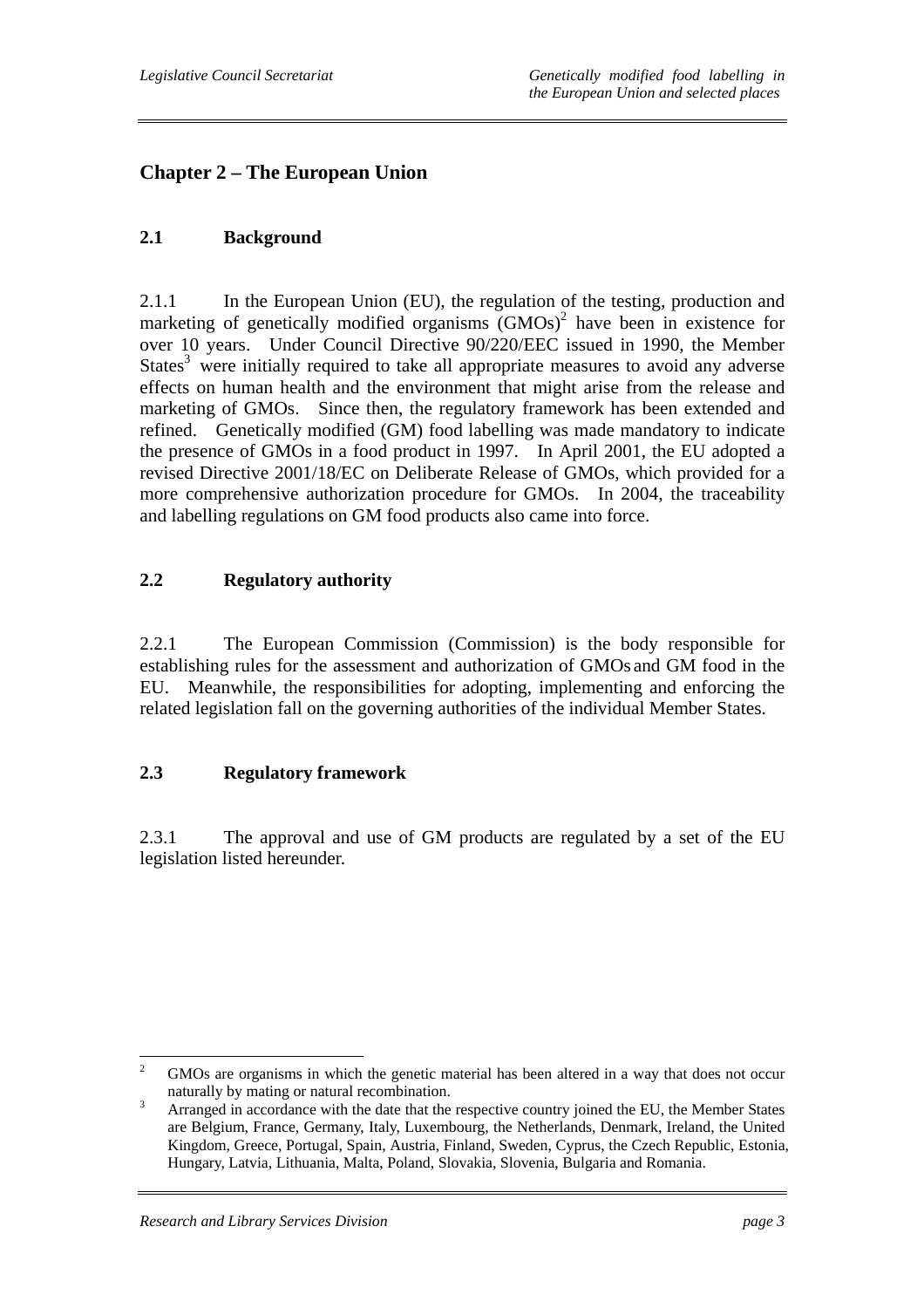#### Directive 2001/18/EC

2.3.2 The legislation on the release and marketing of GMOs is enacted under Directive 2001/18/EC which repeals Council Directive 90/220/EEC. Specifically, the new Directive introduces:

- (a) principles for environmental risk assessment;
- (b) mandatory post-market monitoring requirements, including measures for monitoring the long-term effects associated with the interaction of a particular GMO with other GMOs and the environment;
- (c) mandatory information to the public;
- (d) requirement for the Member States to ensure labelling and traceability at all stages for the placement of GMOs on the market;
- (e) information to allow the identification and detection of GMOs to facilitate post-market inspection and control;
- (f) first approvals for the release of GMOs to be limited to a maximum of 10 years;
- (g) consultation of the European Food Safety Authority  $(EFSA)^4$  to be obligatory;
- (h) obligation to inform the European Parliament on decisions to authorize the release of GMOs; and
- (i) possibility for the Council of Ministers to adopt or reject a Commission proposal for authorization of a GMO by qualified majority.

 $\frac{1}{4}$  EFSA was established by the European Parliament in 2002 to provide risk assessment on food and to ensure that all stakeholders and the public receive the resulting information on a timely and reliable manner.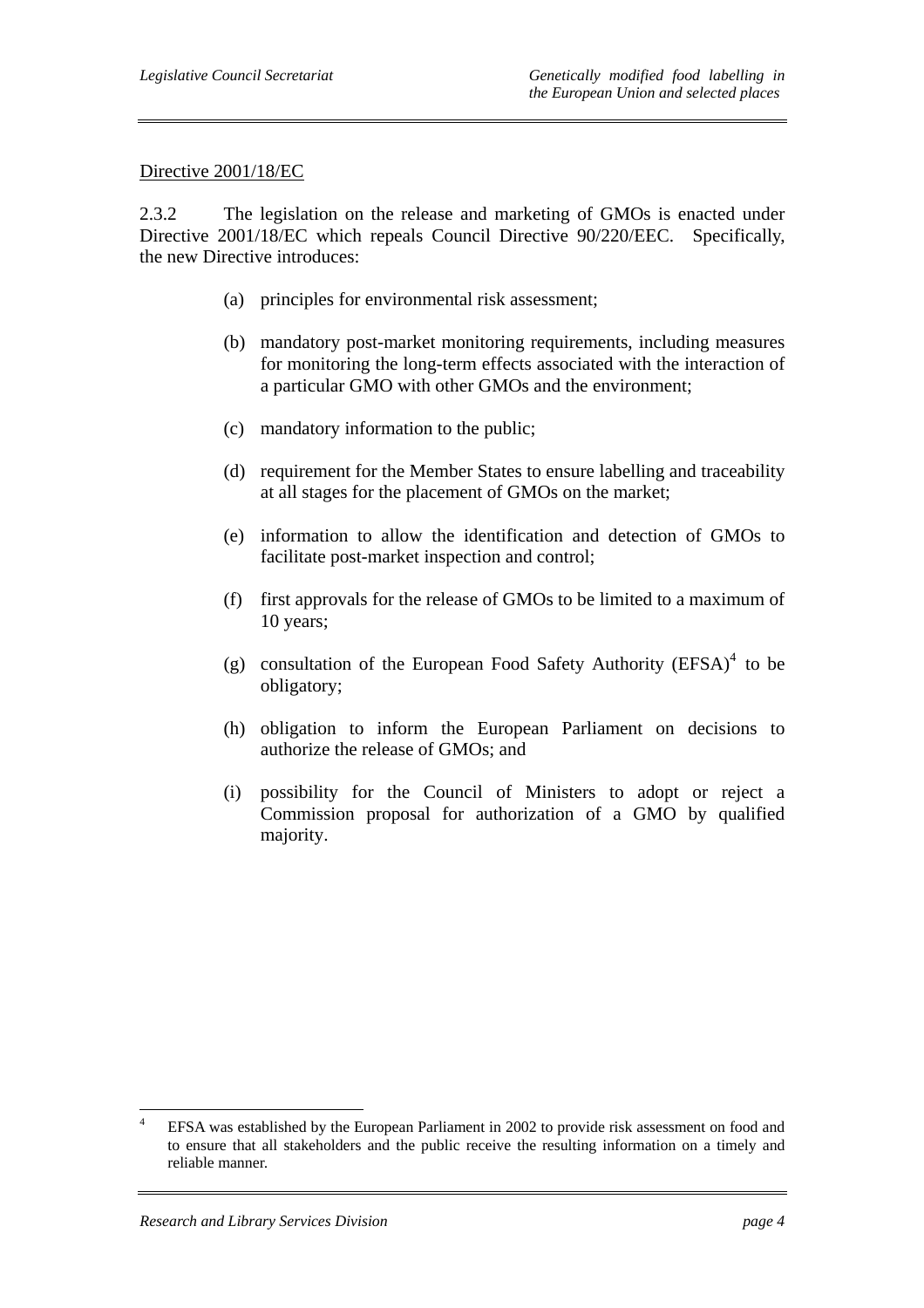#### Regulation (EC) No. 1829/2003

2.3.3 Since 18 April 2004, GM food and feed have been regulated in the European Community under Regulation (EC) No. 1829/2003. This Regulation provides for a single procedure for the new authorization of all food and feed derived from a GMO and of the GMO itself as a food or as a feed, and of food or feed containing the GMO. Regulation (EC) No. 1829/2003 requires labelling of all GM food and feed, which:

- (a) contain or consist of GMOs, e.g. GM Soya;
- (b) are produced from GMOs, e.g. glucose syrup from maize starch; or
- (c) contain ingredients produced from GMOs, e.g. GM tomato paste, and lecithin from GM Soya for use as an emulsifier in chocolate bars.

#### Regulation (EC) No. 1830/2003

2.3.4 Regulation (EC) No. 1830/2003 was drafted alongside Regulation (EC) No. 1829/2003 and also came into force in April 2004. This Regulation not only covers the traceability requirements on all GMOs that have received the EU authorization for their placement on the market, it also sets out labelling requirements for GM products. It establishes a documentation system to account for and identify products throughout the supply chain, with the objective of facilitating accurate labelling. For certain products, a system of unique identifier codes is used to allow access to specific information on GMOs.

#### Regulation (EC) No. 65/2004

2.3.5 Regulation (EC) No. 65/2004 establishes a system for the development and assignment of unique identifiers for GMOs.

#### Regulation (EC) No. 641/2004

2.3.6 Regulation (EC) No. 641/2004 sets out the detailed rules for the implementation of Regulation (EC) No. 1829/2003 as regards the application for the authorization of new GM food and feed, and the notification of existing products with adventitious or technically unavoidable presence of GM material which has benefited from a favourable scientific assessment, but has not been formally approved by the Scientific Committees under EFSA. These committees have to indicate that such GMOs do not pose a danger to the environment and health, even though their final approvals are still pending, before they can be placed on the market.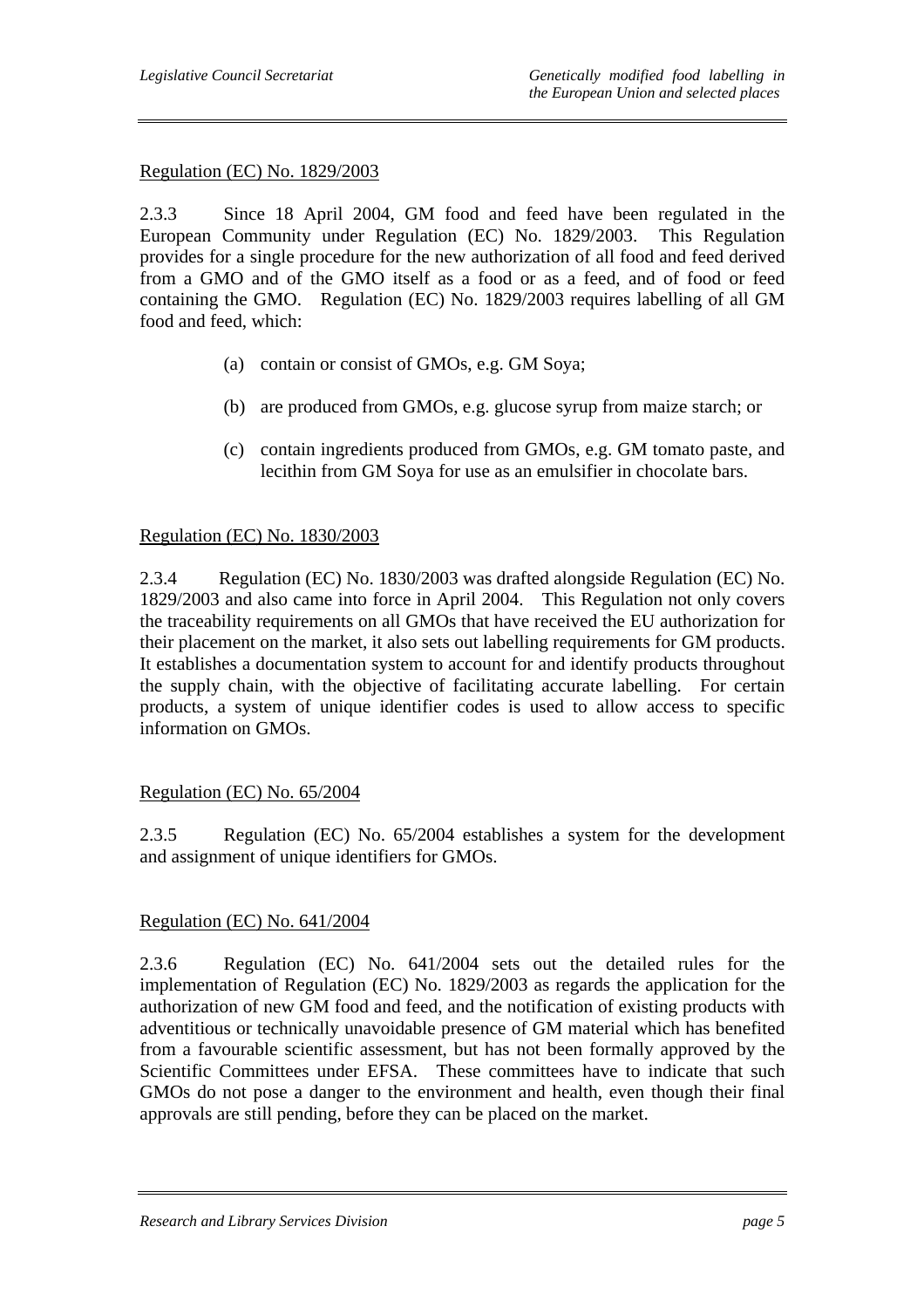#### **2.4 Labelling of products containing genetically modified organisms**

2.4.1 For all pre-packaged products containing or consisting of GMOs, Regulation (EC) No. 1830/2003 requires the operators to indicate on a label: "This product contains genetically modified organisms" or "This product contains genetically modified [(name of organism(s)]". For non pre-packaged products offered to the final consumers or to mass caterers (e.g. restaurants, hospitals, canteens and similar caterers), these words must appear on, or in connection with, the display of the products.

#### Exemption from the traceability and labelling requirements

2.4.2 Under Regulation (EC) No. 1829/2003, labelling is required regardless of whether deoxyribonucleic acids (DNAs) or proteins derived from genetic modification are contained in the final product or not. The labelling requirement also applies to highly refined products, such as oil obtained from genetically modified maize. Nonetheless, exemption does exist for the following products:

- (a) products which are "contaminated" by authorized GMOs are not subject to traceability and labelling requirements if they contain traces of these GMOs below a limit of 0.9%, provided that the presence of these materials is adventitious or technically unavoidable. Such is the case when the operators demonstrate to the regulatory authorities that they have taken adequate measures to avoid the presence of the materials; and
- (b) for products with the presence of traces of GM materials which have received a favourable scientific assessment, the rules allow the presence of these GMOs in a food or feed up to a maximum of 0.5%, below which labelling and traceability will not be enforced, provided that the presence is adventitious or technically unavoidable. If the presence of GMOs is above 0.5%, the product is prohibited to be placed on the market. The Regulation limits the application of this threshold to three years (until 2007) and provides that a detection method must be publicly available.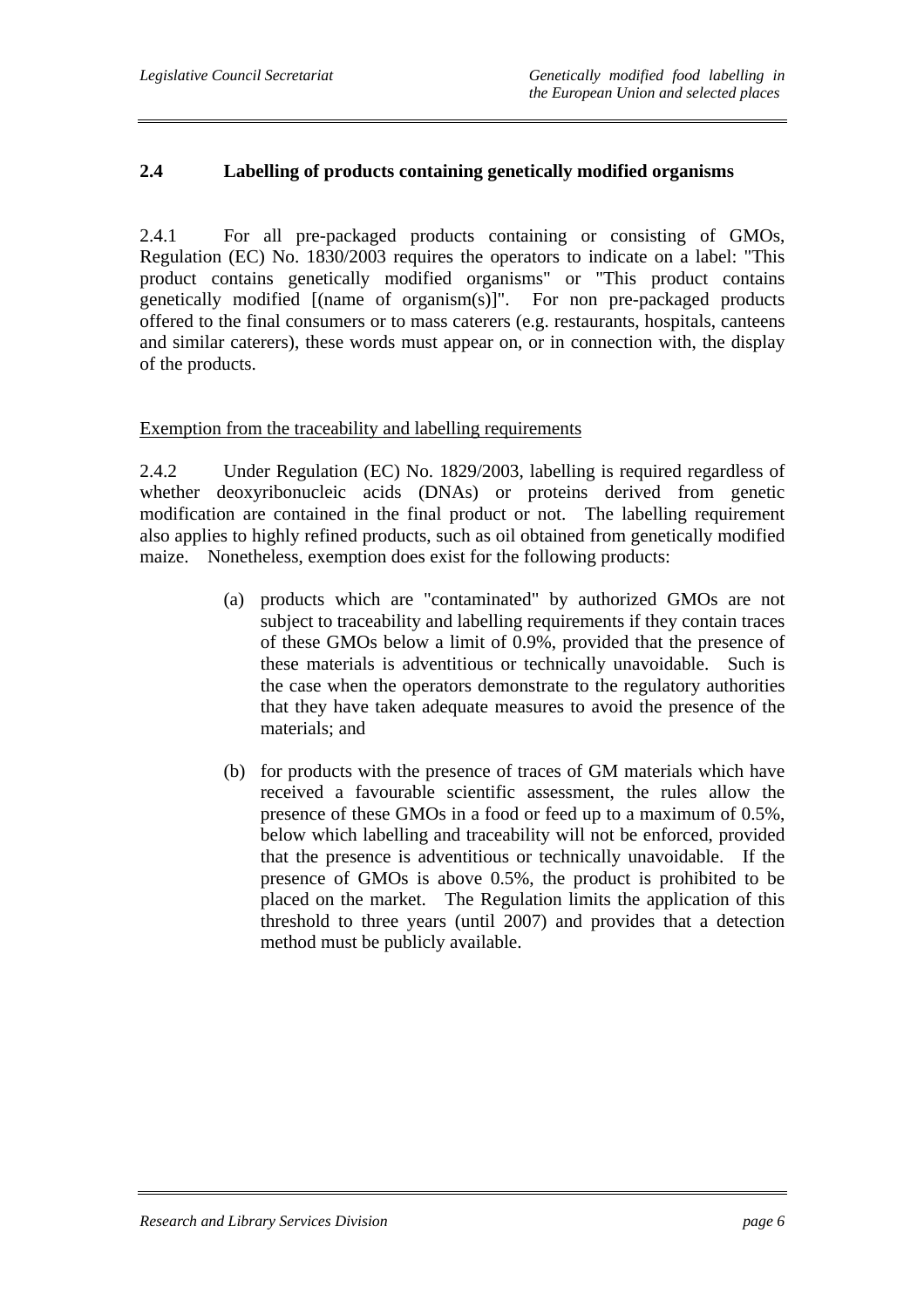#### Negative labelling

2.4.3 With regard to practices relating to labelling food or feed products as "GM-free", Regulation (EC) No. 1829/2003 provides that any labelling rules must indicate the presence of GMO. However, it does not forbid additional labelling practices that aim to inform consumers that, in addition to what is prescribed by the EU legislation, specific measures have been taken to strictly exclude the presence or the use of GMO in some food or feed products.

2.4.4 According to the Commission, for food categories that have not been genetically modified, labelling these food products as "GM-free" is suggesting that they possess a special characteristic when in fact all similar food products possess the same characteristic, which is considered misleading under Article  $2(1)(a)(iii)$  of Directive 2000/13/EC.

### **2.5 Traceability requirement**

2.5.1 On traceability, the Member States have to provide means to trace GM food products through the production and distribution chains, with the objectives to facilitate:

- (a) control and verification of labelling claims;
- (b) targeted monitoring of the potential effects on health and the environment, where appropriate; and
- (c) withdrawal of products that contain or consist of GMOs where an unforeseen risk to human health or the environment is established.

2.5.2 Regulation (EC) No. 1830/2003 requires the operators within the EU to be able to identify the suppliers and companies to which the product has been supplied. Products which contain or consist of GMOs, and products which are produced from GMOs, are subject to the following traceability requirements:

- (a) for a product containing or consisting of GMOs, the operator placing the product on the market must transmit in writing to the operator receiving the product:
	- (i) an indication that the product, or some of its ingredients, contains or consists of GMOs; and
	- (ii) the unique identifiers assigned to those GMOs; and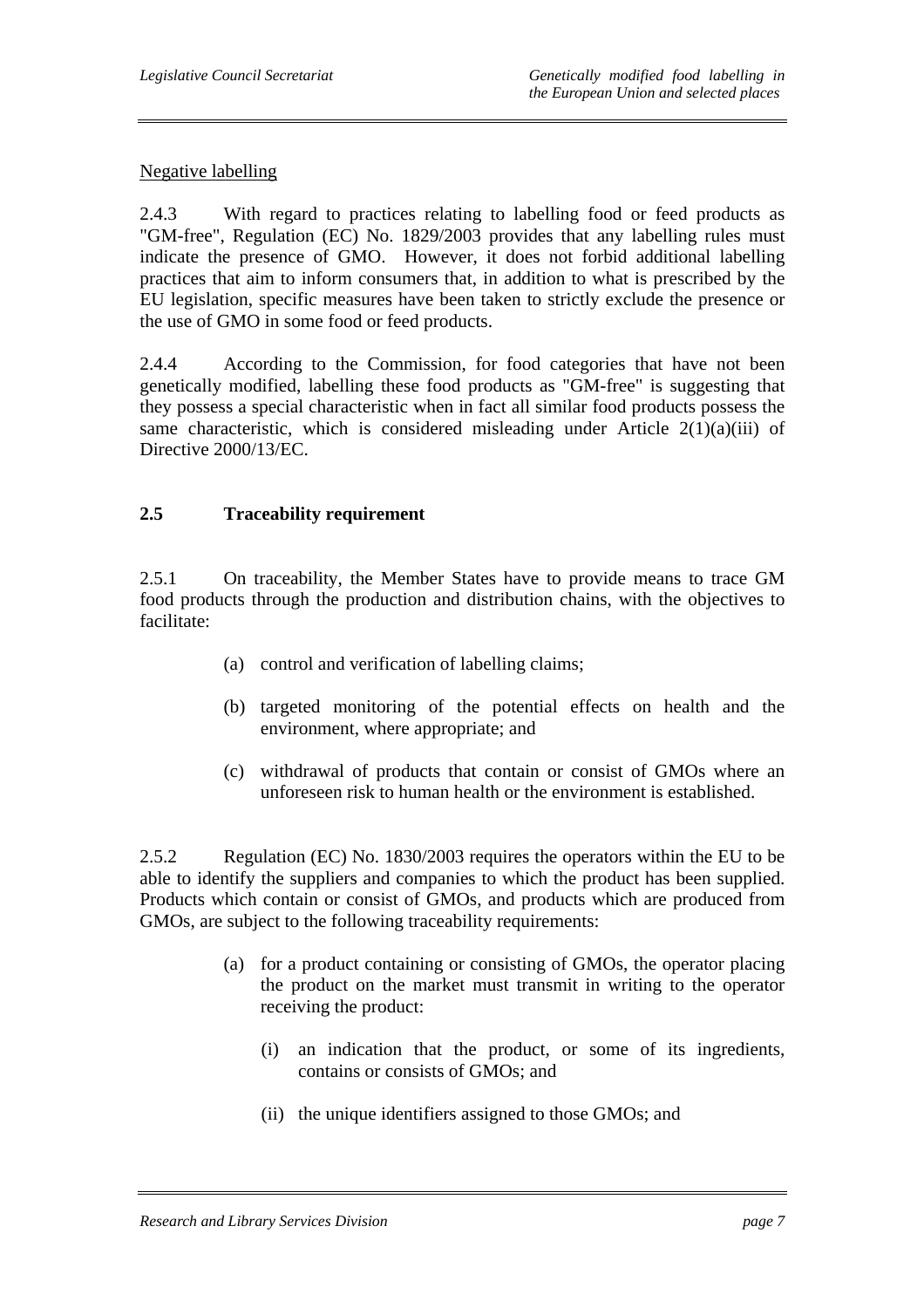- (b) for a product produced from GMOs, the operator placing the product on the market must transmit in writing to the operator receiving the product:
	- (i) an indication of each of the food ingredients which are produced from GMOs;
	- (ii) an indication of each of the feed materials or additives which are produced from GMOs; and
	- (iii) in the case of a product for which no list of ingredients exists, an indication that the product is produced from GMOs.

2.5.3 For a product in either category, the operators must keep the information relating to each transaction of the product and be able to identify by whom and to whom the product has been made available for a period of five years. Each operator must keep records and make the information available to the public authorities on demand. According to the Commission, transmission and record-keeping of such information would reduce the need for sampling and testing of products conducted by the individual Member States.

#### **2.6 Co-existence**

2.6.1 The cultivation of GMOs in the EU has given rise to implications for the organization of agricultural production. The possibility of the adventitious presence of GM crops among non-GM crops, and vice versa, raises the question of how to ensure that non-GM crops are not contaminated by GM crops. In addition, to provide consumers in the EU with a real choice between GM and non-GM food products, not only a proper traceability and labelling system is required, but there should also be an agricultural sector that can provide the two types of products. The ability of the food industry to deliver a high degree of consumer choices goes hand in hand with the ability of the agricultural sector to maintain separate production systems.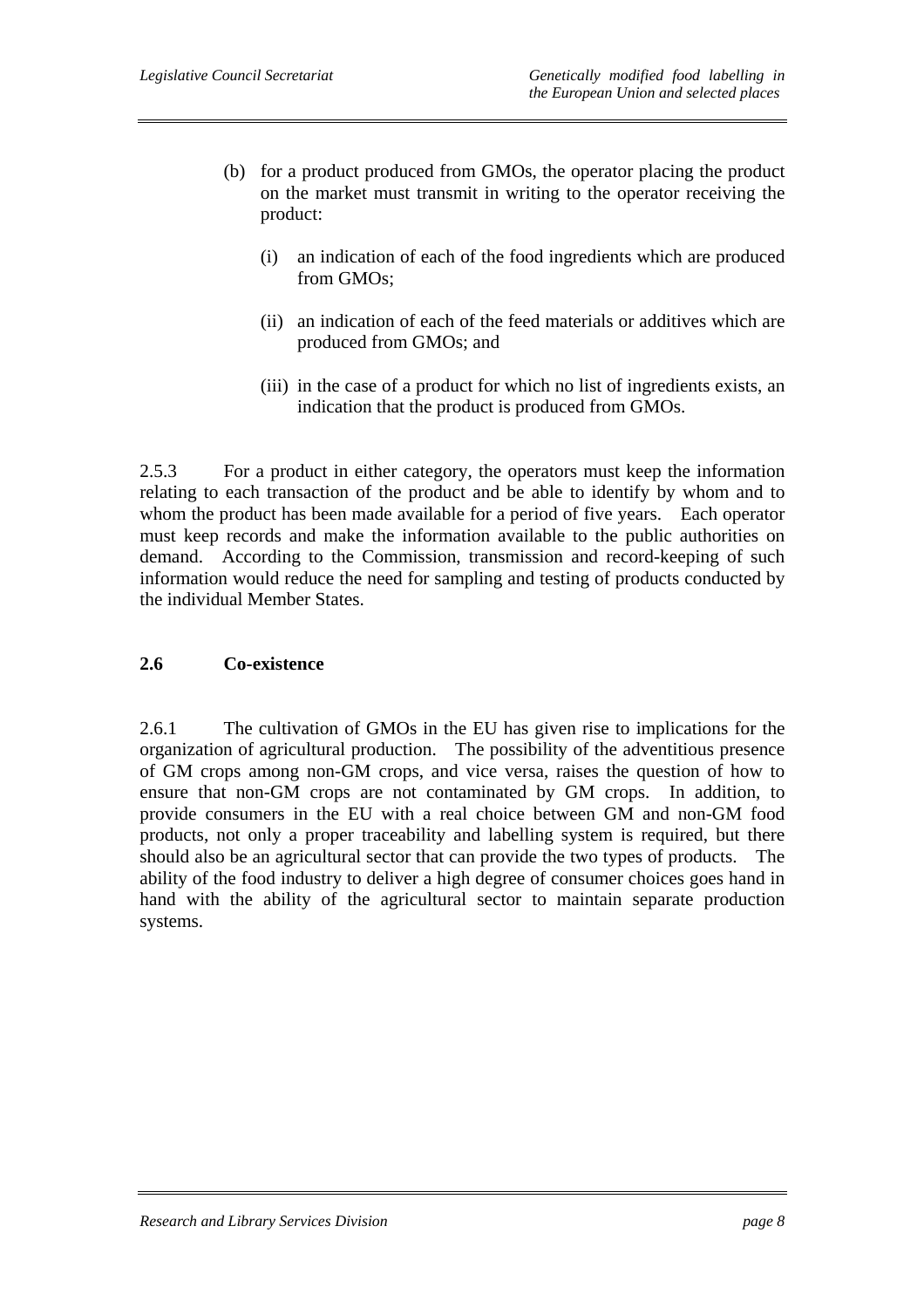2.6.2 In view of the diverse operating conditions of farmers across Members States in the EU, the Commission announced on 5 March 2003 that it should be up to the Member States to develop and implement management measures concerning co-existence, in accordance with the subsidiarity principle<sup>5</sup>. The role of the Commission would include gathering and co-ordinating the relevant information based on on-going studies at the community and national levels, offering advice and issuing guidelines, thereby assisting the Members States in establishing best practices for co-existence.

2.6.3 The guidelines for the development of national strategies and best practices issued by the Commission on 23 July 2003 aim to guarantee the co-existence of GM crops with conventional and organic farming. The guidelines take the form of non-binding recommendations addressed to the Member States and provide the following general principles which the Members States are advised to adopt:

- (a) transparency and stakeholder involvement;
- (b) science-based decisions;
- (c) building on existing segregation methods/practices;
- (d) proportionality of efforts among farmers, seed producers, co-operatives, etc.;
- (e) appropriate scale of implementation on the community or regional level;
- (f) specificity of the measures taken;
- (g) implementation of measures;
- (h) policy instruments, such as voluntary agreements and legislation;
- (i) liability rules;
- (j) monitoring and evaluation;

 5 The subsidiarity principle is the principle whereby the EU does not take action (except in the areas which fall within its exclusive competence) unless it is more effective than action taken at the national, regional or local level. The principle is intended to ensure that decisions are taken as closely as possible to the citizens and that constant checks are made as to whether action at the community level is justified in the light of the possibilities available at the national, regional or local level.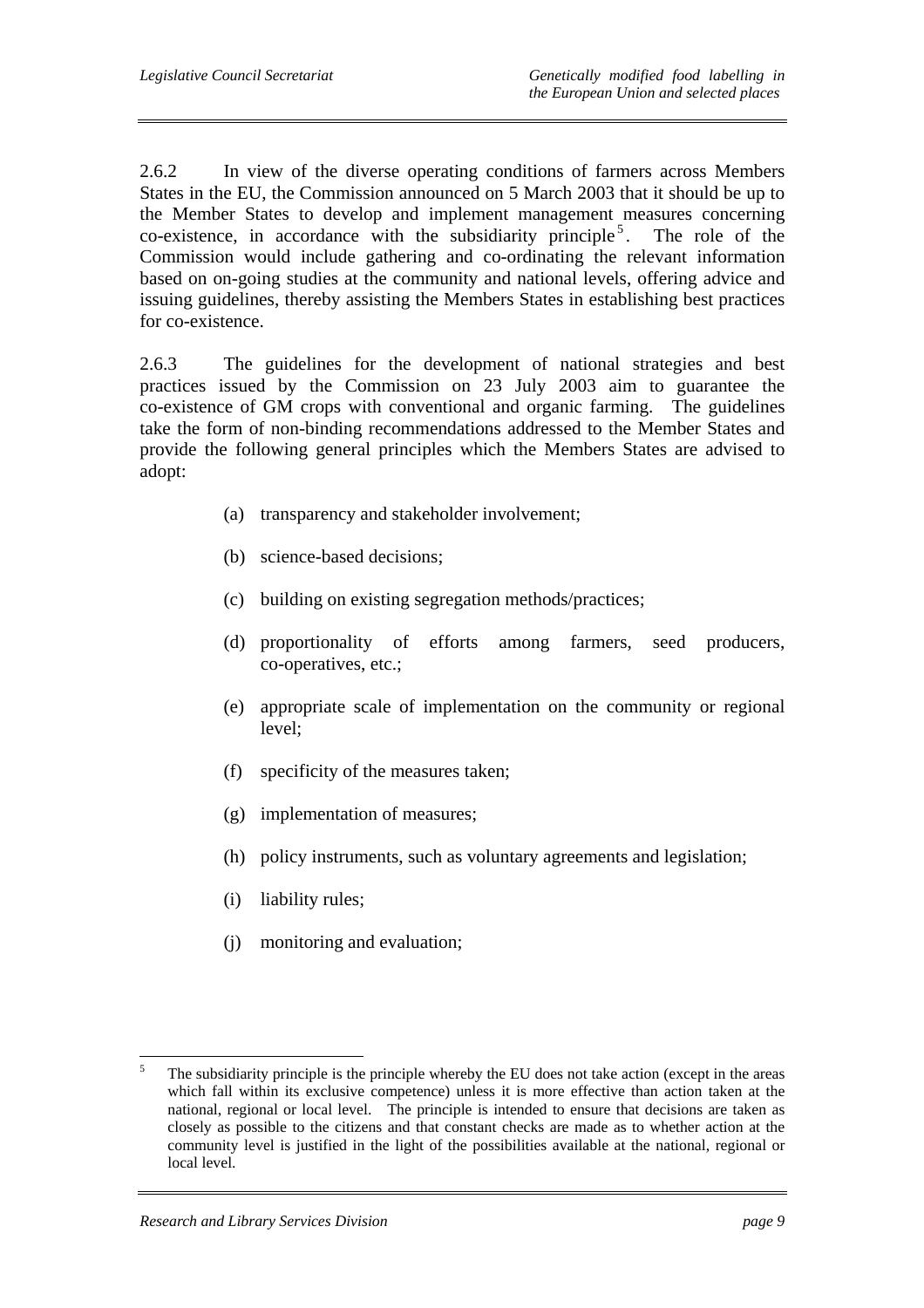- (k) provision and exchange of information at the EU level; and
- (l) research and sharing of research results.

#### **2.7 Enforcement**

#### Authorization of the placement of genetically modified organisms on the market

2.7.1 Under Directive 2001/18/EC, there is a centralized procedure where an operator can file one single application to place a GMO on the market. The application (also known as "notification") is first submitted to the competent authority of the relevant EU Member State. The notification must include a full evaluation of the potential environmental risks involved. Having received the notification, the competent authority must issue an opinion which takes the form of an "assessment report".

2.7.2 The assessment report can be favourable or unfavourable. In the event of an unfavourable report, the operator may submit a new notification for the same GMO to the competent authority of another Member State, which can issue a different report from the previous competent authority which has evaluated the GMO unfavourably.

2.7.3 In the event of a favourable opinion for the placement of the GMO on the market, the Member State, after having received the notification and produced the assessment report, should inform the other Member States via the Commission. The other Member States and the Commission will examine the assessment report and may issue observations and objections. If there is no objection by the other Member States and by the Commission, the competent authority which carried out the original assessment will then authorize the placement of the product on the market. The authorized product may be placed on the market throughout the EU in conformity with any conditions set out in the authorization. The authorization has a maximum duration of 10 years and may be renewed, provided that certain conditions are met (for example, on the basis of the results of the post-market monitoring programme).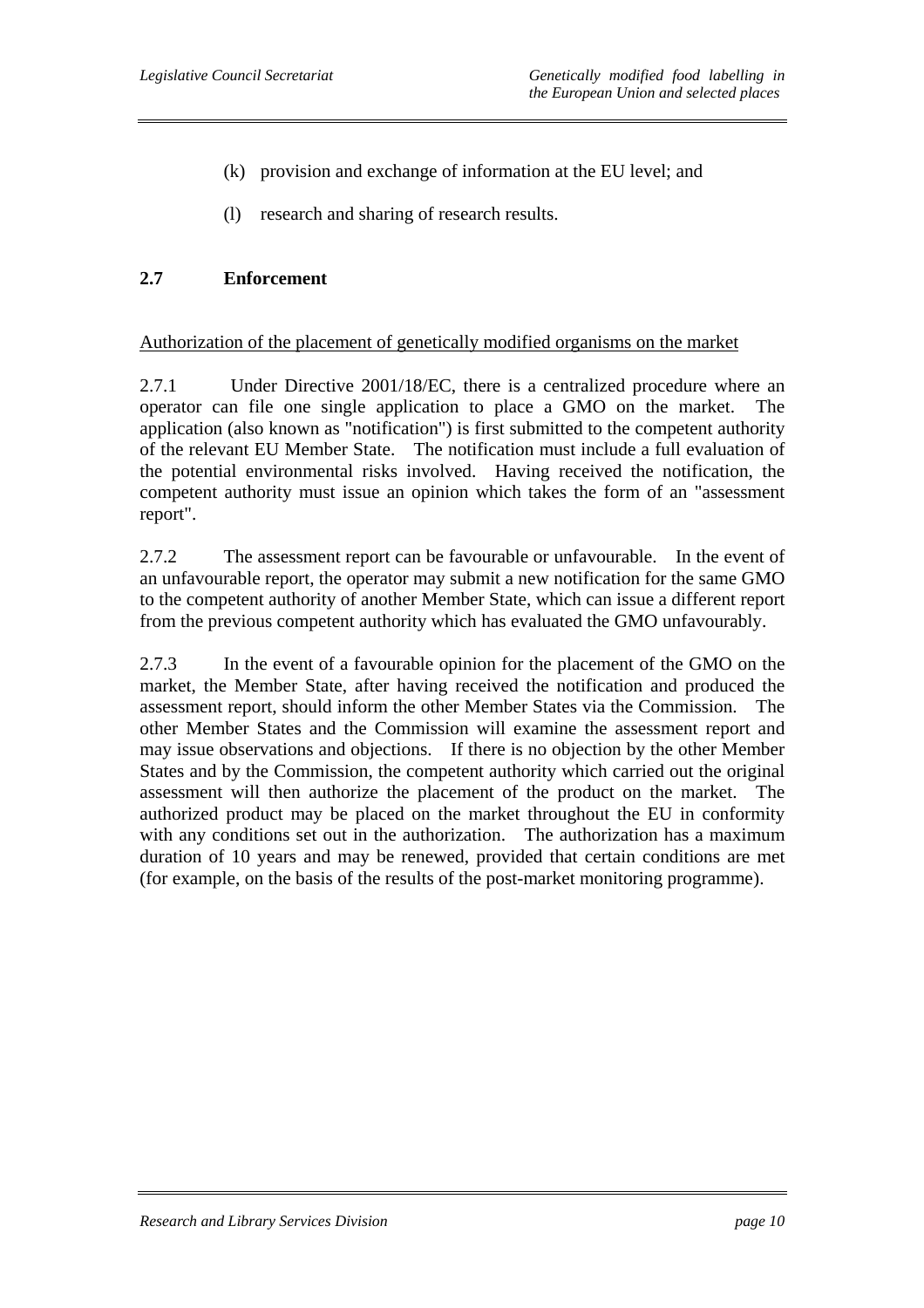2.7.4 If objections are raised, the procedure provides for a conciliation phase among the Member States, the Commission and the notifier. If at the end of the conciliation phase, the objections are maintained, a decision must be taken at the EU level. In the circumstances, the Commission first consults EFSA, which is composed of independent scientists highly qualified in the fields associated with medicine, nutrition, toxicology, biology, chemistry and other similar disciplines. The Commission then presents a draft decision to the Regulatory Committee, a committee comprising representatives of the Member States, for an opinion. If the Committee gives a favourable opinion by qualified majority, the Commission adopts the decision. If not, the draft decision will be submitted to the Council of Ministers for adoption or rejection by qualified majority. If the Council does not act within three months, the Commission shall adopt the decision.

2.7.5 During the notification process, the public is informed of the notification and has access to the relevant data on the Internet, such as the summary notification format, the assessment reports of the competent authorities, and the opinion of EFSA. The public can provide comments on the summary notification and the assessment report to EFSA or the competent authorities of the Member States.

### GM food labelling and traceability

2.7.6 While the Commission establishes Directive and Regulations on GM food labelling and traceability, the enforcement of such requirements is the responsibility of the individual Member States. For example, under Directive 2001/18/EC, each Member State determines the penalties applicable to breaches of the national provisions adopted pursuant to the Directive, and the penalties are to be effective, proportionate and dissuasive.

### **2.8 Public views**

2.8.1 Across Member States in the EU, consumers reject GM food products in general, and public concern over these products remains substantial. The Eurobarometer opinion poll published by the Commission in December 2001 showed that 94.6% of the EU citizens wanted the right to choose, 85.9% wanted to know more before eating food containing GMOs, and 70.9% simply did not want GM food. In the Eurobarometer opinion poll conducted in April 2005, nine out of 10 people said that decision makers should pay as much attention to environmental considerations as to economic and social factors as regards GM food.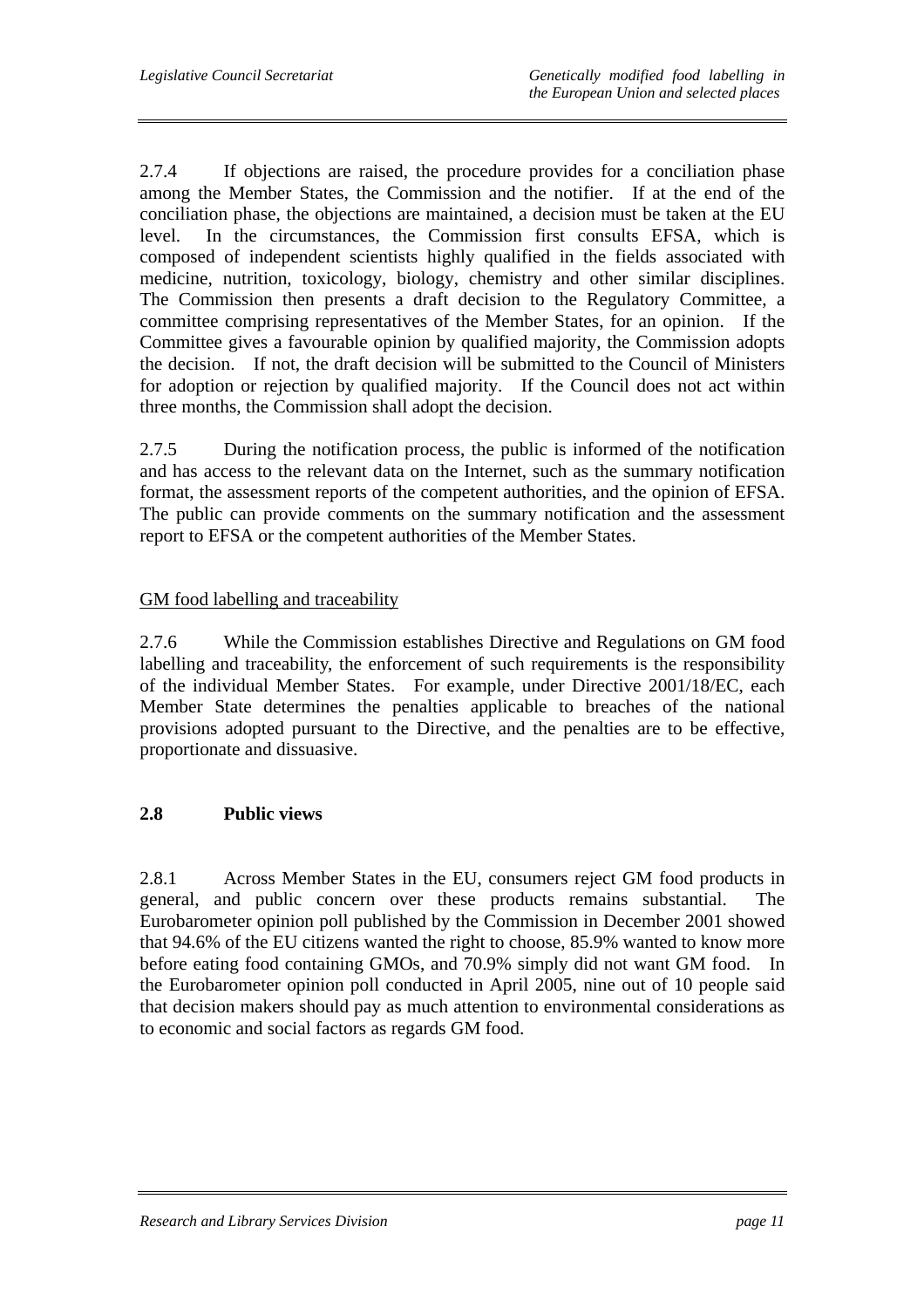2.8.2 On the labelling front, many of the EU citizens, as well as environmental and consumer organizations, welcome the fact that the new GM food and feed regulations impose more stringent procedures for approving GMOs in food. In particular, the extension of the new labelling rules to cover all GMO derivatives, such as oils and other products which previously did not need to be labelled because DNA/foreign protein from GMOs could not be detected after processing, are welcomed by the public.

2.8.3 Nevertheless, some aspects of the new regulations are considered negative by the public. According to Friends of the Earth, a global environmental campaign group, Regulation (EC) No. 1830/2003 effectively "legalizes" contamination by setting a threshold of 0.9% for adventitious or technically unavoidable presence of GMOs. Under Regulation (EC) No. 1829/2003, the presence of unapproved GMOs is now tolerated, provided that such GMOs have been given a favourable risk evaluation by EFSA, regardless of the fact that they have not been authorized under the EU legislation. These measures are viewed as effectively opening the door for contamination of the food and feed chain by unauthorized GMOs.

2.8.4 With regard to co-existence, both Greenpeace and Friends of the Earth have warned that food and farming in Europe would be widely contaminated if GM crops are grown in the EU. One of such warnings came at the end of a Commission conference in April 2006, which, according to Greenpeace, failed to resolve any of the problems of growing GM crops. A coalition of farming and environmental organizations has issued a statement further calling for a Europe-wide debate open to all citizens and questioning whether co-existence is possible without widespread contamination of organic and conventional food and agriculture by GMOs.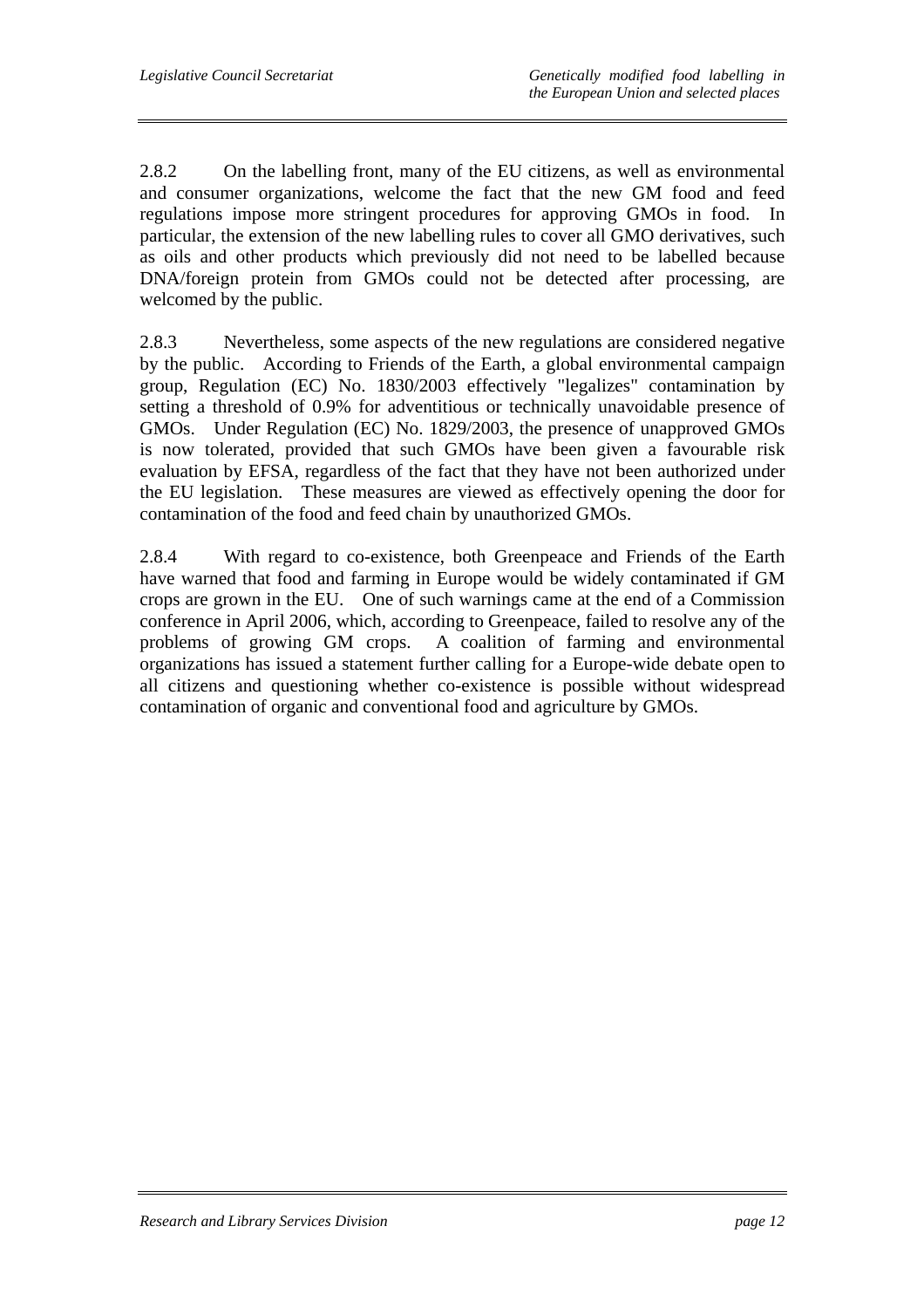## **Chapter 3 – The United Kingdom**

#### **3.1 Background**

3.1.1 In the UK, policy making and legislation on GM food are the responsibility of the central government, while the enforcement of the legislation is the responsibility of the local governments. Since 1990, there have been strict regulations controlling the deliberate release and marketing of GMOs in the UK. The regulatory regime has two objectives:

- (a) to protect human health and the environment; and
- (b) to ensure consumer choice.

#### **3.2 Regulatory authorities**

3.2.1 At the national level, the responsibilities for GM food policies are divided among several government departments and advisory bodies:

- (a) the Food Standards Agency (FSA) is responsible for:
	- (i) controlling the assessment of GM food for human consumption;
	- (ii) setting standards for food enforcement authorities and auditing their performance; and
	- (iii) taking the lead on the enforcement of traceability and labelling;
- (b) the Advisory Committee on Releases to the Environment is responsible for offering statutory advice to the UK government on the risks to human health and the environment from the release and marketing of GMOs; and
- (c) the Health and Safety Executive is responsible for regulating GMOs in contained uses, e.g. in a laboratory.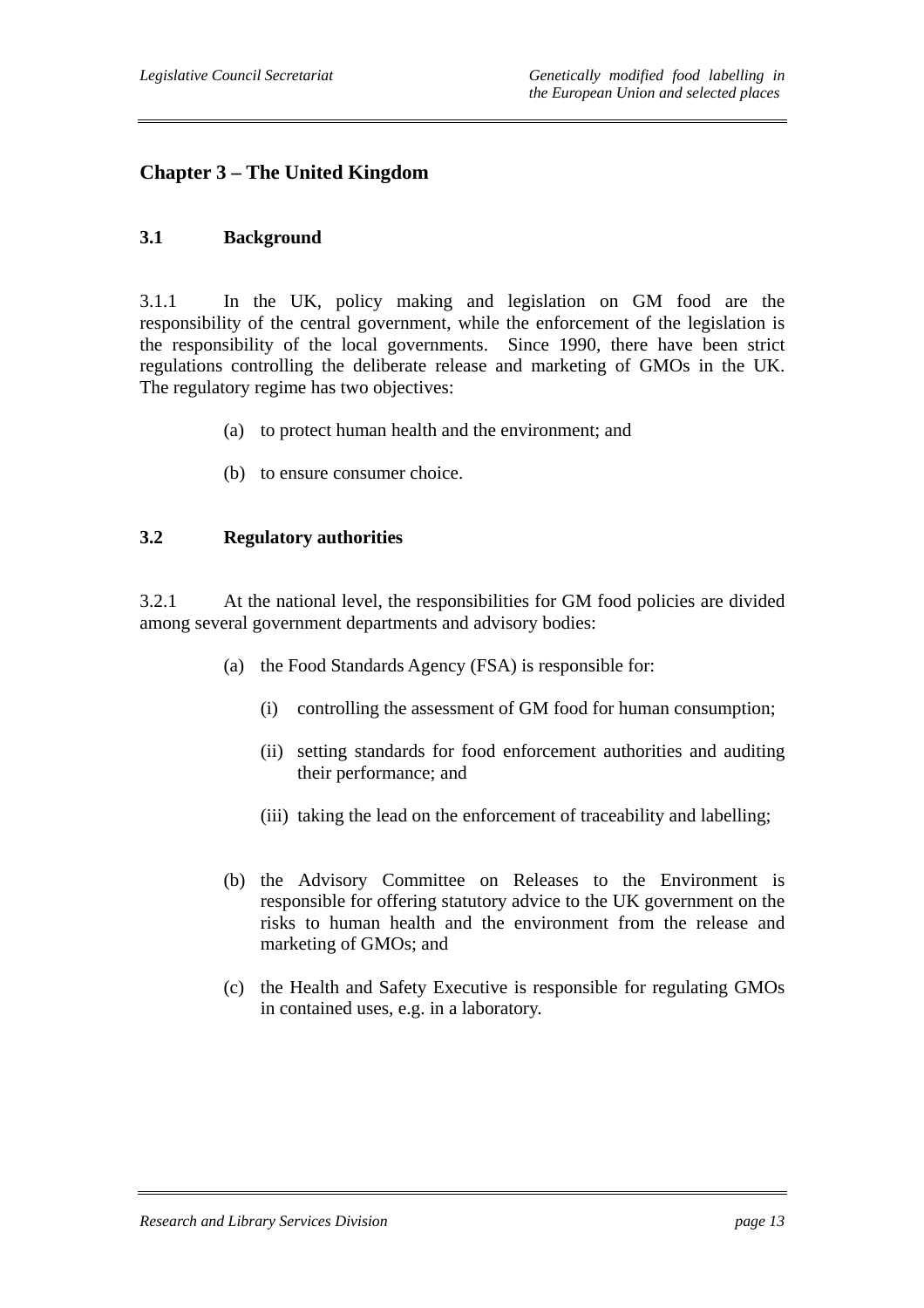3.2.2 In England, the devolved administration for enforcing GM food policies is the GM Policy, Science and Regulation Unit of the Department for Environment, Food and Rural Affairs (Defra). It is responsible for:

- (a) controlling the deliberate release of GMOs in England, including traceability and labelling;
- (b) developing the national GM food policies and turning the EU directive into national law;
- (c) representing the UK in the EU and international negotiations on the environmental safety of GMOs;
- (d) commissioning and disseminating scientific research on environmental aspects of GMOs; and
- (e) assessing the environmental risk of the contained use of GMOs.

### **3.3 GM food labelling**

3.3.1 Regulation (EC) No. 1829/2003 on GM food and feed, which came into force on 18 April 2004, provides a procedure for the scientific assessment and authorization of GM food and feed through EFSA. Enforcement of this regulation is implemented in England of the UK by way of the Genetically Modified Food (England) Regulations 2004 (Food Regulations) and the Genetically Modified Animal Feed (England) Regulations  $2004$  (Food and Feed Regulations)<sup>6</sup>, both of which became effective on 4 October 2004.

3.3.2 Similar to Regulation (EC) No. 1829/2003, under the Food and Feed Regulations, products or individual food ingredients must be traced and labelled if they intentionally consist of GMOs (however small the amount), or are derived from a GMO. The Regulations also set a threshold of 0.9% for the adventitious and technically unavoidable presence of authorized GM materials in any non-GM food or feed product, above which the product must be labelled. There is another threshold of 0.5% for GM materials not yet authorized but is given a favourable assessment from EFSA. This latter threshold is for a transitional period of three years until 2007.

 $\overline{a}$ 

<sup>6</sup> Similar regulations have been implemented in Scotland, Wales and Northern Ireland.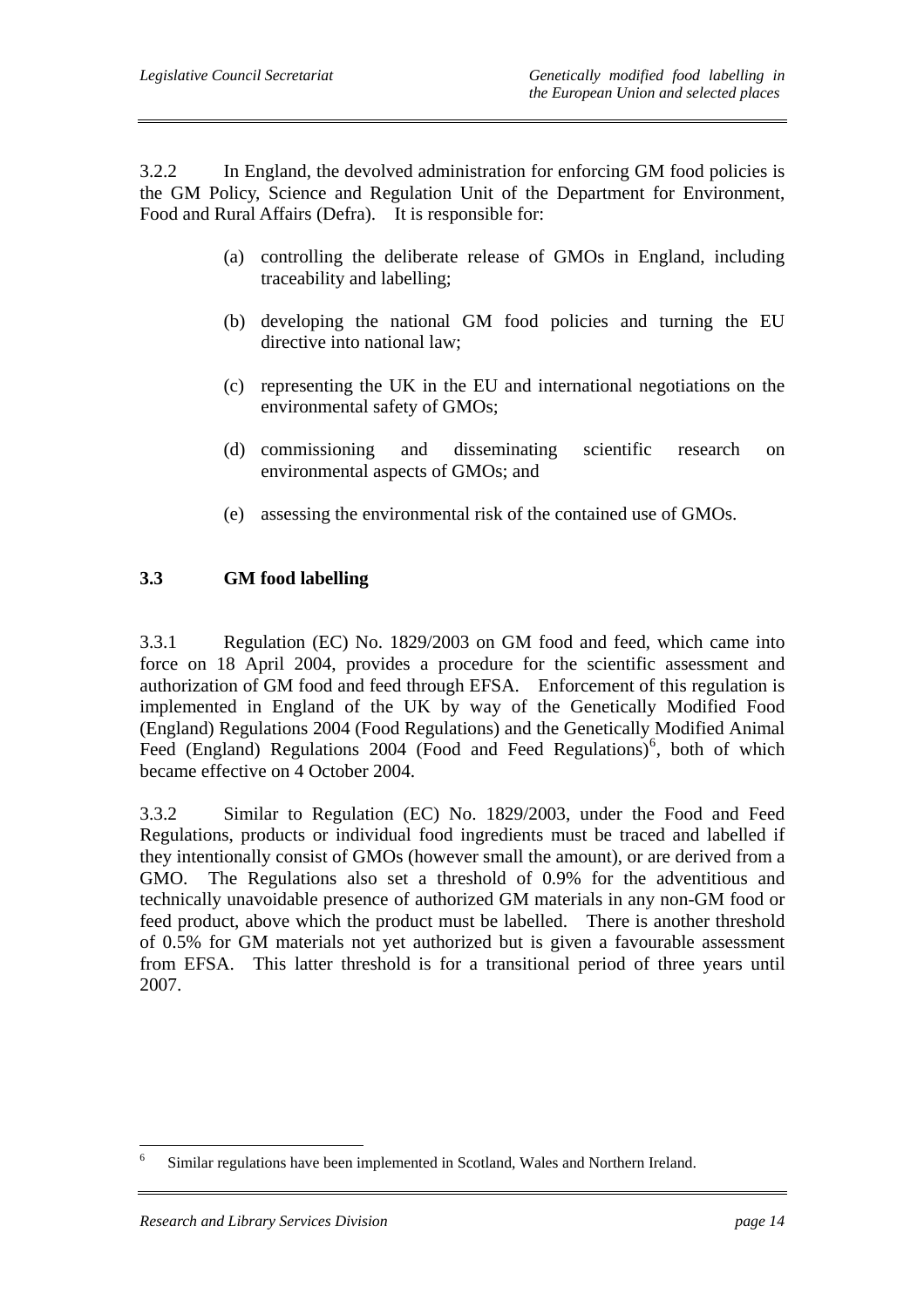3.3.3 Applications for food or feed containing or consisting of GMOs must include the relevant information required under Directive 2001/18/EC. In line with the related provisions of the Directive, the Food Regulations:

- (a) formally designate FSA as the competent authority to receive applications for the authorization of new GMOs for food use, food containing or consisting of GMOs, and food produced from or containing ingredients produced from GMOs;
- (b) provide for the local authorities to enforce the provisions of the Food Regulations; and
- (c) establish penalties for failing to comply with the Food Regulations.

#### Negative labelling

3.3.4 In England, there is no legal basis for the use of "GM-free" or "non-GM", although these terms can be lawfully used on a voluntary basis for a particular product. Nevertheless, any food for sale with a "GM-free" label is subject to the general requirements of the food law, in particular the Food Safety Act 1990 and the Trade Descriptions Act 1968.

3.3.5 The Food Safety Act 1990 makes it an offence to sell food that is not of the nature, substance or quality demanded by consumers or that is falsely or misleadingly described or labelled. Additionally, the Trade Descriptions Act 1968 makes it an offence for a trader to supply food to which a false trade description has been applied, or to which a trade description has been applied but is misleading to a material degree.

### **3.4 Traceability requirement**

3.4.1 The enforcement of Regulation (EC) No. 1830/2003 is implemented in England by way of the Genetically Modified Organisms (Traceability and Labelling)  $(English)$  Regulations 2004 (Traceability and Labelling Regulations)<sup>7</sup>, which provide for:

- (a) local authorities to enforce the provisions of the Traceability and Labelling Regulations;
- (b) appointment of inspectors by local authorities;

 $\overline{a}$ 

<sup>7</sup> Similar regulations have been implemented in Scotland, Wales and Northern Ireland.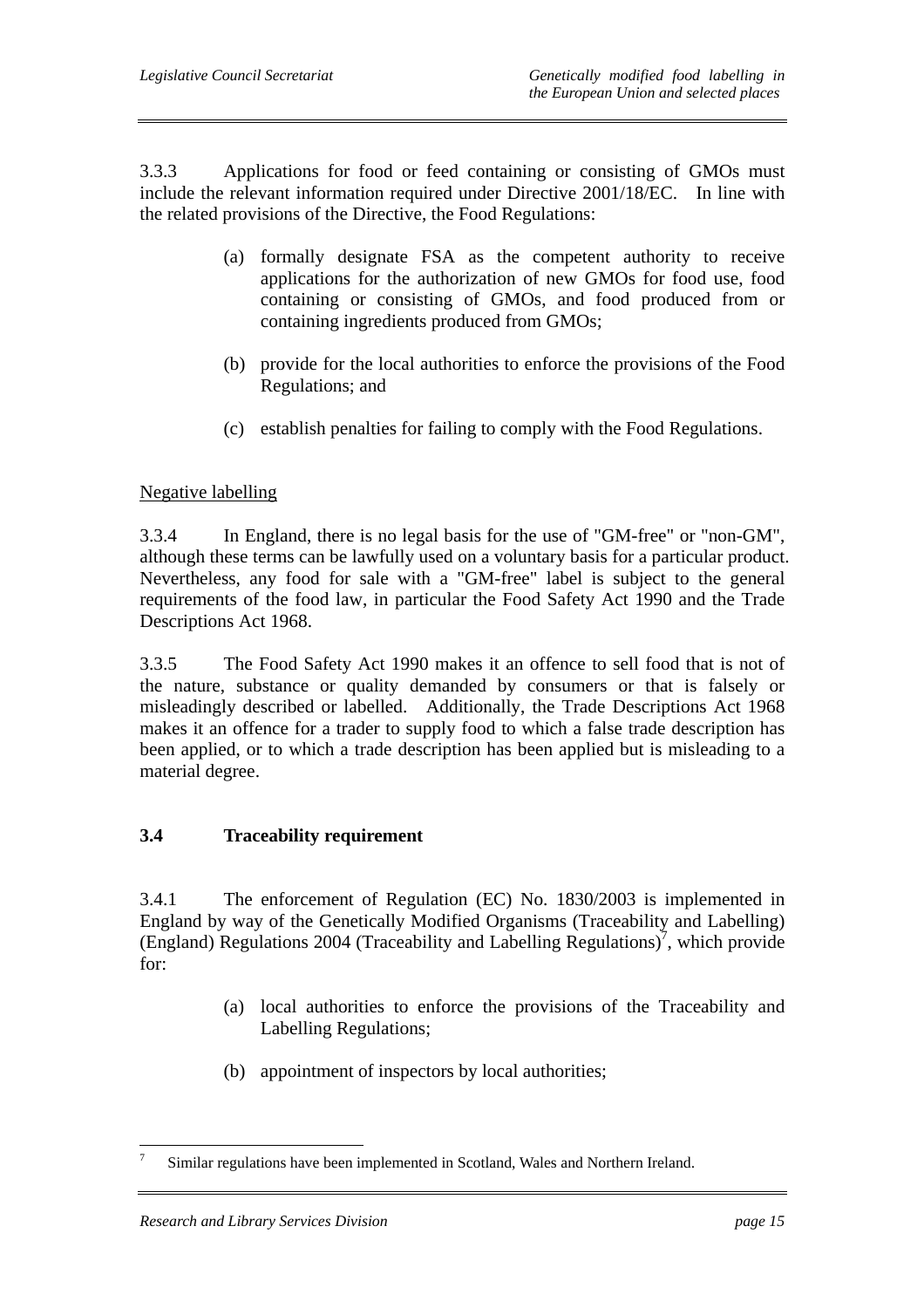- (c) power of entry, including the power to carry out tests and inspections, and to take samples;
- (d) inspectors to obtain information; and
- (e) penalties for failing to comply with the Traceability and Labelling Regulations.

#### **3.5 Co-existence**

3.5.1 According to the UK government, there is no scientific case for a blanket ban on the cultivation of GM crops in the UK, but any proposed uses need to be assessed for safety on a case-by-case basis. The government takes a precautionary approach and only agrees to the commercial release of a GM crop if the evidence shows that it does not pose any unacceptable risk to human health and the environment.

3.5.2 Under Directive 2001/18/EC, a GM crop can only be approved for commercial use if a specific risk assessment confirms that it is safe for human health and the environment. Strictly speaking, there is currently no GM crop being grown in the UK, and no commercial cultivation is expected before 2009 at the earliest, although GM crops have been grown for research and development purposes at a number of sites. A notable example for such purposes was the Farm Scale Evaluation GM crop trials, a four-year programme of research conducted by independent researchers aiming at measuring the impact on farmland wildlife of the herbicide use associated with four GM herbicide-tolerant crops, as compared to the herbicide use with the equivalent conventional crops. The four experimented crops were spring-sown oilseed rape, maize, beet, and autumn-sown oilseed rape.

3.5.3 To prepare for the co-existence of GM and non-GM crops, Defra has issued a consultation paper to seek the stakeholders' views on the proposed co-existence measures for England and related issues. The aim of the consultation paper is to explore ways of minimizing unwanted mixing of GM and non-GM crops, thereby ensuring that producers and consumers can choose among GM, conventional and organic products. The consultation paper seeks views on the following issues relating to the co-existence of GM and non-GM crops<sup>8</sup>:

(a) Defra's planned co-existence measures applicable to England<sup>9</sup>;

 8 In the consultation paper, "Non-GM" refers to both conventional and organic crops.

<sup>9</sup> The consultation paper relates to England only. Co-existence is a devolved matter and the authorities in Scotland, Wales and Northern Ireland are responsible for developing the policy applicable to their areas respectively.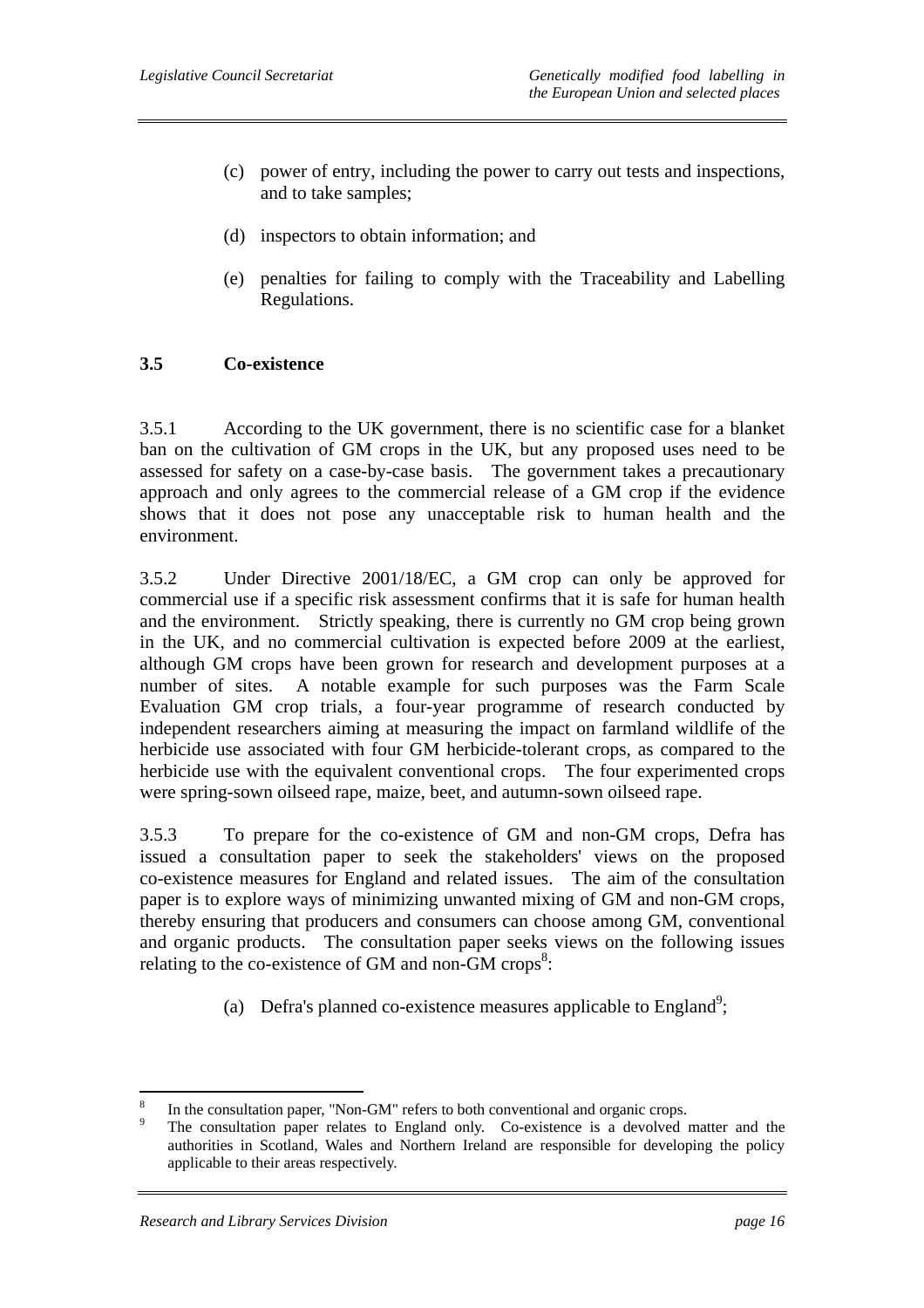- (b) whether a threshold for a GM presence below 0.9% or stricter process-based standard should apply specifically for the co-existence of GM and organic crops. In particular, views are being solicited regarding the likely practical constraint of operating against a 0.1% (limit of detection) threshold, and the alternative of a threshold/standard somewhere between 0.1% and 0.9%;
- (c) possible options for redressing any financial losses that non-GM farmers might face, if their crops have a GM presence above the EU 0.9% threshold through no fault of their own. This leads to the possibility of leaving claims for redress to be resolved under existing law, having an industry-led (voluntary) redress mechanism, or establishing a statutory redress scheme;
- (d) pros and cons of establishing a detailed public register giving the precise location of all commercial GM crops; and
- (e) possible guidance to farmers who may be interested in establishing a voluntary "GM-free" zone.

3.5.4 When the consultation exercise ended on 20 October 2006, over 10 000 responses were received from stakeholder organizations and the public. Defra is in the process of reviewing and analyzing the responses, and will publish the summary when available.

#### **3.6 Enforcement**

3.6.1 The inspection and enforcement of GM food traceability and labelling are undertaken by the local authorities. The food enforcement duties of each local authority vary, depending on the type of local authorities. To provide guidance for the local authorities, FSA has published two documents detailing the implementation of the enforcement, namely the Code of Practice and the Framework Agreement on Local Authority Food Law Enforcement.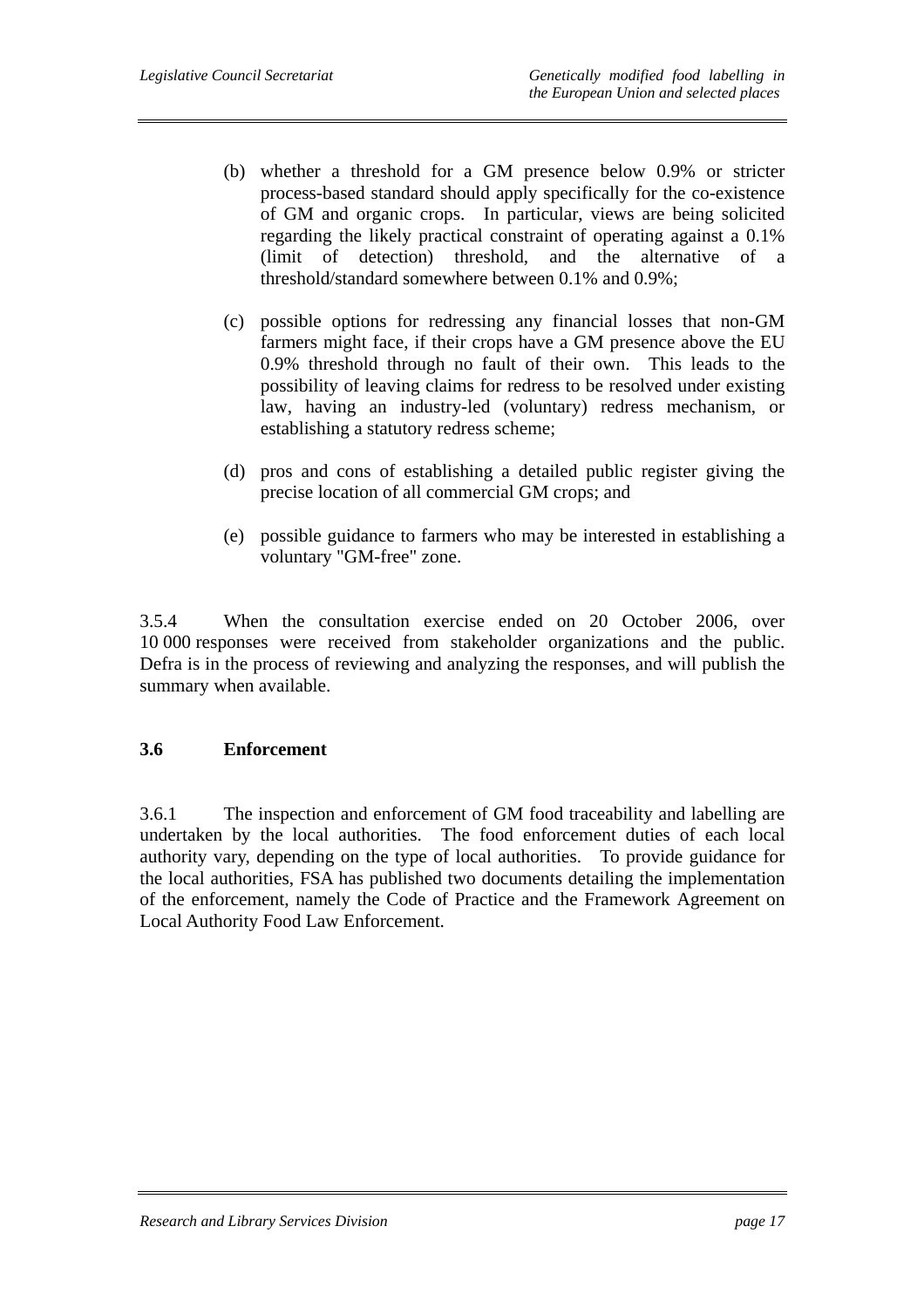#### Code of Practice

3.6.2 The Code of Practice issued under the Food Safety Act 1990 emphasizes that effective routine sampling is an essential part of enforcement. Henceforth, the local food authorities are advised to prepare and publish a food sampling policy and programme, covering all types of sampling work undertaken, whether for surveillance or for possible enforcement action. The food sampling policy details the intended food sampling priorities and the factors which are taken into account in formulating the sampling programme. The programme, in turn, considers the number, type and risk ratings of the food businesses and the type of food produced in the area when carrying out the sampling activities.

#### Framework Agreement on Local Authority Food Law Enforcement

3.6.3 The Framework Agreement on Local Authority Food Law Enforcement issued by FSA gives guidance to the local authorities on the structure and content of enforcement plans. The Agreement highlights the obligations on food law enforcement actions arising from existing legislation and specifies the arrangements to be put in place for a local authority to carry out enforcement of all aspects of food standards legislation. For example, a local authority shall carry out food standards inspections of premises in its area at a frequency which is not less than that determined under the inspection rating system set out in the Code of Practice and the relevant legislation.

#### Results of inspection

3.6.4 According to FSA, the agency does not keep the information on the inspection carried out by the local authorities.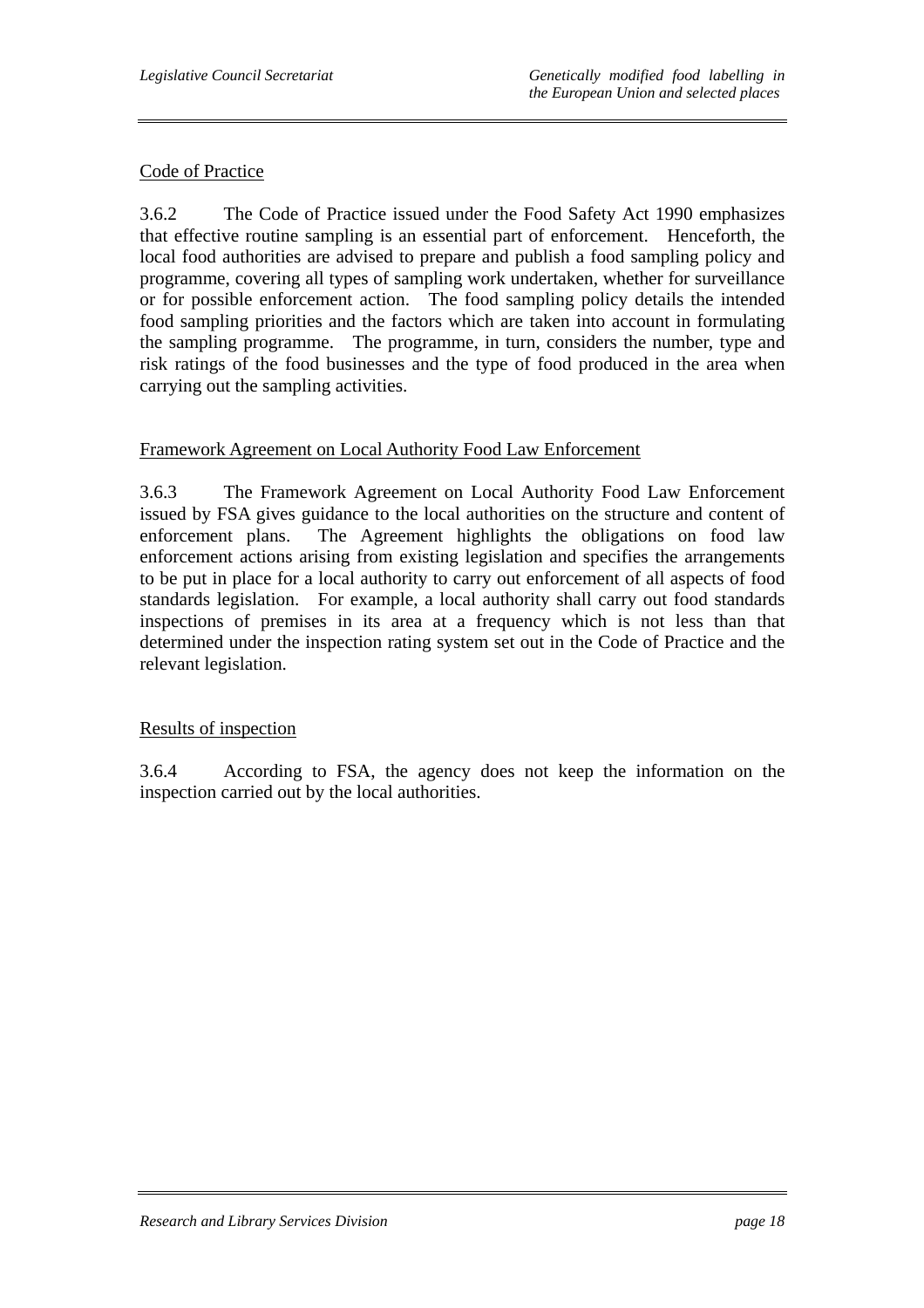#### Penalty

3.6.5 Under the Food Regulations, anyone who contravenes or fails to comply with the prohibition on marketing a food product referred to in Article 3.1 of Regulation (EC) No. 1829/2003 (unless the product is covered by an authorization and satisfies the relevant conditions of the authorization)<sup>10</sup> is guilty and liable:

- (a) on summary conviction to imprisonment for a term not exceeding six months or to a fine not exceeding the statutory maximum (which is currently £5,000 (HK\$77,800)<sup>11</sup>); or
- (b) on conviction to imprisonment for a term not exceeding two years or to a fine or to both.

3.6.6 The Food Regulations also state that an individual is guilty of an offence and liable on summary conviction to imprisonment for a term not exceeding six months or to a fine not exceeding level five on the standard scale (which is currently £5,000 (HK\$77,800)), or to both if he/she contravenes or fails to comply with:

- (a) withdrawal requirement of products listed under Regulation (EC) No. 1829/2003;
- (b) post-market monitoring requirement, and the conditions or restrictions which have been imposed in an authorization;
- (c) requirement that an authorization holder informs the Commission of any new scientific or technical information relating to a product, which might influence the evaluation of the safety in use of the food or any prohibition or restriction on the food by the competent authority of any Member State; or
- (d) requirement of the labelling indication listed under Regulation (EC) No. 1829/2003.

 $\overline{a}$ 

<sup>&</sup>lt;sup>10</sup> Part I of the Schedule of the Food Regulations.

The average exchange rate of £ to HK\$ in May 2007 was £1 = HK\$15.56.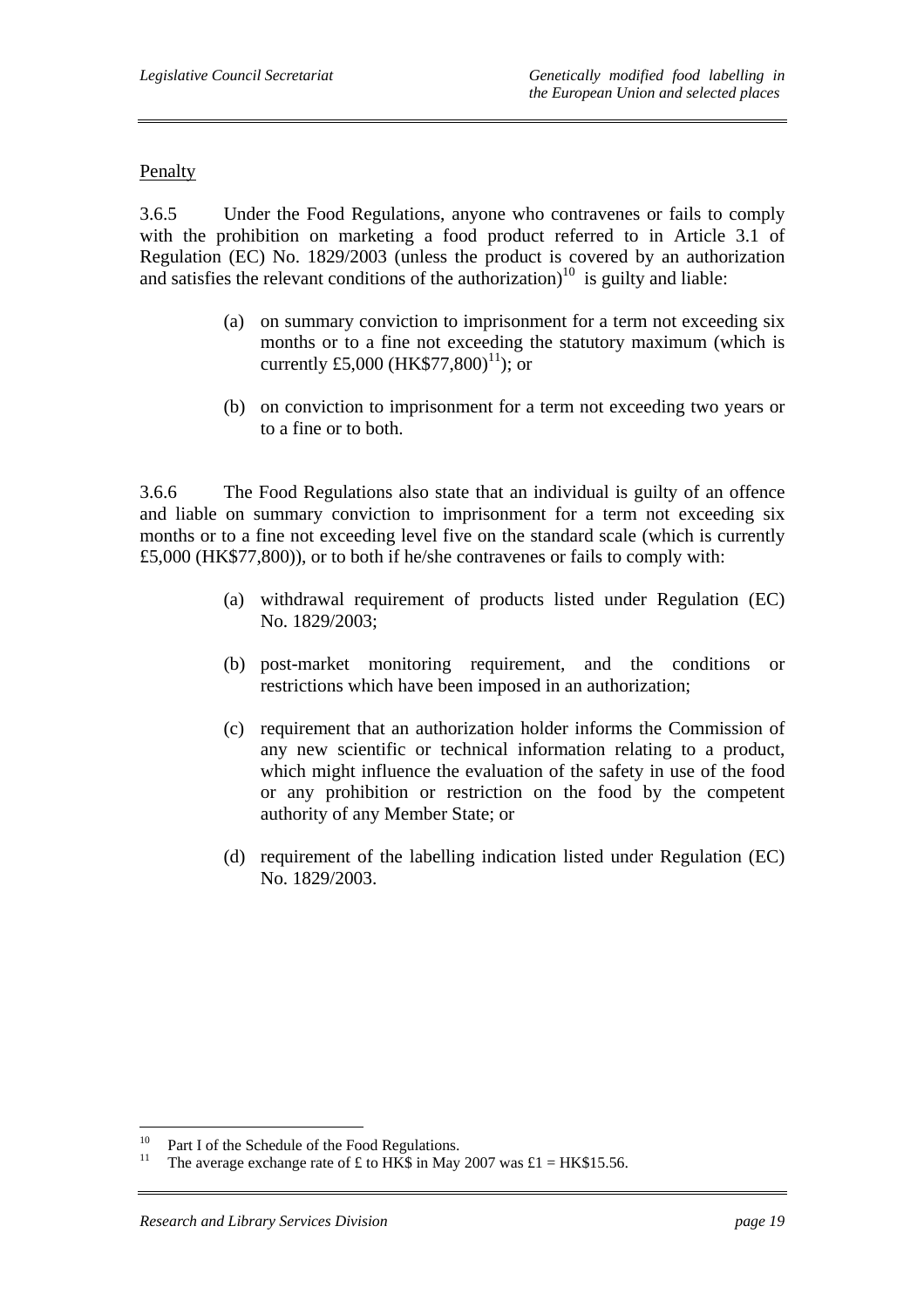3.6.7 Under the Traceability and Labelling Regulations, an individual is guilty of an offence and is liable on summary conviction to a fine not exceeding level five on the standard scale (which is currently £5,000 (HK\$77,800)), or to imprisonment for a term not exceeding three months, or to both if he/she:

- (a) contravenes or fails to comply with Regulation (EC) No. 1830/2003;
- (b) obstructs an inspector in the exercise of power;
- (c) without reasonable excuse fails to comply with the requirement of the inspector;
- (d) without reasonable excuse fails to comply with the request made by the inspector or fails to provide information demanded by the local authority or the Secretary of State;
- (e) without reasonable excuse fails to comply with the requirement of a notice issued with regard to incorrectly labelled products;
- (f) knowingly or recklessly makes a statement or furnishes any information that is false or misleading; or
- (g) intentionally makes a false entry in any record required to be kept under Regulation (EC) No. 1830/2003.

3.6.8 In general, the local authorities will not necessarily prosecute every single case of breach of law. In fact, it is more likely that they decide not to prosecute cases involving a first offence and a minor/accidental breach of law. Instead of prosecution, they may offer an offender the option of accepting a formal caution. Although there will be no legal action, the fact of the offender's commission of an offence is kept on record and can be brought up in future if he/she commits a similar offence (thus increasing the gravity of the subsequent offence in the eyes of the court).

3.6.9 Alternatively, a local authority may decide that it is not appropriate to take any enforcement action in relation to a minor and accidental breach and just give the offender advice on his/her future conduct.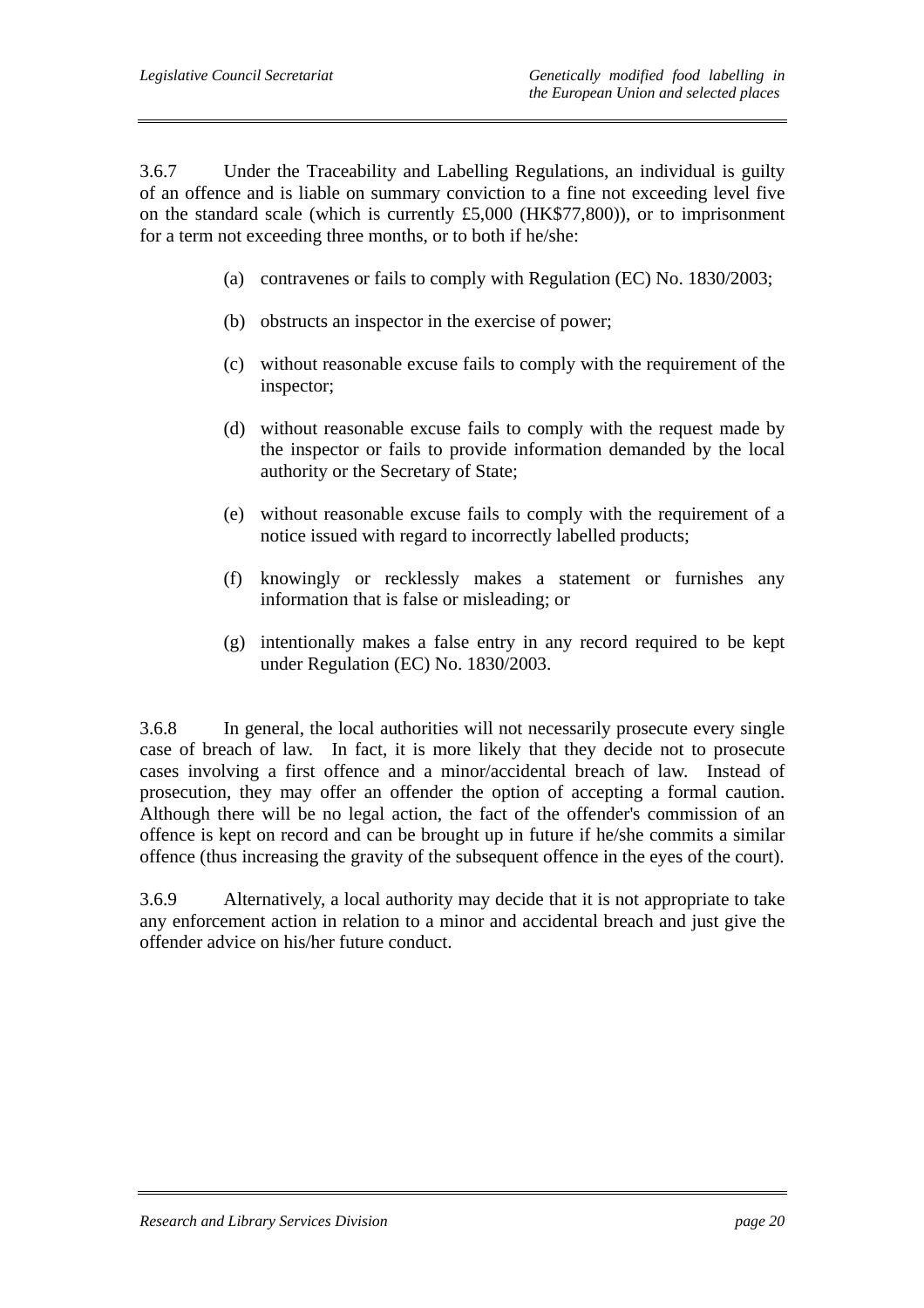## **3.7 Public views**

3.7.1 In the UK, the public view on biotechnology is largely negative. Under such circumstances, the major supermarkets and big food manufacturers have reformulated their food products to remove GM ingredients. This effectively meant that no GM-labelled products were found on the store shelves in the past. With the enforcement of the Traceability and Labelling Regulations, GM-labelled products have started to appear, but the number remains very limited.<sup>12</sup>

3.7.2 According to Friends of the Earth, companies failing to obey tougher rules requiring them to label products that contain GM ingredients are unlikely to be caught because the local authorities do not have enough money to carry out sufficient monitoring. While the UK government indicated in the Regulatory Impact Assessment report published in 2004 that £400,000 (HK\$6,224,000) per year would be allocated to enforcement in relation to GM products sold to consumers, that amount is considered to be very small by Friends of the Earth. As such, according to the Health Food Business magazine, only foods claimed to be "GM-free" are likely to be targeted for testing.

3.7.3 In this connection, the Trading Standards Institute<sup>13</sup> has responded that some cash-strapped local authorities may not be able to carry out sufficient monitoring due to other priorities. The Trading Standards Institute Chief Executive Ron Gainsford stated, "we take the monitoring of labelling laws seriously but different authorities will have different local priorities and the strain on resources becomes more and more demanding as the trading standards remit continues to grow. There will always be a need for a balancing of resources."

 $3.7.4$  With regard to co-existence, a survey done by NOP World<sup>14</sup> in July 2004 revealed that two-thirds of the UK population supported new laws to prevent the contamination of GM crops on food and farming. In another survey conducted in September 2004 by the Consumers' Association, a consumer rights organization in the UK, fewer respondents (one-quarter) stated that they supported GM crops compared to a similar representative sample (one-third) questioned two years before. Six out of 10 respondents expressed concerns about the use of genetic modification in food production and wanted to avoid GM food.

 $12$ 12 See United States Department of Agriculture, Foreign Agricultural Service (2005).

<sup>13</sup> The Trading Standards Institute is a professional association with the goal to promote and protect the success of a modern vibrant economy, and to safeguard the health, safety and well-being of the UK citizens by enhancing the professionalism of members in support of empowering consumers, encouraging honest business and targeting rogue traders. 14 NOP World is an international organization which conducts primary custom and syndicated

research for marketers, advertising agencies and media. Since May 2006, NOP World has merged with the GfK Group to form GfK NOP which is a leading research agency in the UK.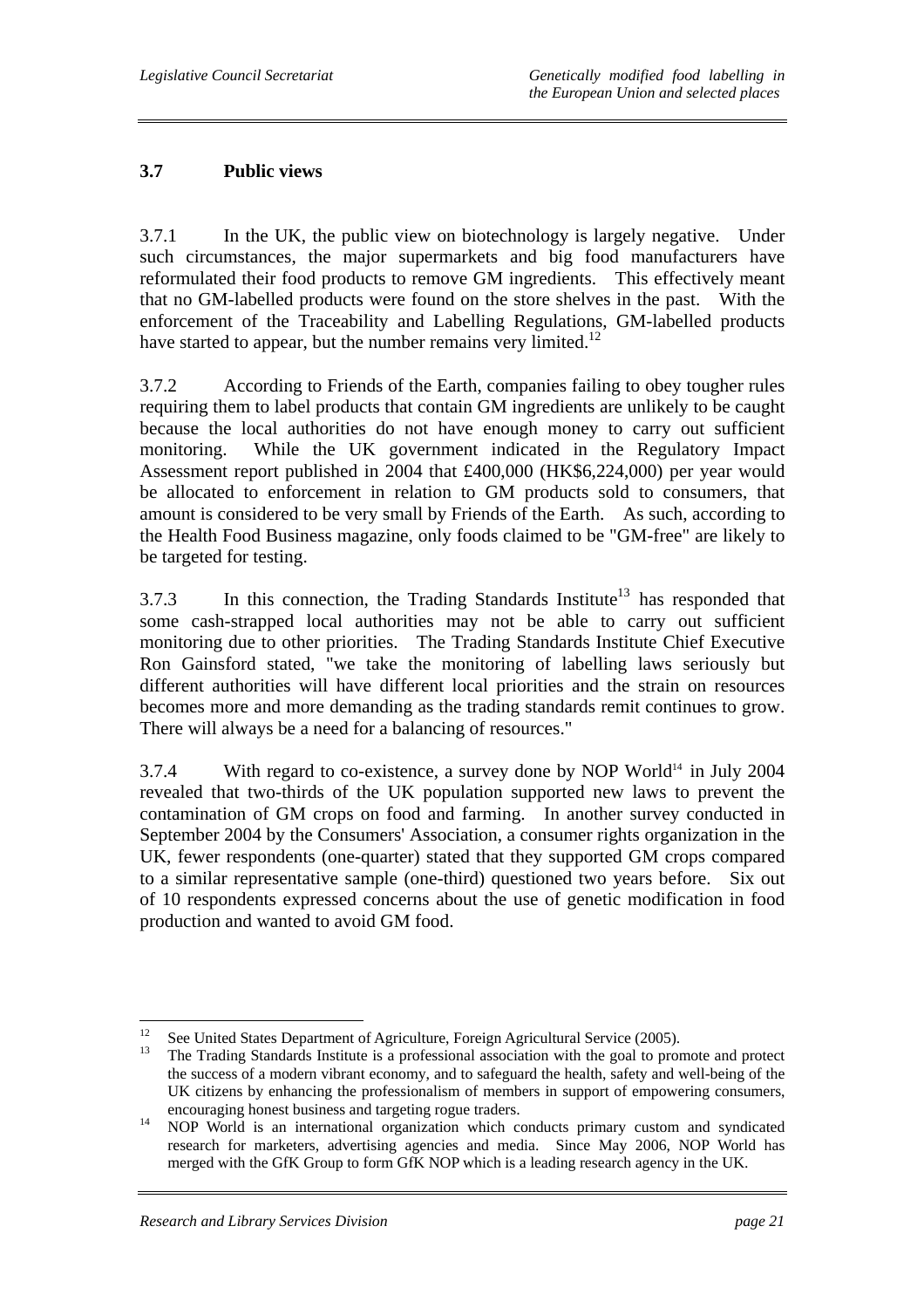3.7.5 From the perspective of a non-profit organization, GeneWatch  $UK^{15}$ , Dr Sue Mayer, the Director of the group, has commented on the present situation of GM crops and GM food, "even the Prime Minister's closest advisers haven't been able to come up with a convincing economic case for GM crops in Britain. The only benefit seems to be making it easier to apply chemical herbicides, but consumers would pick up the bill for keeping GM crops separate by having to pay higher costs for non-GM food."

 $15\,$ 15 GeneWatch UK is a non-profit group that monitors developments in genetic technologies from a public interest, environmental protection and animal welfare perspective. The group believes that the public should have a voice in whether or how these technologies are used, and it campaigns for safeguarding people, animals and the environment.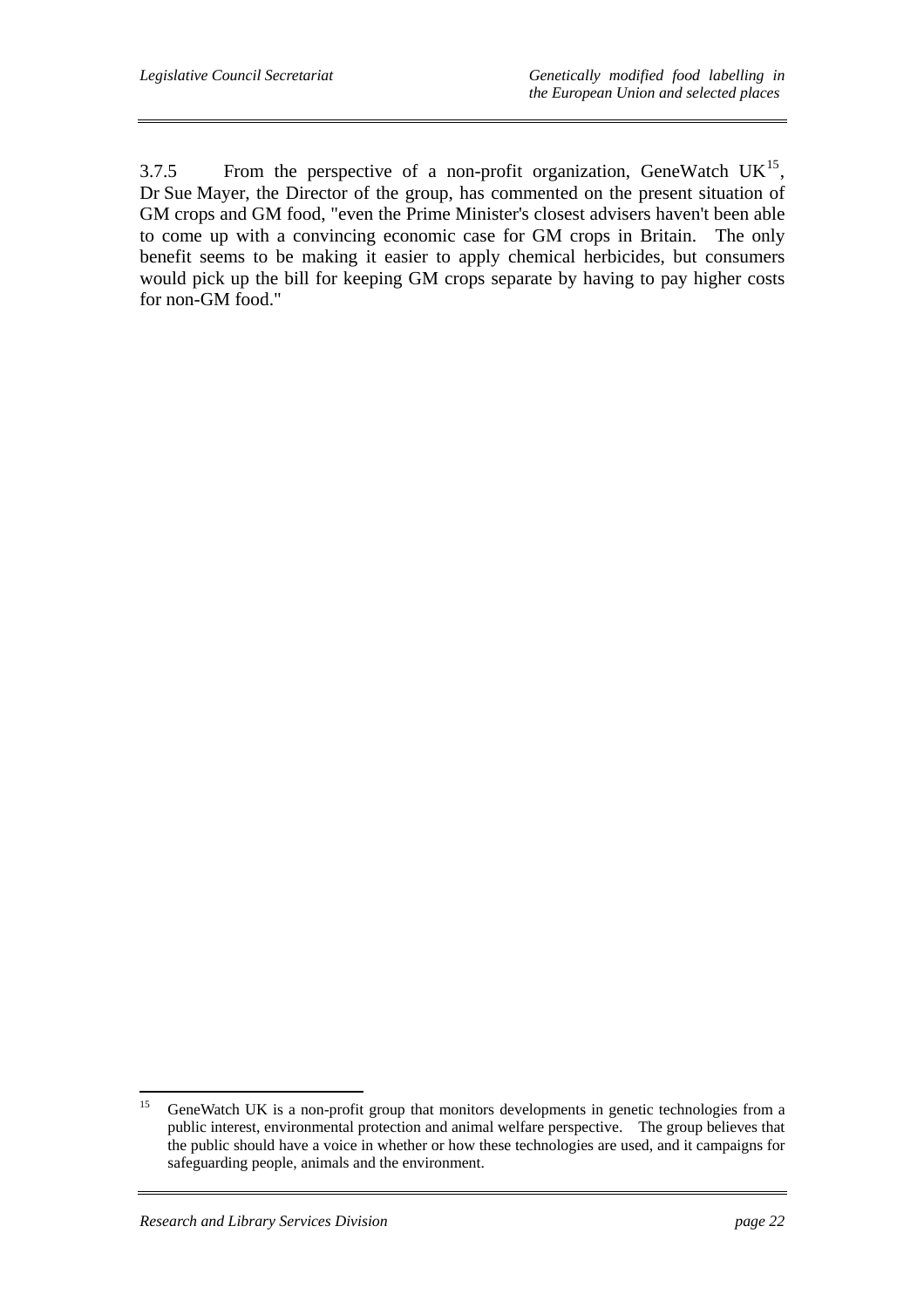## **Chapter 4 – Denmark**

#### **4.1 Background**

4.1.1 All along, Denmark has taken part in the EU policy discussions and decision making processes regarding the regulation and approval of GM food, with the labelling of GM food being currently in force in the country. The Danish Act on Environment and Genetic Engineering is the national implementation of Directive 2001/18/EC on the deliberate release of GMOs. Denmark has also adopted the provisions of Regulation (EC) No. 1829/2003 and Regulation (EC) No. 1830/2003 regarding GM food labelling and traceability into national legislation since 2004.

#### **4.2 Regulatory authorities**

4.2.1 In Denmark, the Ministry of Family and Consumer Affairs is responsible for GM food policies, including policies for GM food labelling. Specifically, the Danish Veterinary and Food Administration (DVFA) under the Ministry of Family and Consumer Affairs is responsible for administering Danish food legislation and protecting consumers against false information on food-related matters. Under DVFA, the regional veterinary and food administration centres are in charge of providing food information to consumers and enterprises and enforcing food-related legislation within each centre's respective region. One of the duties of the regional centres is to carry out inspection of food companies with respect to their internal control programmes, hygiene and food labelling.

4.2.2 In addition to the Ministry of Family and Consumer Affairs, the Ministry of Food, Agriculture and Fisheries and the Ministry of Environment are also involved in the GMO approval process in Denmark.

### **4.3 GM food labelling and traceability requirement**

4.3.1 The Danish Statutory Order No. 1308 of 14 December 2005 provides for the labelling of general food products, including that of GM food products. Specifically, the Statutory Order stipulates that marketing and labelling of GM food products have to be in agreement with Regulation (EC) No. 1829/2003 and Regulation (EC) No. 1830/2003. Should non-compliance be observed, a fine will be imposed on those who fail to comply.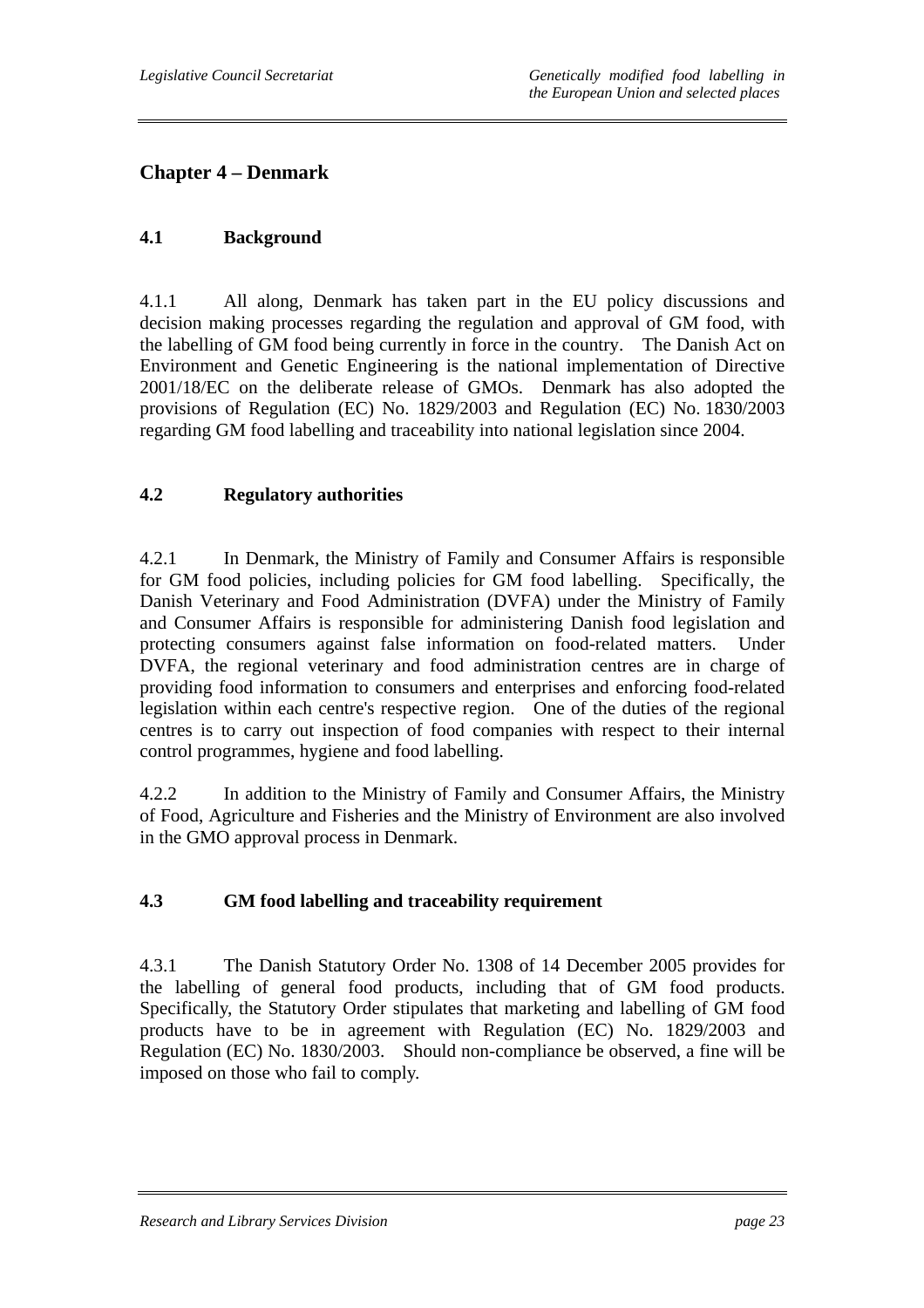#### Negative labelling

4.3.2 According to DVFA, all food products which are not GM-labelled are to be regarded as "non-GM" or "GM-free" even without the negative labels. However, to explicitly place a negative label on a food product as "non-GM" or "GM-free", such product should have characteristics which differentiate it from similar types of products. Under Statutory Order No. 1308, an operator is prohibited to market food product with such a claim, if it gives the impression that the product has a special characteristic when similar types of products do not have such a claim.

4.3.3 DVFA recommends companies which plan to market products labelled with "non-GM" or similar wordings to contact the regional veterinary and food administration centres. Only when the regional centres agree with the wordings and DVFA considers such labelling to be not misleading will the products be placed on the market. In the case where companies do not contact the regional centres and the labels are found to be misleading, the companies would have to change the labels or withdraw the products from the market.

#### **4.4 Co-existence**

4.4.1 In the spring of 2002, the Minister for Food, Agriculture and Fisheries initiated a strategic project on the cultivation of authorized GM crops in Danish agriculture. The aim of the project was to produce a Danish model for the co-existence of GM, conventional and organic crops that would support the development of both new crop technology and existing production methods, allowing free choices for consumers.

4.4.2 In June 2004, the Danish Parliament passed the legislation on the co-existence of GM and non-GM crops (including organic agriculture). With the exception of the liability provisions of the law which have been pending the Commission's approval, the law entered into force in April 2005.

4.4.3 Under the law, growers of GM crops are responsible for maintaining their crops at proper distances from those of conventional or organic producers. Producers of conventional or organic crops who believe that their production has been damaged by genetic drift from a GM field may apply to the government for compensation, provided that they have a minimum loss of DKK 5,000 ( $HK$7,050$ <sup>16</sup>. Compensation will be financed by a fund, partly based on taxes paid by farmers of GM crops and partly by a tax of DKK 60 (HK\$85) per hectare on GM crop plantings.

<sup>16</sup> The exchange rate of DKK to HK\$ as at 18 June 2007 was DKK  $1 = HK$1.41$ .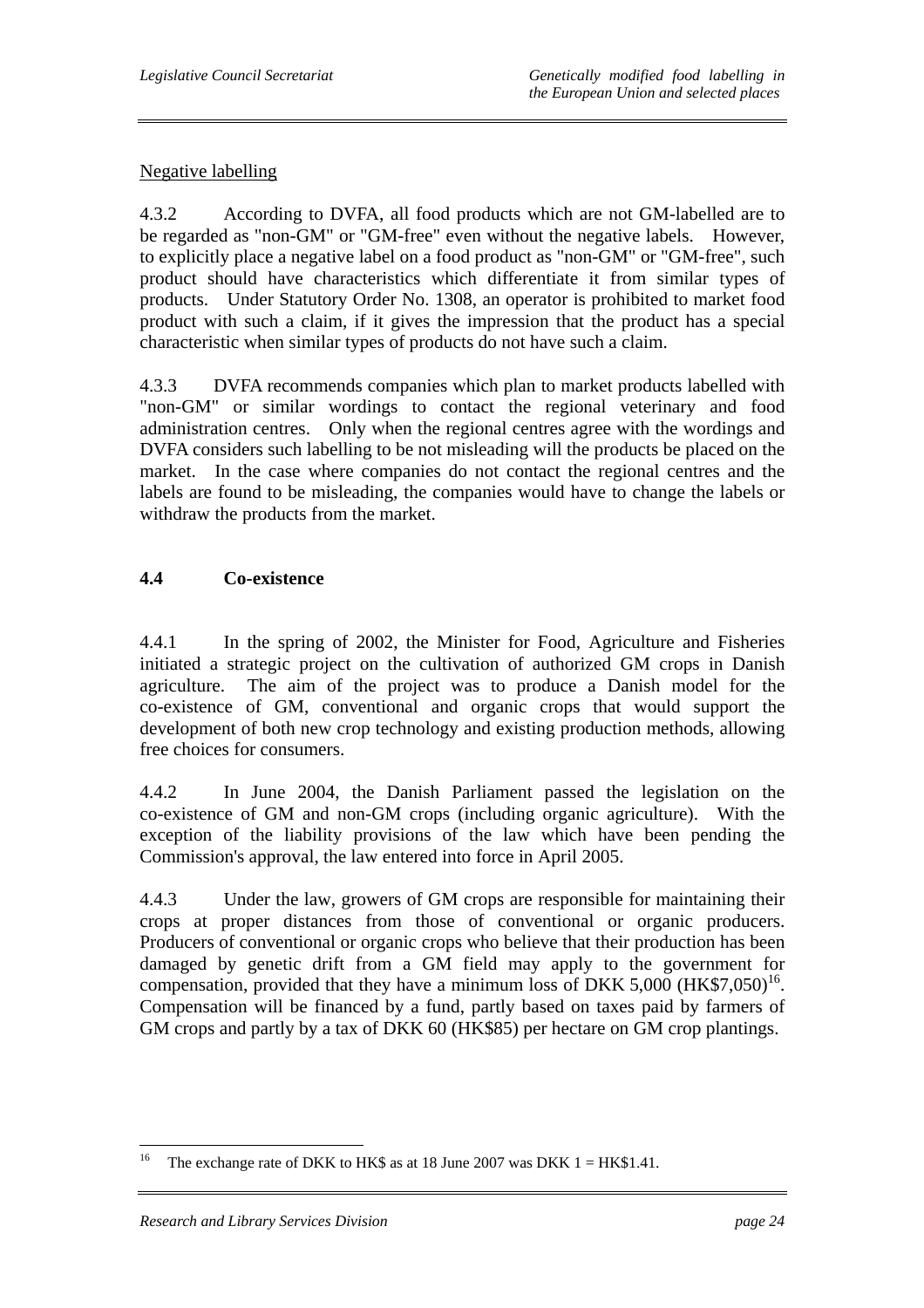4.4.4 The co-existence legislation requires that farmers who want to plant GM crops on a commercial scale must:

- (a) pass a training course and obtain a permit;
- (b) give prior notice to neighbouring farmers of their intention to plant GM crops;
- (c) ensure that the minimum separation distances are maintained;
- (d) inform the Danish Plant Directorate<sup>17</sup> of the GM crop plantings<sup>18</sup>;
- (e) inform other co-operative partners, such as commercial harvesting operators and transportation companies, of the GM crop plantings; and
- (f) adhere to cropping intervals determined by the Ministry of Food, Agriculture and Fisheries.

#### **4.5 Enforcement**

4.5.1 The inspection and enforcement of GM food traceability and labelling are carried out by the regional veterinary and food administration centres under DVFA. To provide guidance to the regional centres and food operators, DVFA has issued a guideline, entitled "Guidance on Genetically Modified Food", explaining the provisions of Regulation (EC) No. 1829/2003 in detail.

#### Results of inspection

4.5.2 Out of the 221 inspections carried out by DVFA on food labelling in 2004, two violations on GM food labelling were found. Both violations were related to illegal negative labelling. $19$ 

 $17$ 17 The Danish Plant Directorate is a government institution under the Ministry of Food, Agriculture and Fisheries. The Directorate aims to create a framework for development-oriented business

activities relating to plants, seed, feeding stuff and organics.<br><sup>18</sup> The Danish Plant Directorate provides on its Danish language webpage a map showing the exact locations of fields planted with GM crops. See *Ministry of Food, Agriculture and Fisheries, the Danish Plant Directorate* (2007).

<sup>&</sup>lt;sup>19</sup> Information provided by DVFA.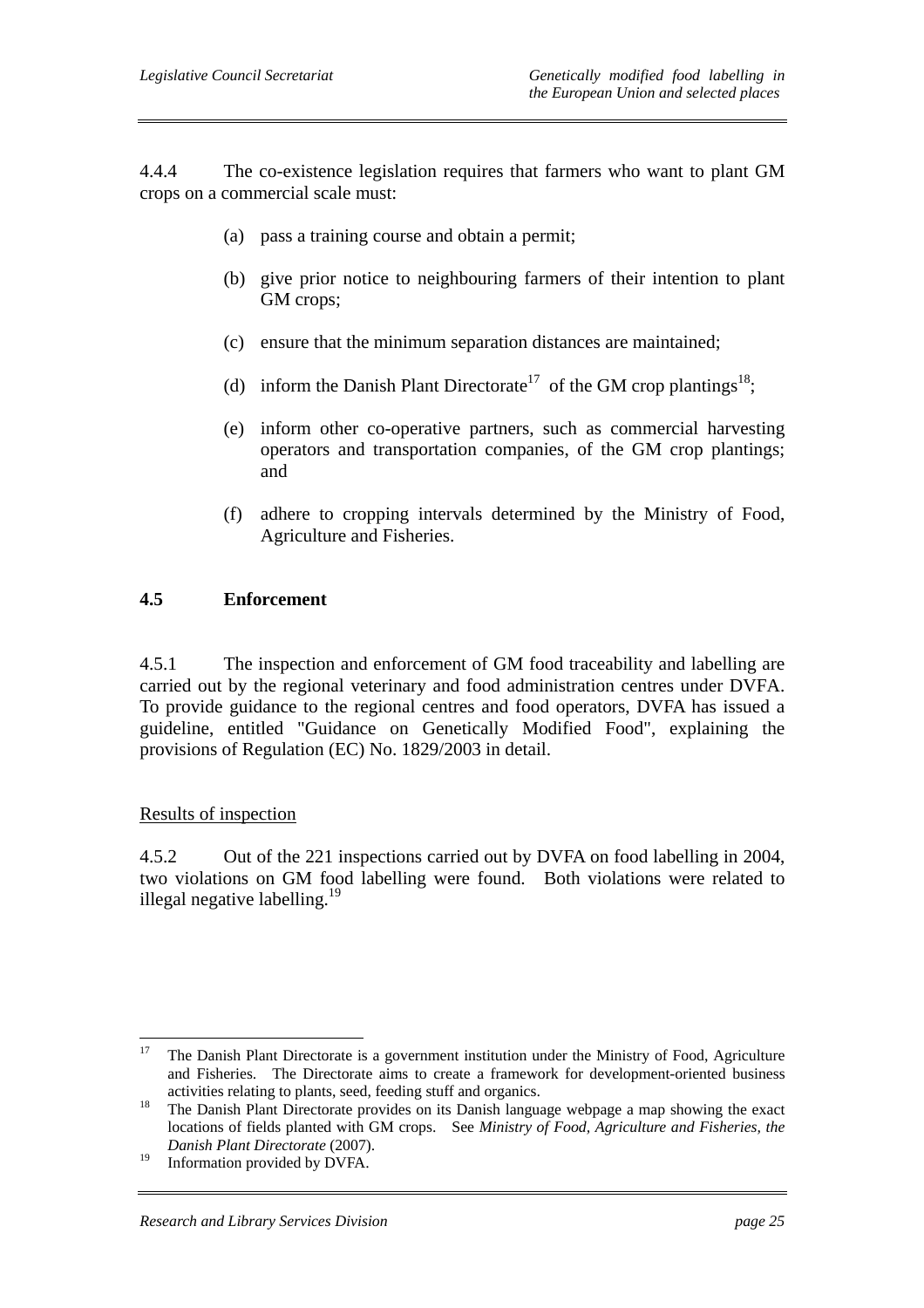#### Penalty

4.5.3 In general, the penalties for false labelling, misleading labelling and traceability violations are at least DKK 5,000 (HK\$7,050) and/or imprisonment of up to two years. Nevertheless, the penalties could be higher, depending on the severity of violation in each case. $^{20}$ 

### **4.6 Public views**

4.6.1 The implementation of the EU traceability and labelling requirements for GM food has been carried out smoothly in Denmark. Nevertheless, there are virtually no GM-labelled products on food store shelves.<sup>21</sup> Although, in principle, the Danish government is positive towards the introduction of biotechnology, it has voted consistently against the approval of new biotechnology applications within the Commission. Consumer scepticism about GM products, combined with opposition to biotechnology by a majority of the members of the Danish Parliament, makes it difficult for the government to take a more proactive position.

4.6.2 There are different views regarding the marketing of GM food in Denmark. For Danish farmer organizations and the food industry, they would like a more rapid and less controversial introduction of GM crops and food. They view the advantages much like the producers in the United States – the development of greater production efficiencies through the introduction of plant traits such as herbicide tolerance and insect resistance. Both Danish farmers and the food industry see biotechnology as a key factor in maintaining their competitiveness and technological edge. However, their hands remain tied at present because consumers are unconvinced of the benefits, non-governmental organizations continue to actively oppose biotechnology, and Danish food retailers are not interested in marketing GM-labelled food.

4.6.3 A poll conducted in January 2003 on Danish consumer attitudes towards GM food revealed that Danish consumers were unwilling to accept GM food and were willing to pay up to 10% more for non-GM food. Over 60% of the 1 184 persons interviewed responded "no" to the question on whether they were willing to buy GM food. Such sentiment remained virtually unchanged from a 1997 survey as more than 68% responded that they were willing to pay more for non-GM food compared to 61% in 1997. The poll also demonstrated that there was no connection between the amount of GM information disseminated to the public and consumer reaction towards GM food.

 $\overline{a}$ 

<sup>&</sup>lt;sup>20</sup> Information provided by DVFA.<br><sup>21</sup> See United States Department of

See United States Department of Agriculture, Foreign Agricultural Service (2005c).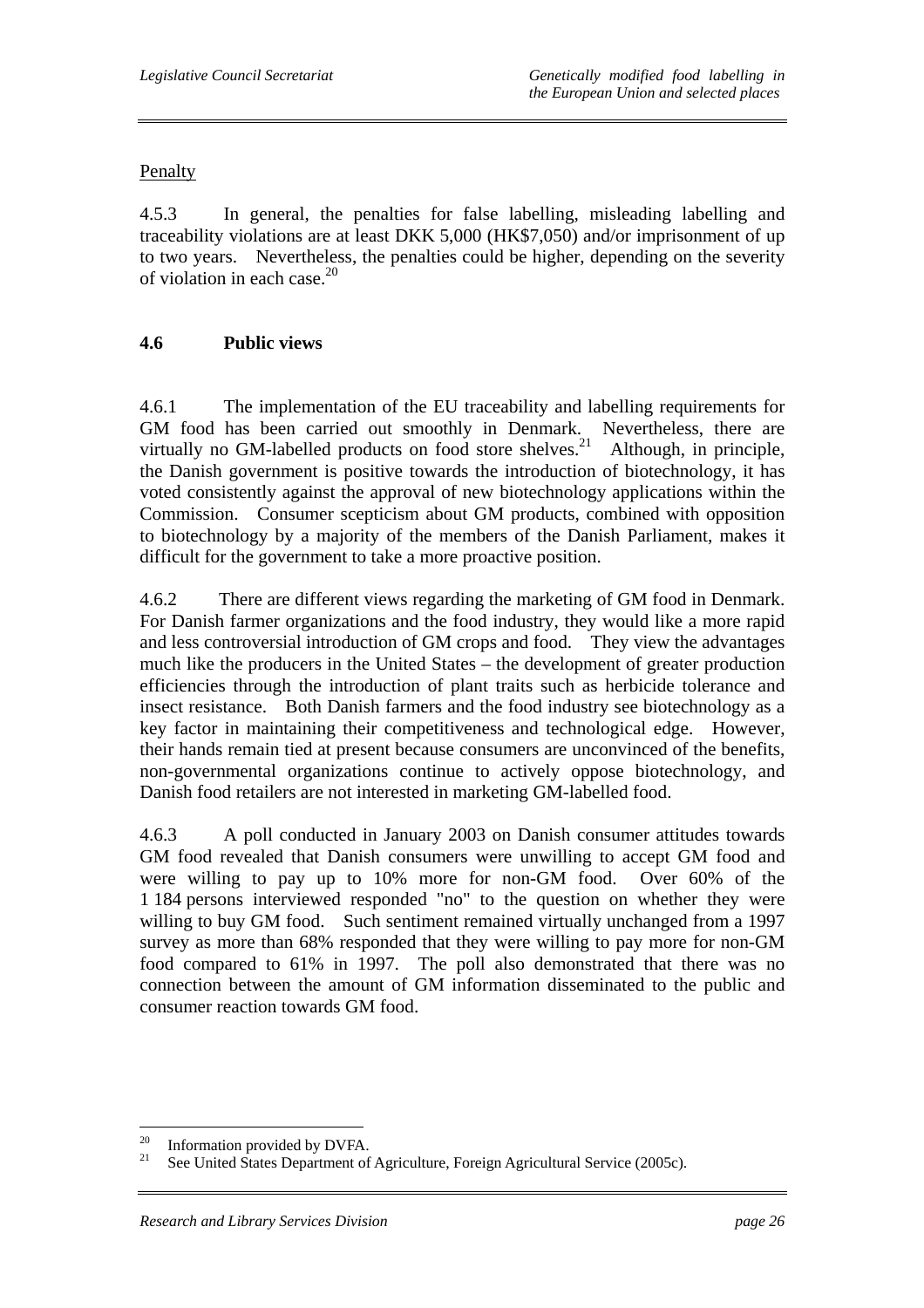## **Chapter 5 – France**

#### **5.1 Background**

5.1.1 As one of the EU Member States, France has taken part in the implementation of the EU Directive and Regulations on GM food labelling and traceability. The French government adopted Regulation (EC) No. 1829/2003 and Regulation (EC) No. 1830/2003 on GM food labelling and traceability by way of the enactment of French decree 2004-1058 in 2004.

5.1.2 As regards Directive 2001/18/EC, the Biotech Bill was voted and passed by the French Senate in March 2006. The French government subsequently transposed the Directive into French law on 20 March 2007. Specifically, the French decrees 2007-357, 2007-358 and 2007-359 are created to:

- (a) streamline the French procedure for the evaluation of GM food products;
- (b) disseminate information relating to GM food products; and
- (c) create a public register of GM plots.

5.1.3 With these new decrees in place, the French government hopes to end a legal conflict with the European Court of Justice (ECJ), which was asked by the Commission to fine France for not implementing the Directive on the release of GMOs by the October 2006 deadline. The fines have been accumulated to more than  $\bigoplus$  million (HK\$444 million)<sup>22</sup>, and the case is still pending in ECJ.

<sup>22</sup> The average exchange rate of  $\epsilon$ to HK\$ in May 2007 was  $\epsilon$ 1 = HK\$10.57.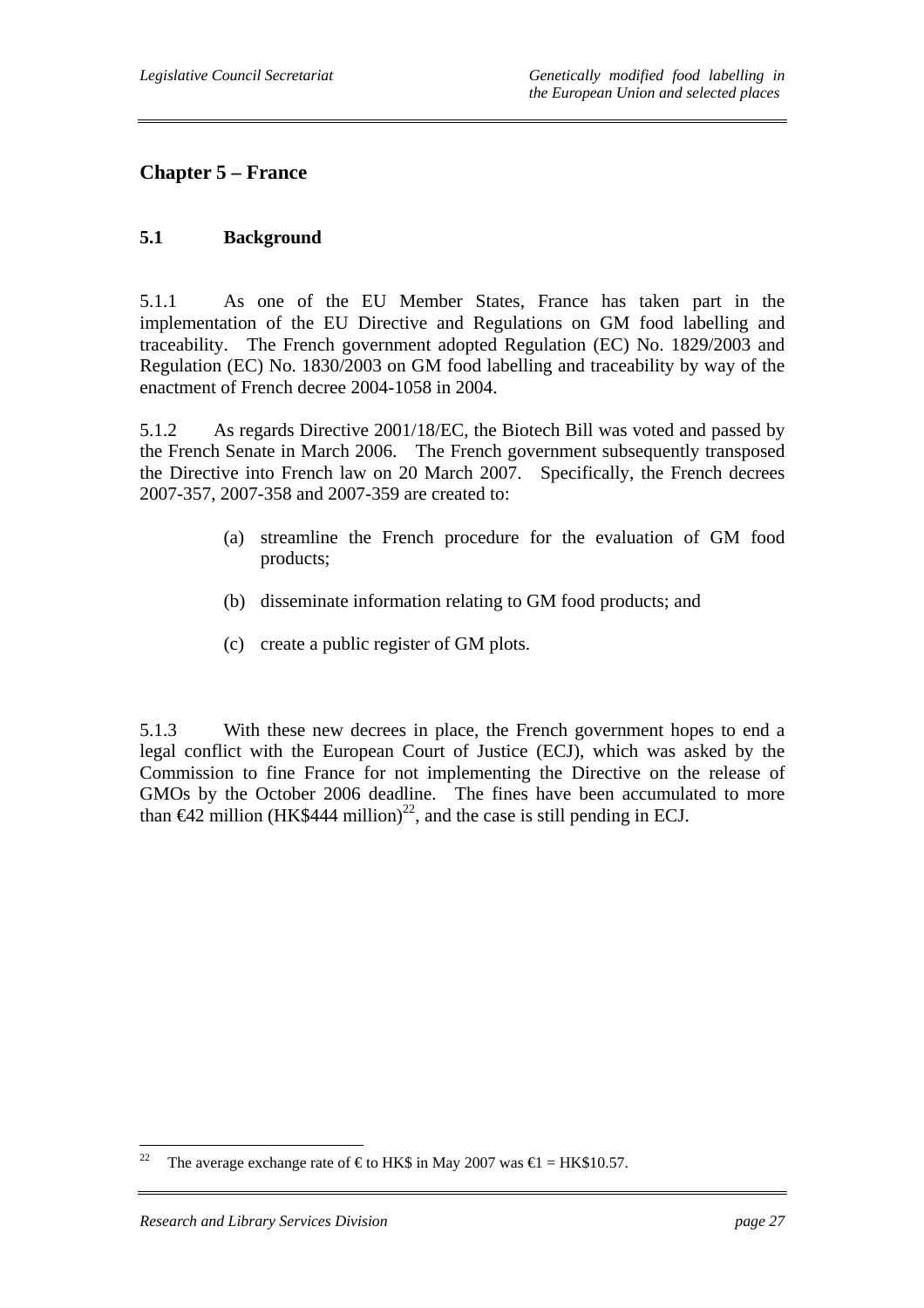#### **5.2 Regulatory authorities**

5.2.1 In France, the responsibilities for GM food policies are divided among several government departments:

- (a) the Fraud Control Office of the Ministry of Economy, Finance and Industry (DGCCRF) is the authority enforcing the compliance with the regulation on labelling and traceability on GM food;
- (b) the Ministry of Agriculture is in charge of the co-existence policies; and
- (c) the French Food Safety Agency is the authority that assesses risks of GMOs to human health.

#### **5.3 GM food labelling and traceability requirements**

5.3.1 French decree 2004-1058 is the primary statutory document providing for the labelling and traceability on GM food products. It states that the French government shall adopt the provisions of Regulation (EC) No. 1829/2003 and Regulation (EC) No. 1830/2003, specifically with regard to:

- (a) labelling, authorization and supervision of GM food;
- (b) traceability and labelling requirements for products containing or consisting of GMOs; and
- (c) traceability requirements for food and feed produced from GMOs.

#### Negative labelling

5.3.2 DGCCRF has established a list of rules for food operators who wish to adopt negative labelling on food products. For a food product to bear labels such as "non-GM" or "GM-free", it needs to fulfil the following requirements:

- (a) the product cannot contain any biotechnology, or anything above the detection threshold of 0.1% instead of the 0.9% threshold used in the EU Regulations for positive labelling;
- (b) no GMO, or any product derived from GMO or obtained with the help of a GMO (such as amino acids, vitamins or enzymes) can be used at any processing step of the product;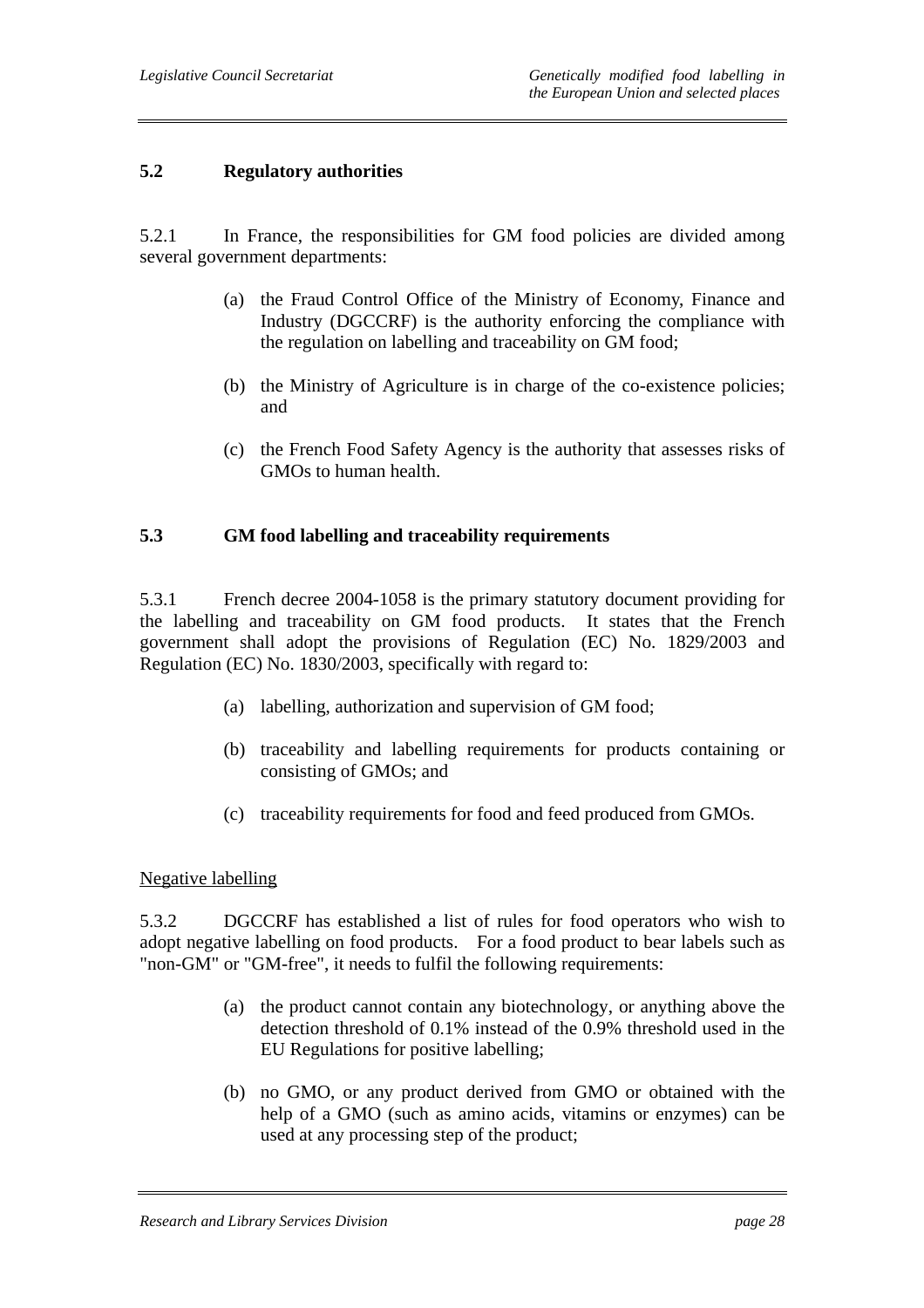- (c) when negative labelling is used in one ingredient of a final product, the whole product must not be stated as GM-free to avoid being misleading;
- (d) negative labelling cannot be used if a product may potentially contain GM material. However, general statements such as "no genetically modified wheat is authorized in Europe" are permitted;
- (e) negative labelling indicating "derived from non-GM seeds" is considered misleading if the final product may contain adventitious biotechnology material; and
- (f) organic products cannot be labelled as "GM-free" only because they are organic. Negative labelling can only be used if the GM content of an organic product is lower than the threshold of 0.1%; so is the case for non-organic products.

### **5.4 Co-existence**

5.4.1 Provisions as to the co-existence of GM and non-GM crops are set out in the decrees adopted by the Ministry of Agriculture in March 2007. GM crop producers are required to set up a 50 m buffer zone between GM and non-GM crops, doubling the distance recommended by the General Association of the Corn Producers  $(AGPM<sup>23</sup>)$ . A follow-up study will be carried out by the French government to evaluate the effectiveness of the new standard of isolation distance.

5.4.2 According to the decrees, GM crop producers must provide details of their GM cultivation for data collection purpose of the public register. The precise location of the cultivation sites, nevertheless, will remain confidential in order to protect farmers from having their fields damaged by protesters opposing GMOs.

### **5.5 Enforcement**

5.5.1 Sampling and testing of food products are performed by DGCCRF according to the guidelines proposed by the Commission. DGCCRF has a laboratory in Strasbourg which samples and tests food products, including GM food products.

<sup>23</sup> 23 AGPM (known as L'Association Générale des Producteurs de Maïs in French) is an association which represents and protects corn producers in France.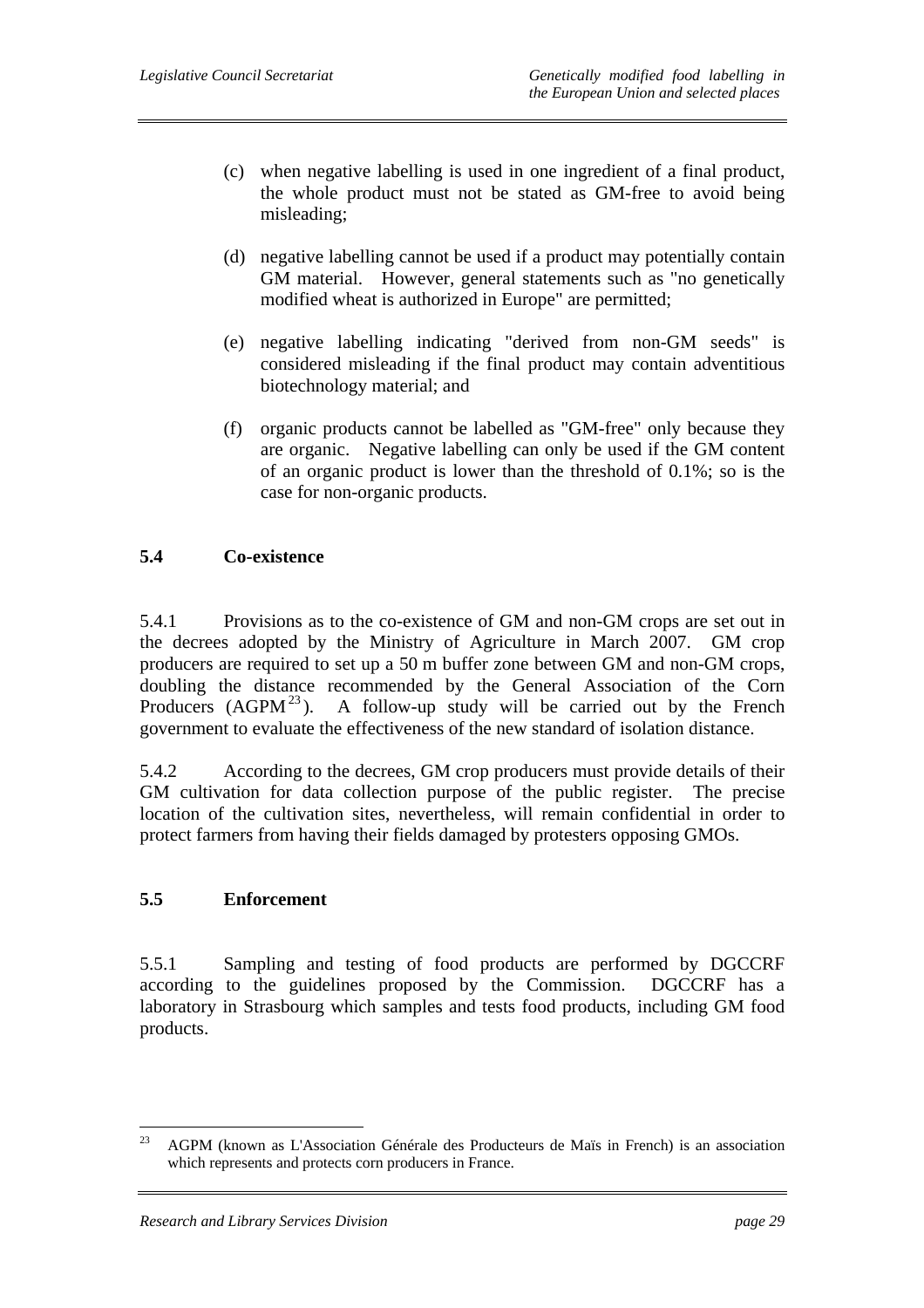#### Penalty

5.5.2 Fines and penalties for non-compliance with Regulation (EC) No. 1829/2003 are similar to those for non-compliance with other food labelling regulations. If DGCCRF finds a product not complying with the Regulation, a warning is given to the operator, who is asked to comply. DGCCRF follows up with additional controls on the same product to confirm compliance. If the operator still does not comply, he/she may be charged with publishing misleading information and sentenced to a maximum of two years in prison and a fine of  $\text{\textsterling}37,500$  (HK\$396,375). Alternatively, the operator may be asked to pay fines of up to  $\epsilon$ 450 (HK\$4,757) for each label that does not conform to the Regulation.

5.5.3 In the event of any serious or immediate danger, the Minister of Economy, Finance and Industry may impose an emergency measure to suspend the marketing of a food product or order the withdrawal of the product from the market.

#### **5.6 Public views**

5.6.1 In France, there is a significant problem of market acceptance of GM agricultural products. This is illustrated by actions carried out by anti-GM protest groups, mainly Greenpeace, Friends of the Earth and Confederation Paysanne (one of France's largest farmers' union), and by the absence of GM-labelled products on supermarket shelves. Most visible actions by the anti-GM groups are the many test plot destructions (e.g. 50% were destroyed in 2005), discouraging private companies and public research organizations from developing open field test plots.

5.6.2 A less visible to the public, but even more effective strategy adopted by the anti-GM groups is the pressure imposed by them on the food industry and retailers. For example, the Greenpeace website "blacklists" any GM food products marketed in France. The publicity generated around such products found in supermarkets is usually so negative that the distributor would take the products off its shelves. Subject to the hostile publicity directed at biotechnology, the anti-GM lobbying by the environmental groups, and the lack of political willpower to support agricultural biotechnology, it is inevitable that the French public is hostile to the idea of GM foods.

5.6.3 On the other hand, several hundred corn growers openly expressed their support for biotechnology in the annual conference held by AGPM, following the disclosure by the French newspaper "Le Figaro" that up to 1 000 hectares of biotechnology corn were planted in France in 2005. The President of AGPM called for the transposition of Directive 2001/18/EC into French law, emphasizing that the farmers had already developed expertise regarding the management of the co-existence of GM and non-GM crops. With the enactment of the related decrees, farmers in France plan to increase their planting of GM corn from 5 200 hectares in 2006 to around 30 000 to 50 000 hectares in 2007.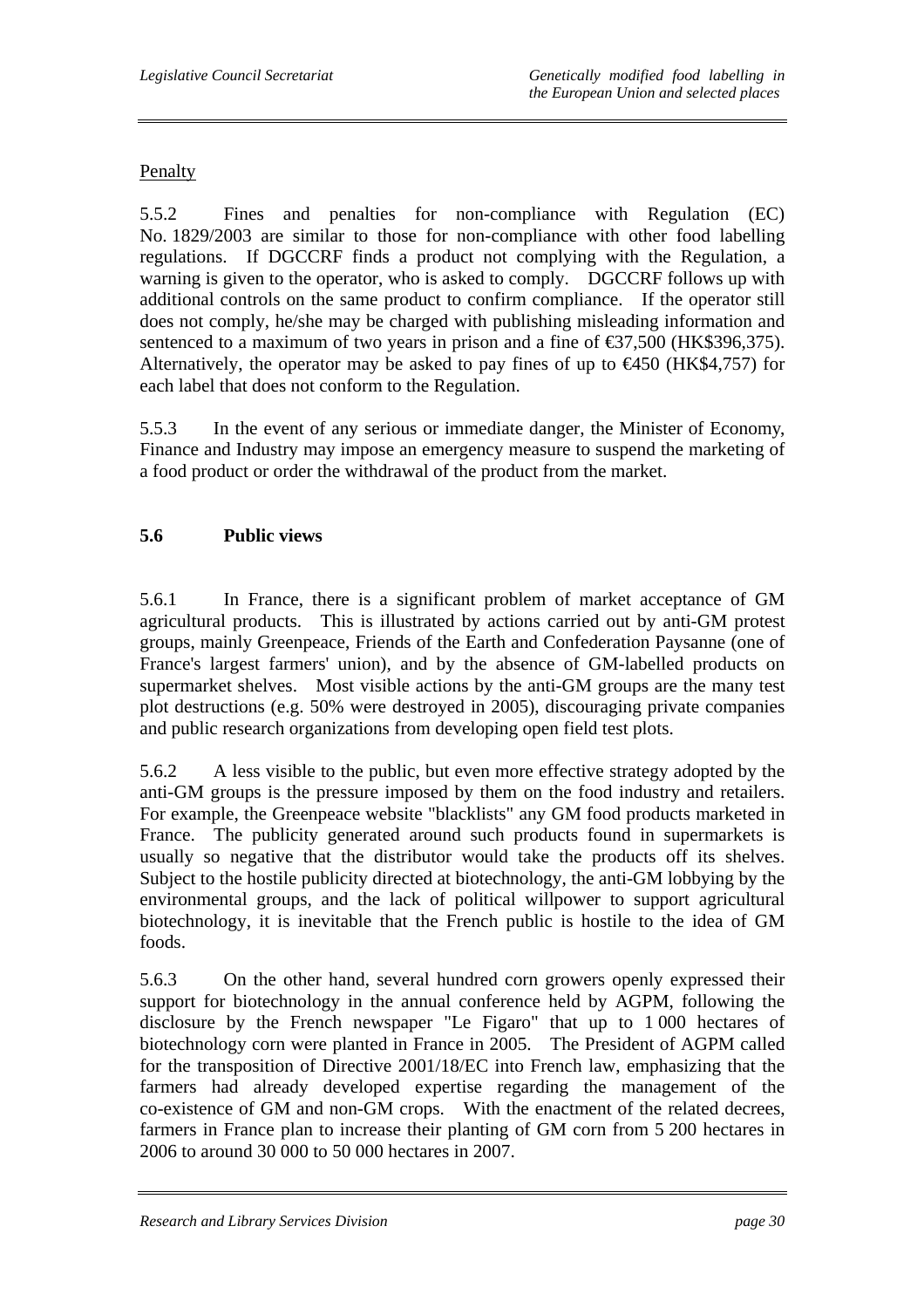## **Chapter 6 – Analysis**

#### **6.1 Introduction**

6.1.1 The various features of measures on genetically modified (GM) food labelling implemented in the European Union (EU), the United Kingdom (UK), Denmark and France are summarized in the Appendix. Based on the findings in this study, this chapter highlights the following issues for Members' consideration when deliberating the policy on GM food labelling in Hong Kong:

- (a) regulatory authority;
- (b) labelling and traceability requirements;
- (c) negative labelling;
- (d) co-existence;
- (e) enforcement; and
- (f) public views;

### **6.2 Regulatory authority**

6.2.1 The European Commission (Commission) is the body responsible for establishing rules for the assessment and authorization of genetically modified organisms (GMOs) and GM food in the EU. The responsibilities for adopting, implementing and enforcing the related legislation, however, fall on the governing authorities of the individual Member States.

6.2.2 In the UK, policy making and legislation on GM food labelling are the responsibilities of the central government. Within the UK, the devolved administrations in England, Scotland, Wales and Northern Ireland have local responsibilities for enforcing the policy and legislation. Where a co-ordinated UK policy is required in the devolved areas (for example, when dealing with the EU), the relevant central government departments take the lead, in full consultation with the devolved administrations.

6.2.3 In both Denmark and France, the making and enforcement of GM food policies are performed at the central government level.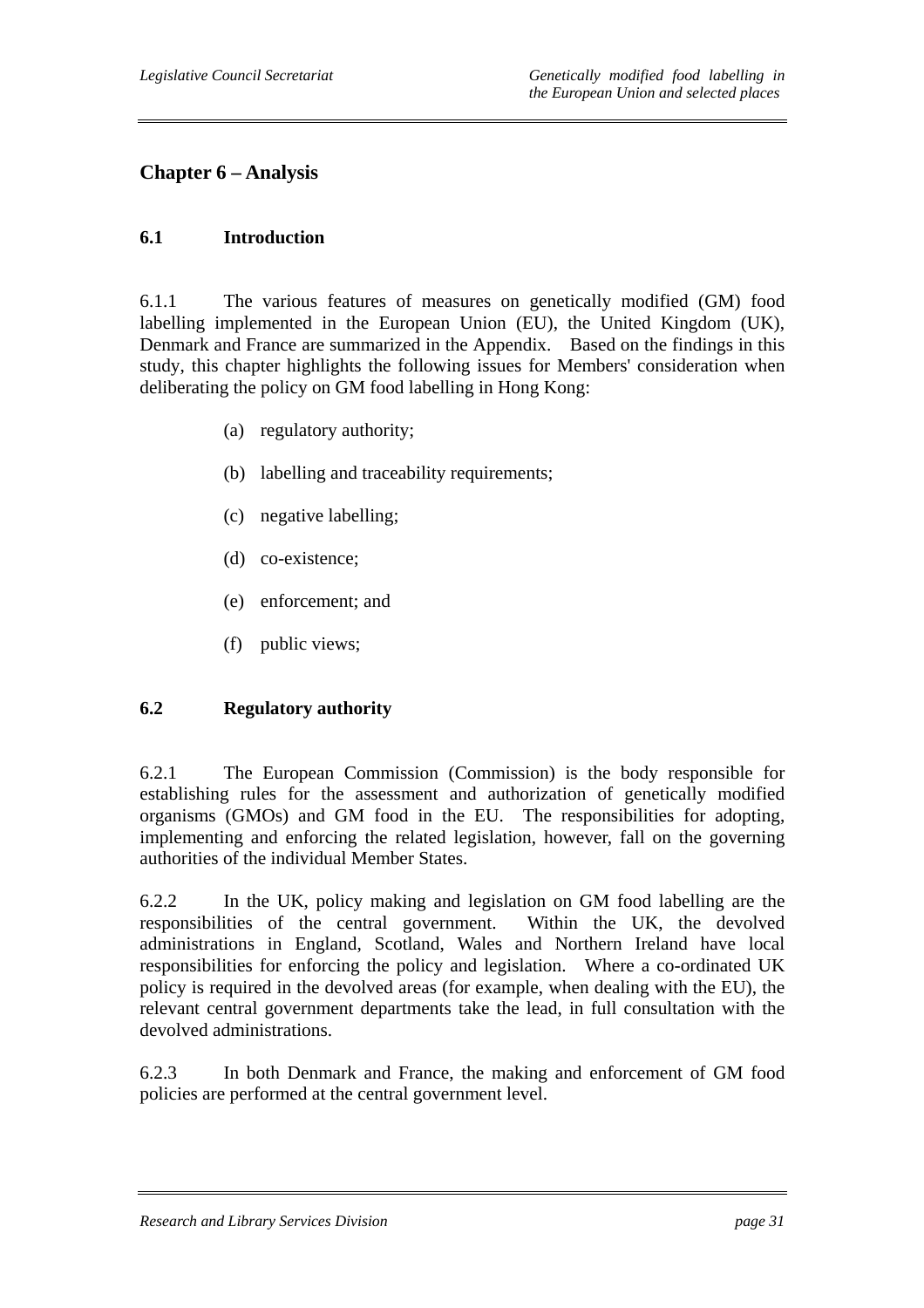## **6.3 Labelling and traceability requirement**

6.3.1 All three places studied have adopted the EU Directive 2001/18/EC on the release and marketing of GMOs, and Regulation (EC) No. 1829/2003 and Regulation (EC) No. 1830/2003 on GM food labelling and traceability. These Directive and Regulations include, amongst other:

- (a) traceability and labelling of food ingredients if the food product intentionally consists of GMOs;
- (b) establishment of a documentation system to account for and identify GM food products throughout the supply chain; and
- (c) exemption for food products which contain:
	- (i) authorized GMOs below a threshold of 0.9%, provided that the presence of these materials is adventitious or technically unavoidable; or
	- (ii) GMOs that have received a favourable scientific assessment, provided that they contain traces of these GMOs below a threshold of 0.5% and the presence is adventitious and technically unavoidable. If the presence of such GMOs is above 0.5%, the products are prohibited to be placed on the market.

6.3.2 The domestic legislation enacted corresponding to the EU Regulations is the Genetically Modified Food (England) Regulations 2004 and the Genetically Modified Organisms (Traceability and Labelling) (England) Regulations 2004 in England of the UK, the Danish Statutory Order No. 1308 of 14 December 2005 in Denmark, and the French decree 2004-1058 in France respectively.

### **6.4 Negative labelling**

6.4.1 The present EU Regulations do not forbid additional labelling practices which would inform consumers that, in addition to what is prescribed by the EU legislation, specific measures are taken to strictly exclude the presence or the use of GMOs in food or feed products. For food products which have not been genetically modified, however, the Commission considers the practice of labelling such products as "GM-free" misleading.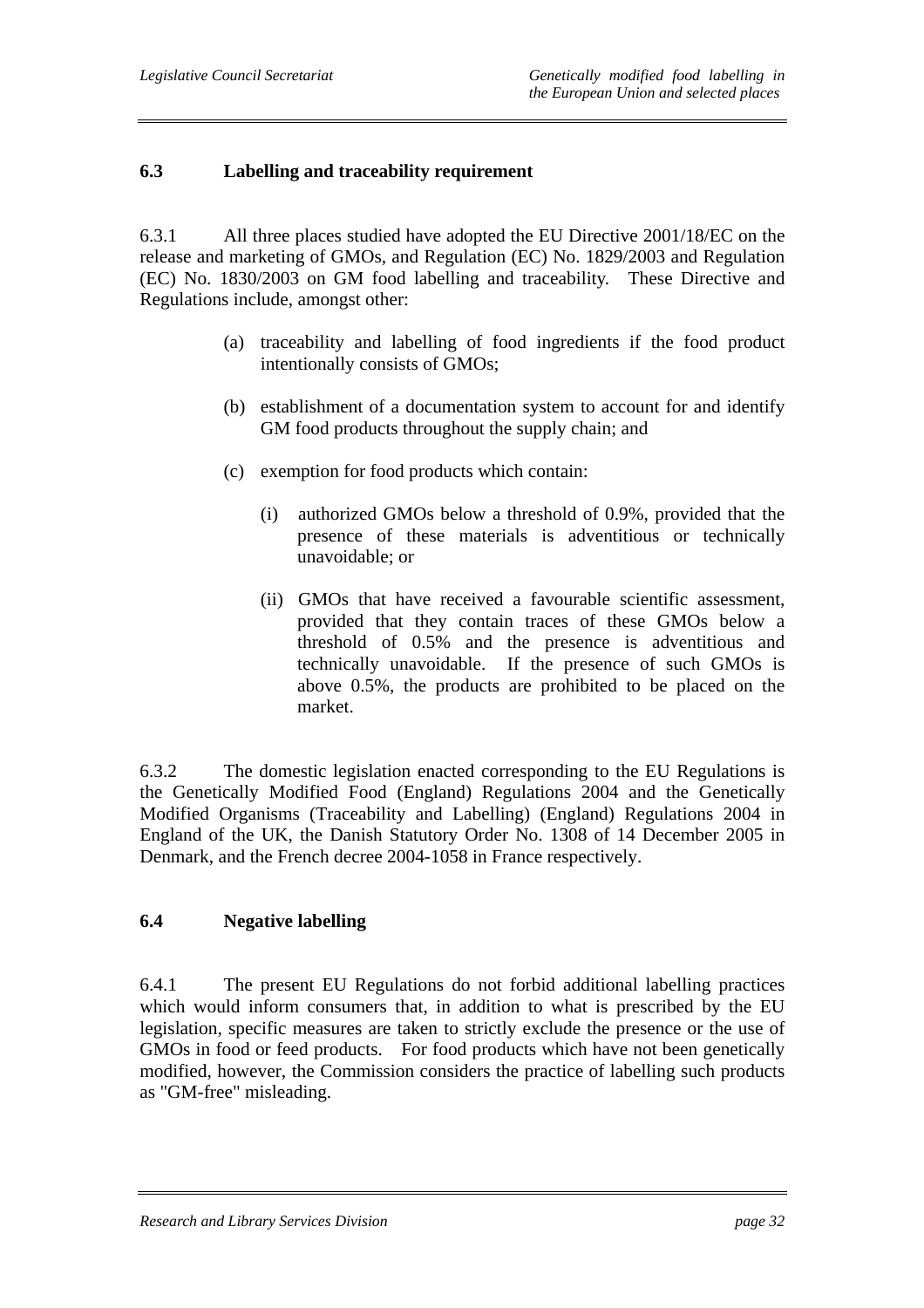6.4.2 Among the places studied, France is the only place which has established a statutory list of requirements for food operators who wish to adopt negative labelling on food products. In both Denmark and the UK, there is no legal basis for the use of "GM-free" or "non-GM". In the UK, such terms can be lawfully used on a voluntary basis as long as the food product is subject to the general requirement of the food law. In Denmark, the Danish Veterinary and Food Administration (DVFA) recommends companies which plan to market products with negative labelling to consult the regional veterinary and food administration centres. Only when the regional centres agree with the wordings and DVFA considers such labelling to be not misleading will the products be placed on the market.

### **6.5 Co-existence**

6.5.1 As the farming conditions vary among the EU Member States, the Commission has delegated the individual Member States to develop and implement their respective management measures concerning co-existence in accordance with the subsidiarity principle. To assist the Member States in establishing best practices for co-existence, the Commission issued guidelines in 2003 for the development of national strategies to ensure successful implementation of measures relating to the co-existence of GM and non-GM crops.

6.5.2 Both France and Denmark have taken national measures to set rules on the co-existence of GM and non-GM crops. In France, GM crop producers are required to set up a buffer zone between GM and non-GM crops. Similarly in Denmark, the requirements stipulated under the co-existence legislation include maintaining minimum separation distances between farmers who want to plant GM crops and farmers of non-GM crops, as well as compensating producers of non-GM crops who believe that their production has been damaged by a genetic drift from a GM field.

6.5.3 In the UK, the co-existence measures are in the consultation stage. There is no commercial cultivation of GM crops in the country although there have been a number of experimental GM crop trials for research and development purposes. In 2006, the Department for Environment, Food and Rural Affairs (Defra) issued a consultation paper to seek the stakeholders' views on the proposed co-existence measures for England. The consultation exercise has since ended and Defra is in the process of reviewing and analyzing the responses.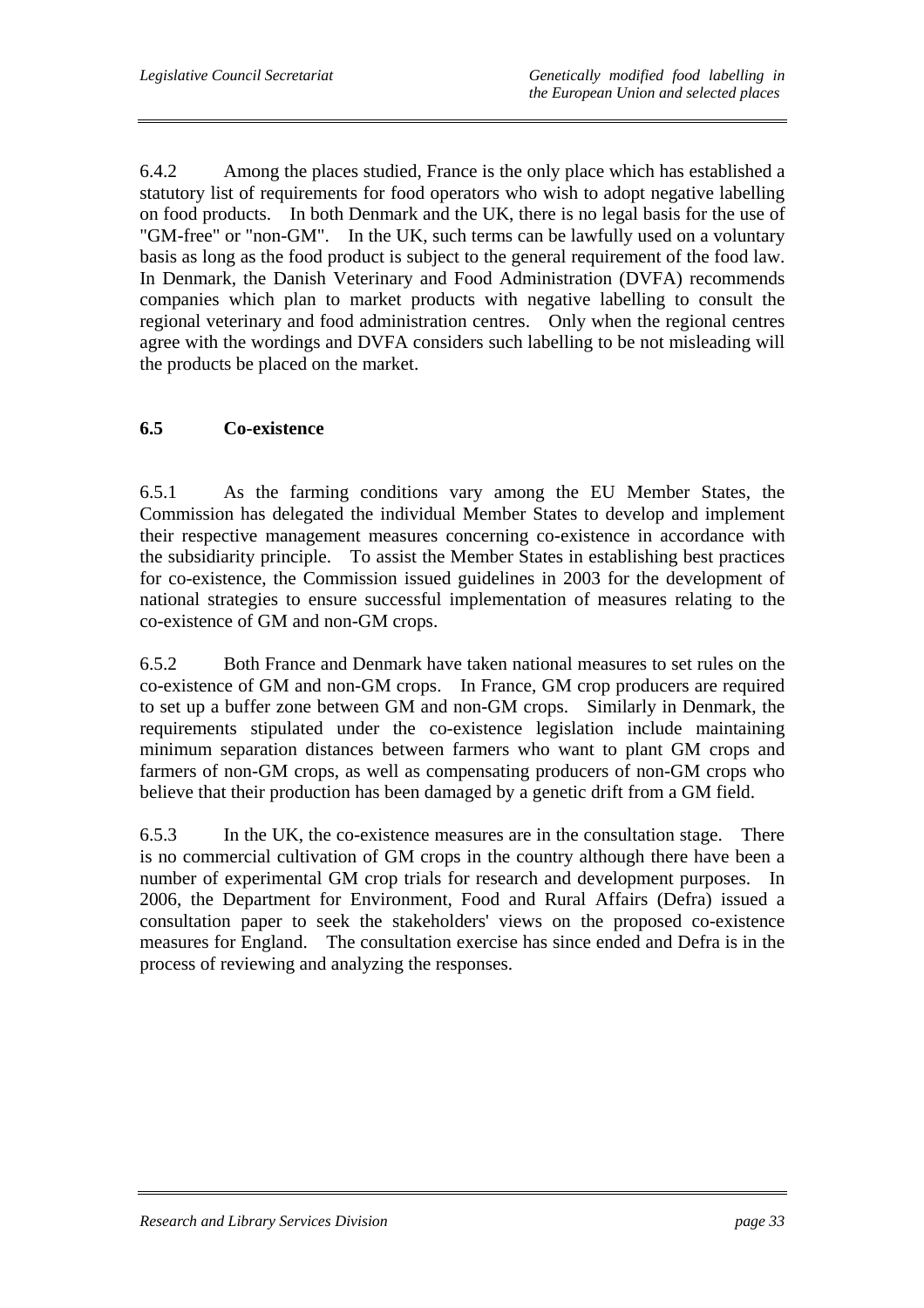#### **6.6 Enforcement**

6.6.1 While the Commission has established Directive and Regulations on GM food labelling and traceability, the enforcement of such requirements is the responsibilities of the individual Member States. All three places studied have formulated their respective policies to enforce the EU legislation.

6.6.2 In the UK, the inspection and enforcement of GM food labelling and traceability is a devolved matter and the local authorities in England, Scotland, Wales and Northern Ireland are responsible for developing the policy applicable to their respective areas. To provide guidance to the local authorities, the Food Standards Agency has published documents detailing the implementation of the enforcement. In England, for instance, anyone who fails to comply with the labelling or traceability regulations is liable to imprisonment for a term not exceeding either three or six months, and/or to a fine not exceeding £5,000 (HK\$77,800).

6.6.3 In Denmark, the regional veterinary and food administration centres under DVFA are responsible for the inspection and enforcement of GM food labelling and traceability. DVFA has also published guidelines explaining the provisions of the EU Regulations in detail. In general, anyone who fails to comply with the labelling or traceability regulations may be subject to a fine of at least DKK 5,000 (HK\$7,050), and/or imprisonment of up to two years.

6.6.4 In France, the sampling and testing of food products are performed by the Fraud Control Office of the Ministry of Economy, Finance and Industry. If the food operator is found to be non-compliant with the labelling and traceability regulations, he/she may be sentenced to a maximum of two years in prison and a fine of  $\epsilon$ 37,500 (HK\$396,375). Alternatively, the operator may be asked to pay fines of up to  $\epsilon$ 450 (HK\$4,757) for each label that does not conform to the regulations.

### **6.7 Public views**

6.7.1 Across the EU, consumers are critical of GM food products in general. Most of the EU citizens welcome the EU Directive and Regulations on GM food labelling and traceability, as the new laws impose more stringent procedures for approving GMOs in food. In the UK, GM-labelled products have started to appear on store shelves, but the number remains very limited due to the negative publicity associated with GM food products. Similarly in Denmark and France, the combination of consumer scepticism about GM products, anti-GM campaigns by lobbying groups such as Greenpeace and Friends of the Earth, and the lack of political willpower to support agricultural biotechnology, makes it difficult for the respective governments to take a more proactive stance.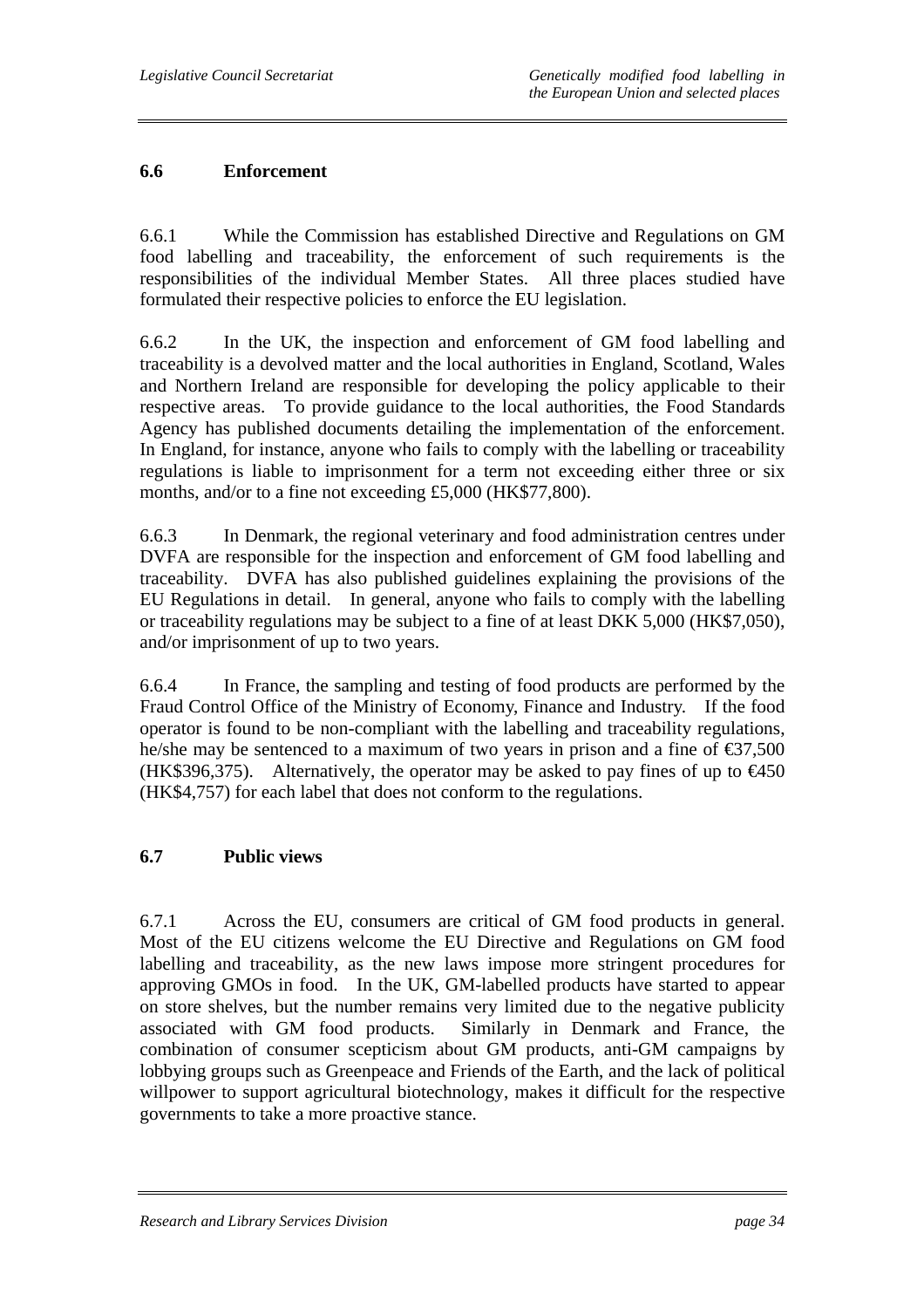6.7.2 Nevertheless, farmers are generally in support of biotechnology. In Denmark, for instance, farmer organizations are lobbying for a more rapid and less controversial introduction of GM crops and food products. With greater production efficiencies, they view biotechnology as a key factor in maintaining their technical edge and competitiveness. In France, the corn growers openly express their support for biotechnology with the President of the General Association of the Corn Producers calling for the transposition of Directive 2001/18/EC into French law, emphasizing that farmers have already developed expertise regarding the management of the co-existence of GM and non-GM crops.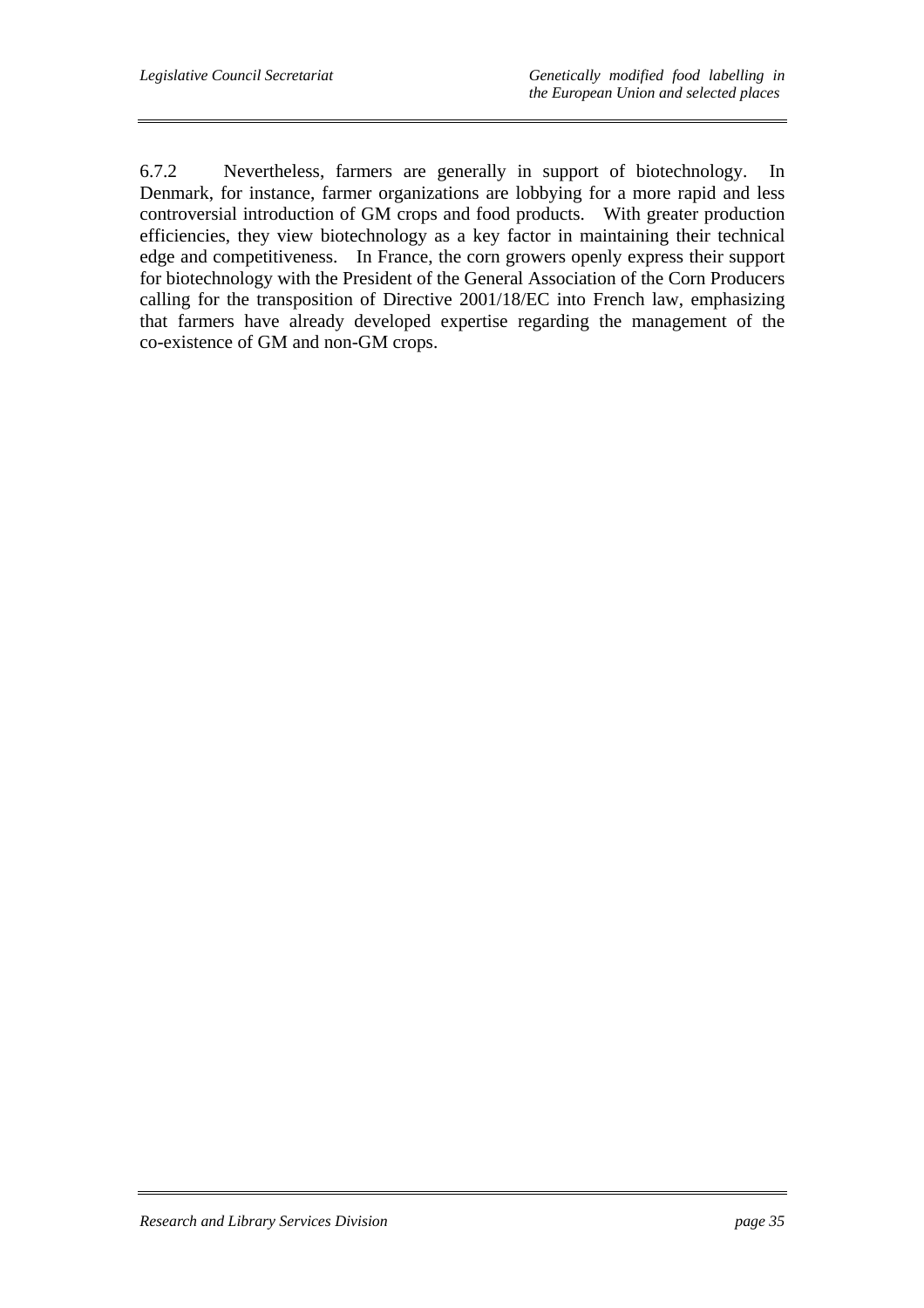## **Appendix**

|                         | <b>The European Union</b>                                                                                                                                                                                                                  | <b>The United Kingdom</b>                                                                                                                                                                                                                                                                                                                       | <b>Denmark</b>                                                                                                                                                                                                                                                                                                                                                                                                          | <b>France</b>                                                                                                                                                                                                                                                                                                                                                                                                                            |
|-------------------------|--------------------------------------------------------------------------------------------------------------------------------------------------------------------------------------------------------------------------------------------|-------------------------------------------------------------------------------------------------------------------------------------------------------------------------------------------------------------------------------------------------------------------------------------------------------------------------------------------------|-------------------------------------------------------------------------------------------------------------------------------------------------------------------------------------------------------------------------------------------------------------------------------------------------------------------------------------------------------------------------------------------------------------------------|------------------------------------------------------------------------------------------------------------------------------------------------------------------------------------------------------------------------------------------------------------------------------------------------------------------------------------------------------------------------------------------------------------------------------------------|
| Regulatory<br>authority | • The European Commission<br>(Commission) is<br>responsible for establishing<br>rules; and<br>Governing authorities of<br>the individual Member<br>States are responsible for<br>implementing and<br>enforcing the related<br>legislation. | The central government,<br>$\bullet$<br>i.e. the Food Standards<br>Agency (FSA), is<br>responsible for setting the<br>policies and legislation; and<br>$\bullet$ The devolved<br>administration is<br>responsible for enforcing<br>the legislation, e.g. the<br>Department for<br>Environment, Food and<br>Rural Affairs (Defra) in<br>England. | • The Danish Veterinary and<br>Food Administration<br>(DVFA) under the Ministry<br>of Family and Consumer<br>Affairs is responsible for<br>administering the food<br>legislation;<br>• The Ministry of Food,<br>Agriculture and Fisheries is<br>involved in the genetically<br>modified organism (GMO)<br>approval process; and<br>• The Ministry of<br>Environment is also<br>involved in the GMO<br>approval process. | The Fraud Control Office<br>of the Ministry of<br>Economy, Finance and<br>Industry (DGCCRF) is<br>responsible for enforcing<br>the compliance with the<br>regulation on labelling and<br>traceability on genetically<br>modified (GM) food;<br>The Ministry of Agriculture<br>is responsible for the<br>co-existence policies; and<br>The French Food Safety<br>Agency is responsible for<br>assessing risks of GMOs to<br>human health. |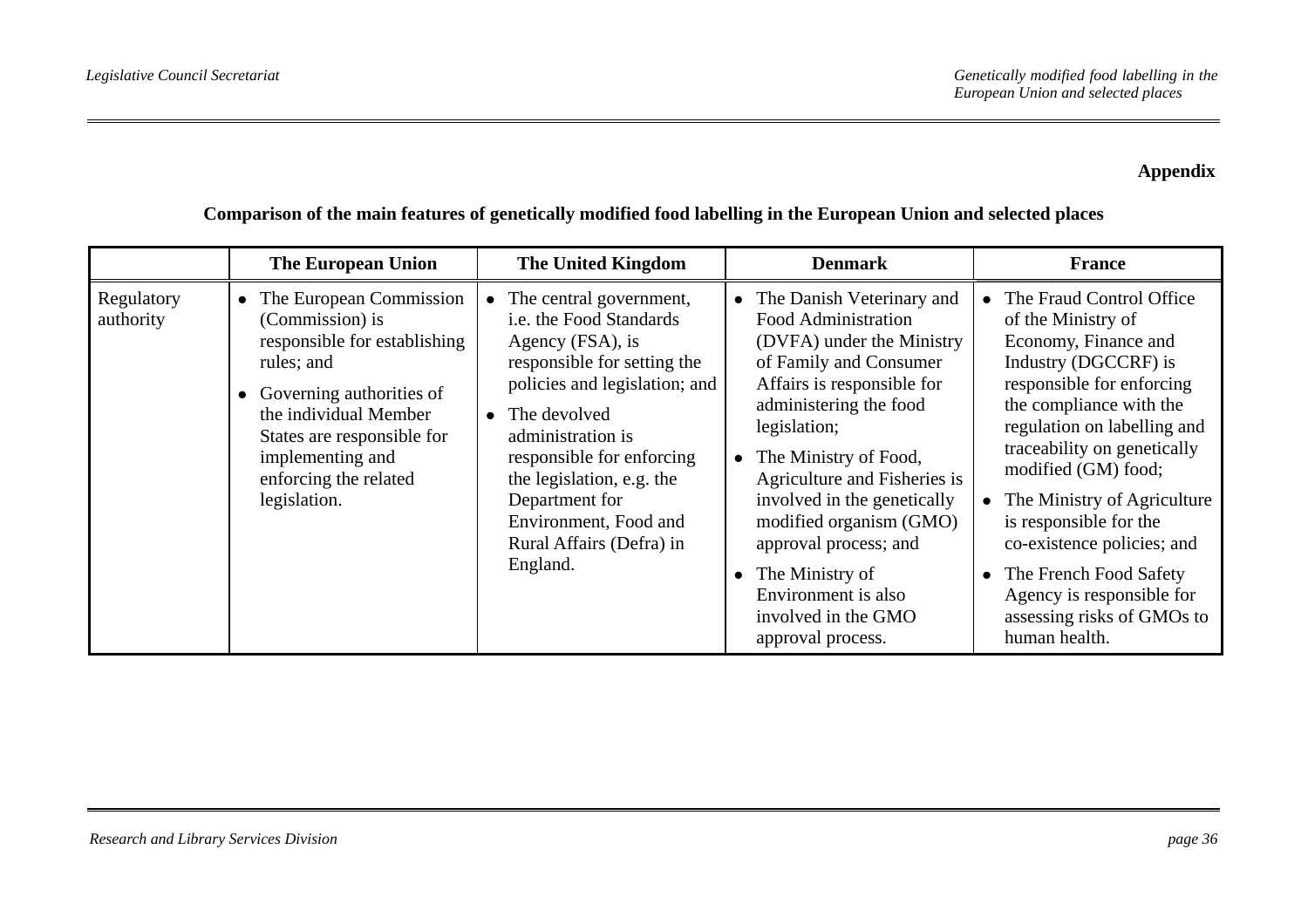|                            | <b>The European Union</b>                                                                                                                                                                | <b>The United Kingdom</b>                                                                                                                                                                                                                                                                                                                                                                                                                                            | <b>Denmark</b>                                                                                                                                                                                                                                                                                | <b>France</b>                                                                                                                                                                                                                               |
|----------------------------|------------------------------------------------------------------------------------------------------------------------------------------------------------------------------------------|----------------------------------------------------------------------------------------------------------------------------------------------------------------------------------------------------------------------------------------------------------------------------------------------------------------------------------------------------------------------------------------------------------------------------------------------------------------------|-----------------------------------------------------------------------------------------------------------------------------------------------------------------------------------------------------------------------------------------------------------------------------------------------|---------------------------------------------------------------------------------------------------------------------------------------------------------------------------------------------------------------------------------------------|
| Underpinned<br>legislation | • Directive $2001/18/EC$ ;<br>Regulation (EC) No.<br>1829/2003;<br>• Regulation (EC) No.<br>1830/2003;<br>• Regulation (EC) No.<br>$65/2004$ ; and<br>• Regulation (EC) No.<br>641/2004. | In England:<br><b>Genetically Modified</b><br>$\bullet$<br>Organisms (Deliberate<br>Release) Regulations 2002<br>which implement Directive<br>2001/18/EC;<br><b>Genetically Modified Food</b><br>$\bullet$<br>(England) Regulations<br>2004 which implement<br>Regulation (EC) No.<br>1829/2003; and<br><b>Genetically Modified</b><br>Organisms (Traceability)<br>and Labelling) (England)<br>Regulations 2004 which<br>implement Regulation (EC)<br>No. 1830/2003. | The Danish Act on<br>$\bullet$<br><b>Environment and Genetic</b><br>Engineering which<br>implements Directive<br>2001/18/EC; and<br><b>Statutory Order No. 1308</b><br>of 14 December 2005<br>which implements both<br>Regulation (EC) No.<br>1829/2003 and Regulation<br>(EC) No. 1830/2003. | Decrees 2007-357,<br>$\bullet$<br>2007-358 and 2007-359<br>which implement Directive<br>2001/18/EC; and<br>Decree 2004-1058 which<br>$\bullet$<br>implements both<br>Regulation (EC) No.<br>1829/2003 and Regulation<br>(EC) No. 1830/2003. |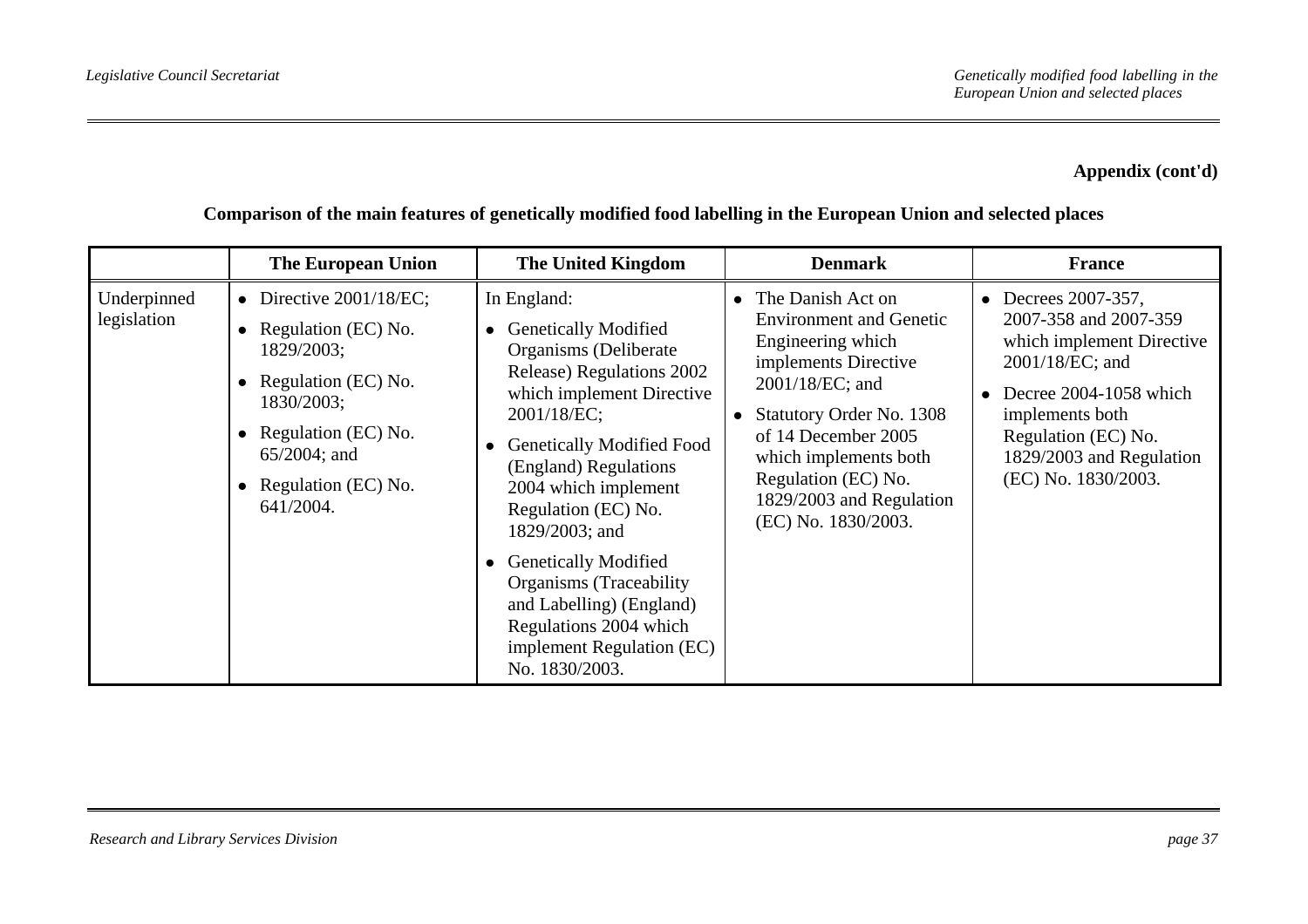|                                                                | <b>The European Union</b>                                                                                                                                                                                                                                                                                                                                                                                                                                                                                                                                                                                                                                                                                           | <b>The United Kingdom</b>                   | <b>Denmark</b>                       | <b>France</b>                        |
|----------------------------------------------------------------|---------------------------------------------------------------------------------------------------------------------------------------------------------------------------------------------------------------------------------------------------------------------------------------------------------------------------------------------------------------------------------------------------------------------------------------------------------------------------------------------------------------------------------------------------------------------------------------------------------------------------------------------------------------------------------------------------------------------|---------------------------------------------|--------------------------------------|--------------------------------------|
| Threshold for<br>labelling and<br>traceability<br>requirements | Products which contain<br>$\bullet$<br>authorized GMOs are not<br>subject to traceability and<br>labelling requirements if they<br>contain traces of such GMOs<br>below a threshold of 0.9%,<br>provided that the presence of<br>these materials is adventitious<br>or technically unavoidable; and<br>Products which contain GMOs<br>$\bullet$<br>that have received a favourable<br>scientific assessment, are not<br>subject to traceability and<br>labelling requirements if they<br>contain traces of such GMOs<br>below a threshold of 0.5%,<br>provided that the presence is<br>adventitious or technically<br>unavoidable. If the presence<br>of such GMOs is above 0.5%,<br>the products are prohibited to | Same as that of the<br>European Union (EU). | Same as that of the EU.<br>$\bullet$ | Same as that of the EU.<br>$\bullet$ |
|                                                                | be placed on the market.                                                                                                                                                                                                                                                                                                                                                                                                                                                                                                                                                                                                                                                                                            |                                             |                                      |                                      |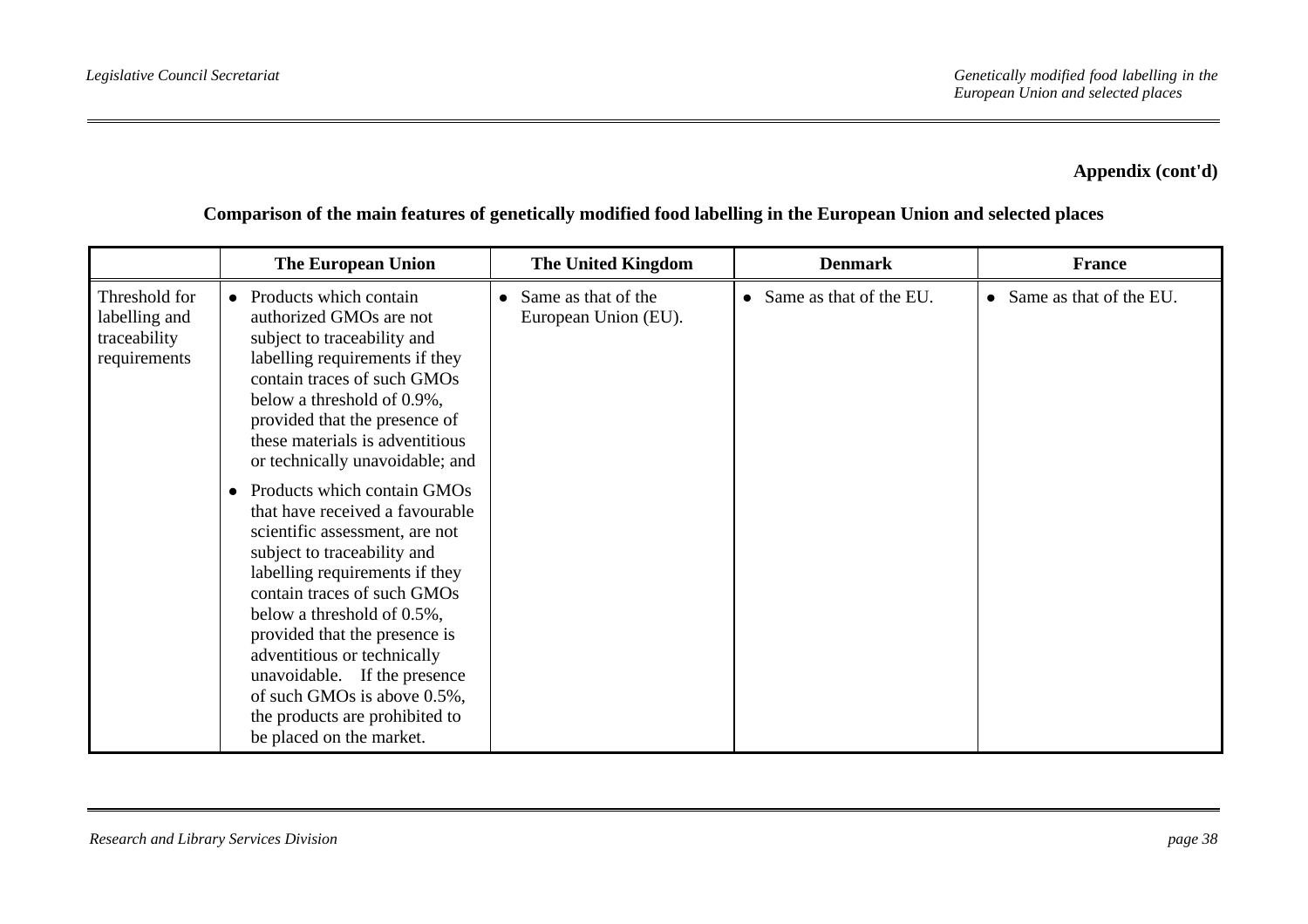|                                | <b>The European Union</b>                                                                                                                                                                                       | <b>The United Kingdom</b>                                                                                                                                                                                                                                                                                                                  | <b>Denmark</b>                                                                                                                                                                                                                                                                     | <b>France</b>                                                                                                                |
|--------------------------------|-----------------------------------------------------------------------------------------------------------------------------------------------------------------------------------------------------------------|--------------------------------------------------------------------------------------------------------------------------------------------------------------------------------------------------------------------------------------------------------------------------------------------------------------------------------------------|------------------------------------------------------------------------------------------------------------------------------------------------------------------------------------------------------------------------------------------------------------------------------------|------------------------------------------------------------------------------------------------------------------------------|
| Negative<br>labelling          | There is no legal basis for<br>$\bullet$<br>the use of negative<br>labelling, but the EU<br>legislation does not prohibit<br>such practice.                                                                     | There is no legal basis for<br>the use of negative labelling<br>but such practice can be<br>used on a voluntary basis as<br>long as the food product is<br>subject to the general<br>requirement of the food<br>law.                                                                                                                       | • There is no legal basis for<br>the use of negative labelling<br>but DVFA recommends<br>companies which plan to<br>market products with<br>negative labelling to consult<br>the regional veterinary and<br>food administration centres<br>prior to placing them on the<br>market. | DGCCRF has established a<br>statutory list of<br>requirements for food<br>operators who wish to adopt<br>negative labelling. |
| Legislation on<br>co-existence | The Commission has<br>$\bullet$<br>delegated the individual<br>Member States to develop<br>and implement management<br>measures concerning<br>co-existence in accordance<br>with the subsidiarity<br>principle. | • Not yet enacted. At<br>present, there is no<br>commercial cultivation of<br>GM crops in the UK; and<br>• In 2006, Defra issued a<br>consultation paper to seek<br>the stakeholders' views on<br>the proposed co-existence<br>measures in England.<br>The<br>Department is in the<br>process of reviewing and<br>analyzing the responses. | $\bullet$ Enacted. In 2004,<br>Denmark passed the<br>legislation on co-existence.                                                                                                                                                                                                  | In March 2007,<br>Enacted.<br>$\bullet$<br>France passed the<br>legislation on co-existence.                                 |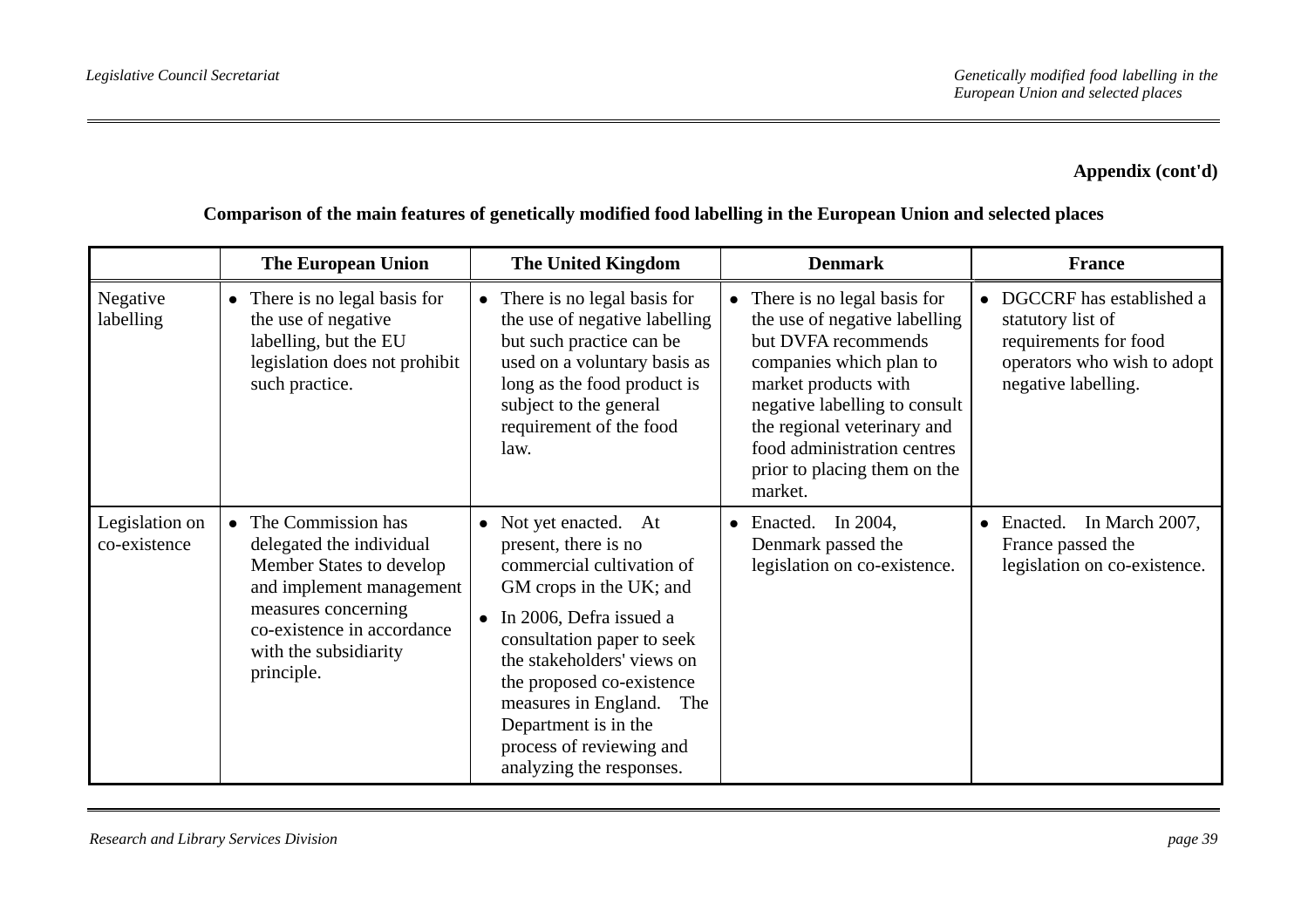**Comparison of the main features of genetically modified food labelling in the European Union and selected places** 

|             | The European Union                                                                              | The United Kingdom                                                                                                                                                                                                                          | <b>Denmark</b>                                                                                                                                                                                                                                                          | <b>France</b>                                                                                                                                                                                                                |
|-------------|-------------------------------------------------------------------------------------------------|---------------------------------------------------------------------------------------------------------------------------------------------------------------------------------------------------------------------------------------------|-------------------------------------------------------------------------------------------------------------------------------------------------------------------------------------------------------------------------------------------------------------------------|------------------------------------------------------------------------------------------------------------------------------------------------------------------------------------------------------------------------------|
| Enforcement | • The individual Member<br>States are responsible for<br>enforcing the relevant<br>legislation. | • Local authorities are<br>responsible for enforcing<br>the relevant legislation; and<br>Non-compliance may result<br>in fines not exceeding<br>£5,000 (HK\$77,800),<br>and/or imprisonment not<br>exceeding either three or six<br>months. | The regional veterinary and<br>food administration centres<br>under DVFA are<br>responsible for enforcing<br>the relevant legislation; and<br>Non-compliance may result<br>in fines of at least<br>DKK 5,000 (HK\$7,050),<br>and/or imprisonment of up<br>to two years. | • DGCCRF is responsible for<br>enforcing the relevant<br>legislation; and<br>$\bullet$ Non-compliance may result<br>in fines of $\text{\textsterling}37,500$<br>(HK\$396,375), and/or<br>imprisonment of up to two<br>years. |

#### *Research and Library Services Division page 40*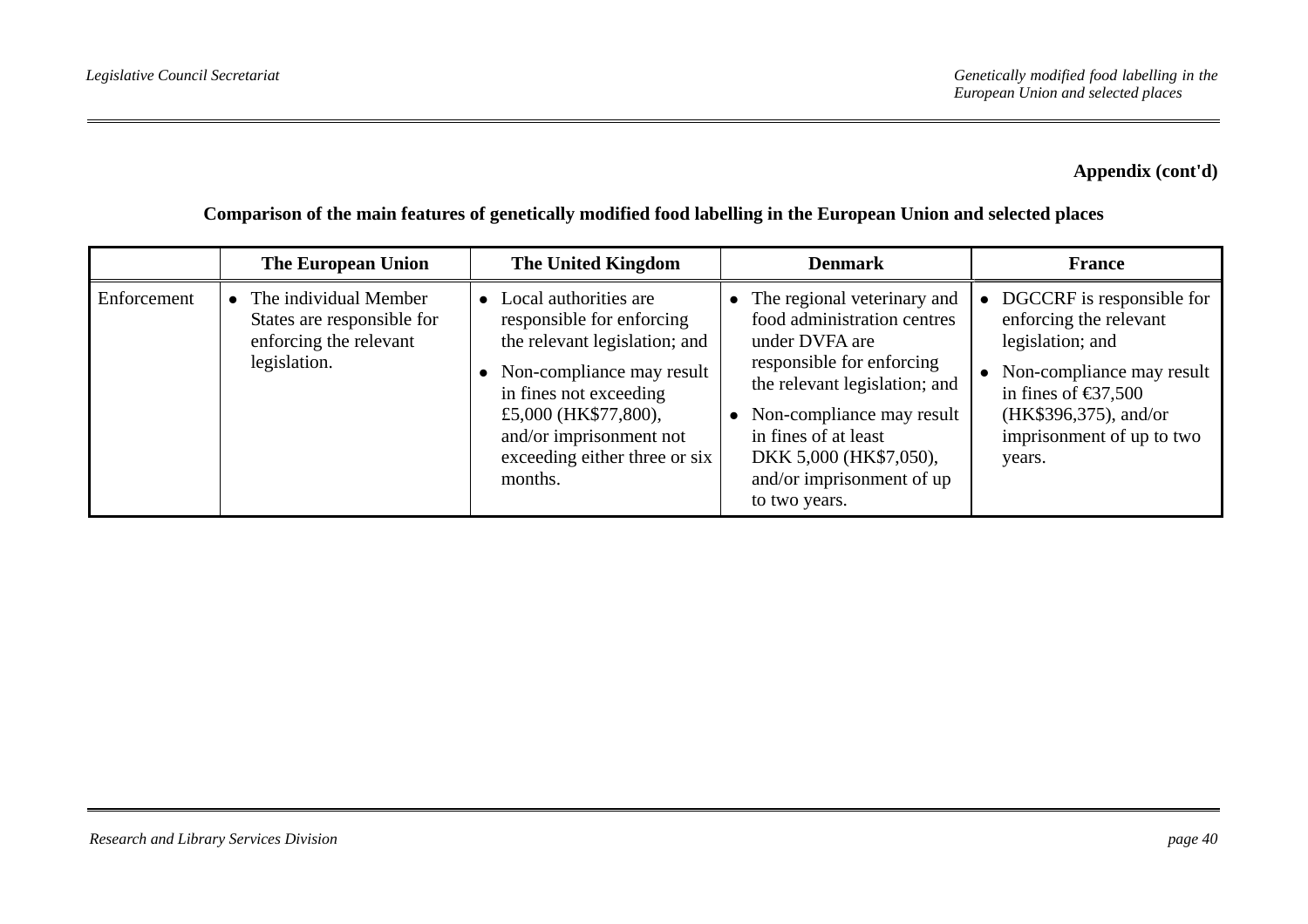#### **References**

#### European Union

- 1. Commission of the European Communities. (2003) *Commission Recommendation of 23 July 2003 on Guidelines for the Development of National Strategies and Best Practices to Ensure the Co-existence of Genetically Modified Crops with Conventional and Organic Farming.*
- 2. Commission of the European Communities. (2006) *Report from the Commission to the Council and the European Parliament on the Implementation of Regulation (EC) No. 1829/2003 of the European Parliament and of the Council on Genetically Modified Food and Feed.*
- 3. European Commission. (2006) *Questions and Answers on the Regulation of GMOs in the European Union.* Available from: http://ec.europa.eu/food/food/biotechnology/gmfood/qanda\_en.htm [Accessed June 2007].
- 4. *European Food Safety Authority.* (2007) Available from: http://www.efsa.europa.eu/en.html [Accessed June 2007].
- 5. *Friends of the Earth Europe.* (2007) Available from: http://www.foeeurope.org [Accessed June 2007].
- 6. GeneWatch UK and Greenpeace International. (2005) *GM Contamination Report 2005.* Available from: http://www.genewatch.org/uploads/f03c6d66a9b354535738483c1c3d49e4/gm\_c ontamination\_report.pdf [Accessed June 2007].
- 7. *GM Watch.* (2007) Available from: http://www.gmwatch.org [Accessed June 2007].
- 8. Greenpeace. (2004) *The European Union's New Labelling Rules for Genetically Engineered Food and Feed.* Available from: http://www.greenpeace.org/raw/content/usa/press/reports/the-european-union-s-n ew-label.pdf [Accessed June 2007].
- 9. Official Journal of the European Communities. (2001) *Directive 2001/18/EC of the European Parliament and of the Council of 12 March 2001 on the Deliberate Release into the Environment of Genetically Modified Organisms and Repealing Council Directive 90/220/EEC.*
- 10. Official Journal of the European Union. (2003a) *Regulation (EC) No. 1829/2003 of the European Parliament and of the Council of 22 September 2003 on Genetically Modified Food and Feed.*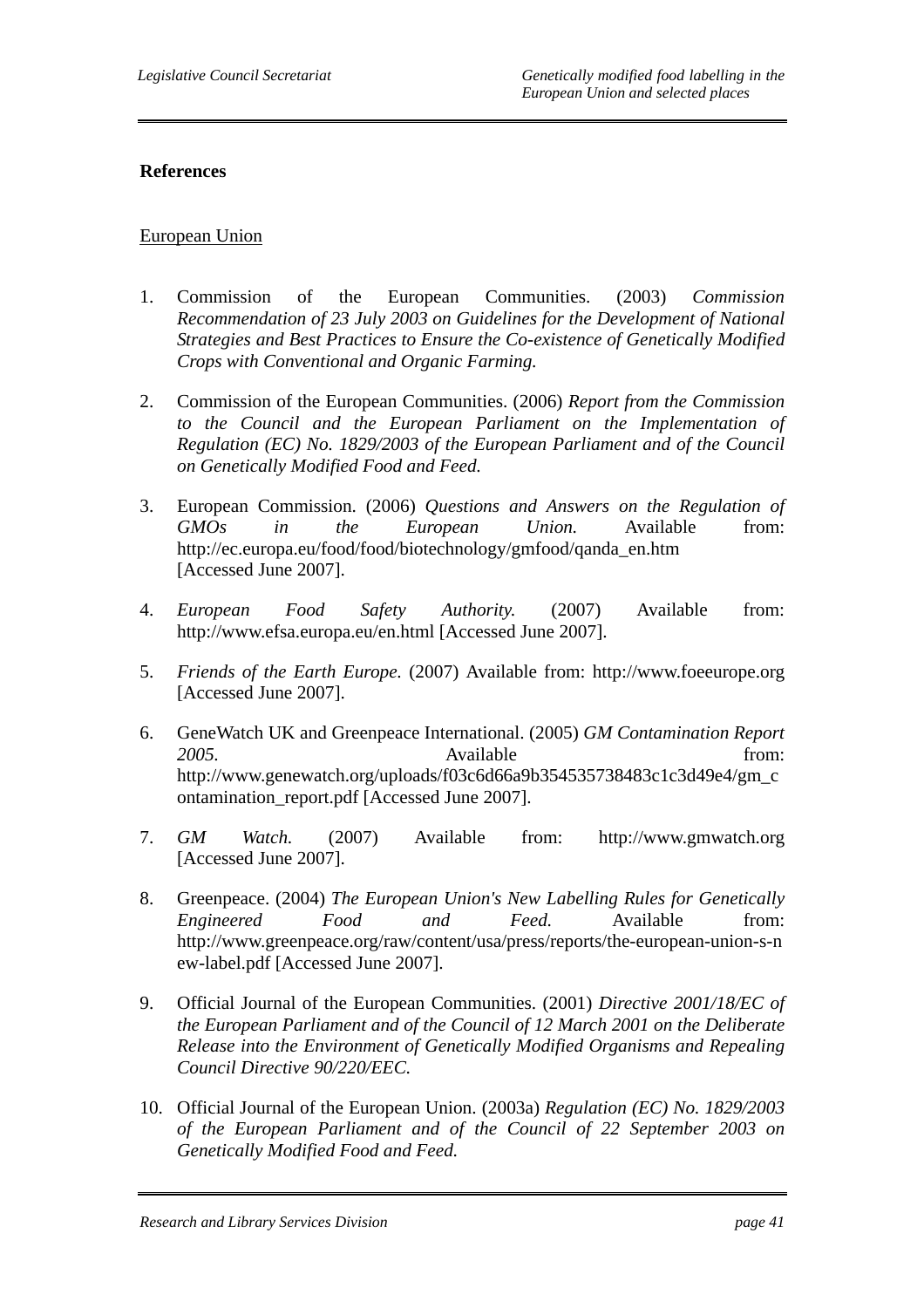- 11. Official Journal of the European Union. (2003b) *Regulation (EC) No. 1830/2003 of the European Parliament and of the Council of 22 September 2003 concerning the Traceability and Labelling of Genetically Modified Organisms and the Traceability of Food and Feed Products Produced from Genetically Modified Organisms and Amending Directive 2001/18/EC.*
- 12. United States Department of Agriculture, Foreign Agricultural Service. (2004a) Gain Report Number: E24045. *"Safe as Conventional Rapeseed".* Available from: http://www.fas.usda.gov/gainfiles/200403/146105653.pdf [Accessed June 2007].
- 13. United States Department of Agriculture, Foreign Agricultural Service. (2004b) Gain Report Number: E24069. *Antibiotic Resistance Marker Genes.* Available from: http://www.fas.usda.gov/gainfiles/200404/146106107.pdf [Accessed June 2007].
- 14. United States Department of Agriculture, Foreign Agricultural Service. (2004c) Gain Report Number: E34009. *Update on the EU's Biotech Approval Process.*  Available from: http://www.fas.usda.gov/gainfiles/200405/146106255.pdf [Accessed June 2007].
- 15. United States Department of Agriculture, Foreign Agricultural Service. (2004d) Gain Report Number: E34057. *Mon 810 Biotech Corn Enters EU Common Catalogue of Seed Varieties.* Available from: http://www.fas.usda.gov/gainfiles/200409/146107461.pdf [Accessed June 2007].
- 16. United States Department of Agriculture, Foreign Agricultural Service. (2004e) Gain Report Number: E34079. *EU Commission Approves Monsanto's Biotech Corn, NK603.* Available from: http://www.fas.usda.gov/gainfiles/200410/146117899.pdf [Accessed June 2007].
- 17. United States Department of Agriculture, Foreign Agricultural Service. (2004f) Gain Report Number: E34096. *The EU Biotech Regulatory Process – A New Tower of Babel.* Available from: http://www.fas.usda.gov/gainfiles/200412/146118210.pdf [Accessed June 2007].
- 18. United States Department of Agriculture, Foreign Agricultural Service. (2005a) Gain Report Number: E35008. *The EU's Biotech Regulatory System – Who's Being Protected?* Available from: http://www.fas.usda.gov/gainfiles/200501/146118478.pdf [Accessed June 2007].
- 19. United States Department of Agriculture, Foreign Agricultural Service. (2005b) Gain Report Number: E35026*. Twenty EU Regions Defend Right to Ban Biotech Production.* Available *Available* from: http://www.fas.usda.gov/gainfiles/200502/146118774.pdf [Accessed June 2007].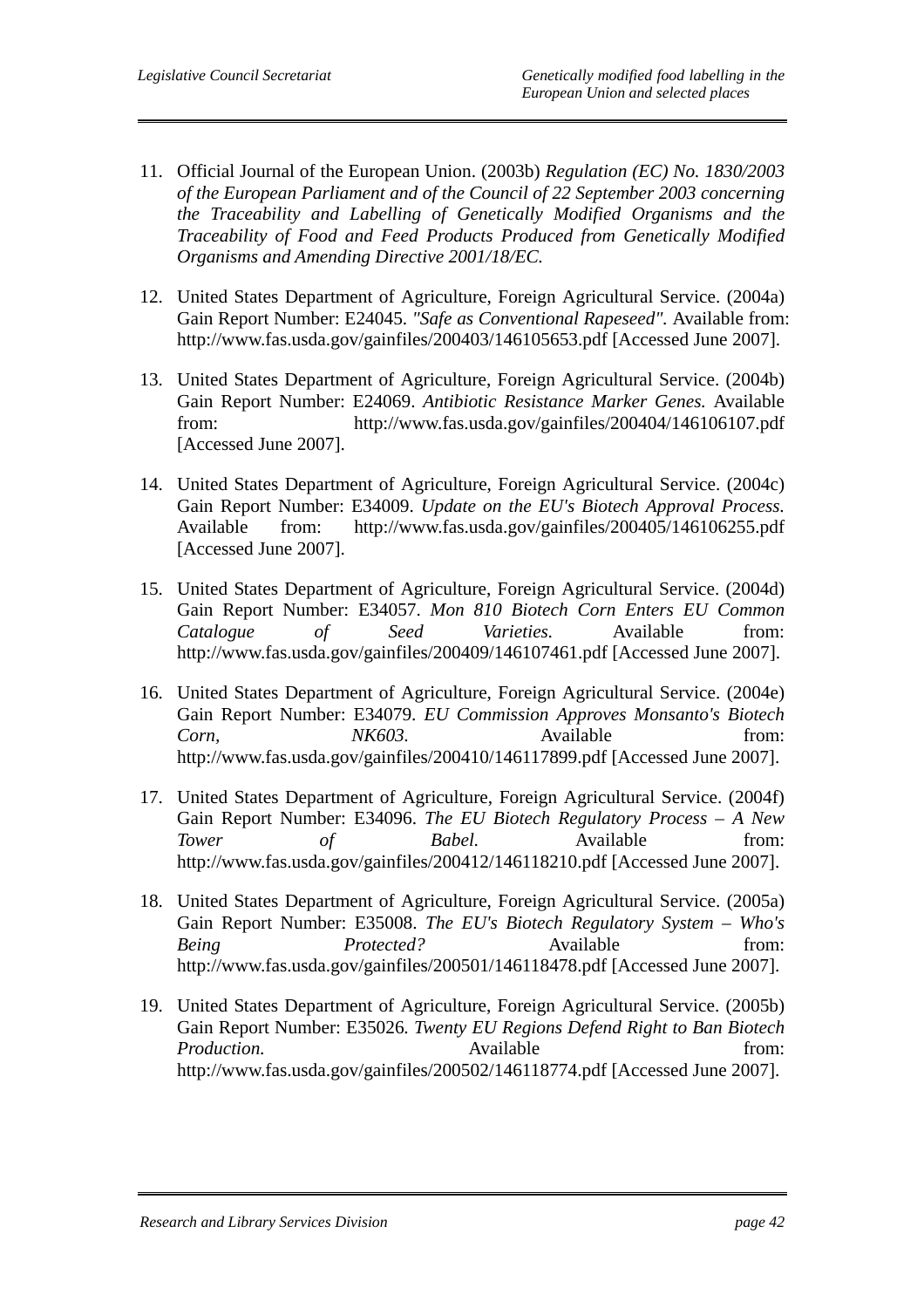- 20. United States Department of Agriculture, Foreign Agricultural Service. (2005c) Gain Report Number: E35044. *Recent Biotech Developments in the EU.*  Available from: http://www.fas.usda.gov/gainfiles/200503/146118982.pdf [Accessed June 2007].
- 21. United States Department of Agriculture, Foreign Agricultural Service. (2005d) Gain Report Number: E35074. *Register of Existing GM Food and Feed Products Published by the Commission.* Available from: http://www.fas.usda.gov/gainfiles/200508/146130469.pdf [Accessed June 2007].
- 22. United States Department of Agriculture, Foreign Agricultural Service. (2005e) Gain Report Number: E35091. *Annual Agricultural Biotechnology Report.*  Available from: http://www.fas.usda.gov/gainfiles/200506/146129925.pdf [Accessed June 2007].
- 23. United States Department of Agriculture, Foreign Agricultural Service. (2005f) Gain Report Number: E35126. *Environment Council Votes No to Lifting Biotech Bans.* Available from: http://www.fas.usda.gov/gainfiles/200506/146130137.pdf [Accessed June 2007].
- 24. United States Department of Agriculture, Foreign Agricultural Service. (2005g) Gain Report Number: E35152. *EFSA Launches Public Consultation on Post-Market Environmental Monitoring.* Available from: http://www.fas.usda.gov/gainfiles/200508/146130475.pdf [Accessed June 2007].
- 25. United States Department of Agriculture, Foreign Agricultural Service. (2005h) Gain Report Number: E35154*. EFSA Says GM Maize Hybrids are Safe, MON863 Dossier Passed to Council.* Available from: http://www.fas.usda.gov/gainfiles/200508/146130476.pdf [Accessed June 2007].
- 26. United States Department of Agriculture, Foreign Agricultural Service. (2005i) Gain Report Number: E35158. *GMO Warnings Issued to Three Member States.*  Available from: http://www.fas.usda.gov/gainfiles/200508/146130503.pdf [Accessed June 2007].
- 27. United States Department of Agriculture, Foreign Agricultural Service. (2005j) Gain Report Number: E35183. *GMO Trials on Grape Wine Given Go-Ahead in France.* Available **contracts** contract and **Available** from: http://www.fas.usda.gov/gainfiles/200509/146130907.pdf [Accessed June 2007].
- 28. United States Department of Agriculture, Foreign Agricultural Service. (2006a) Gain Report Number: E36050. *European Commission Report on Coexistence.*  Available from: http://www.fas.usda.gov/gainfiles/200603/146187203.pdf [Accessed June 2007].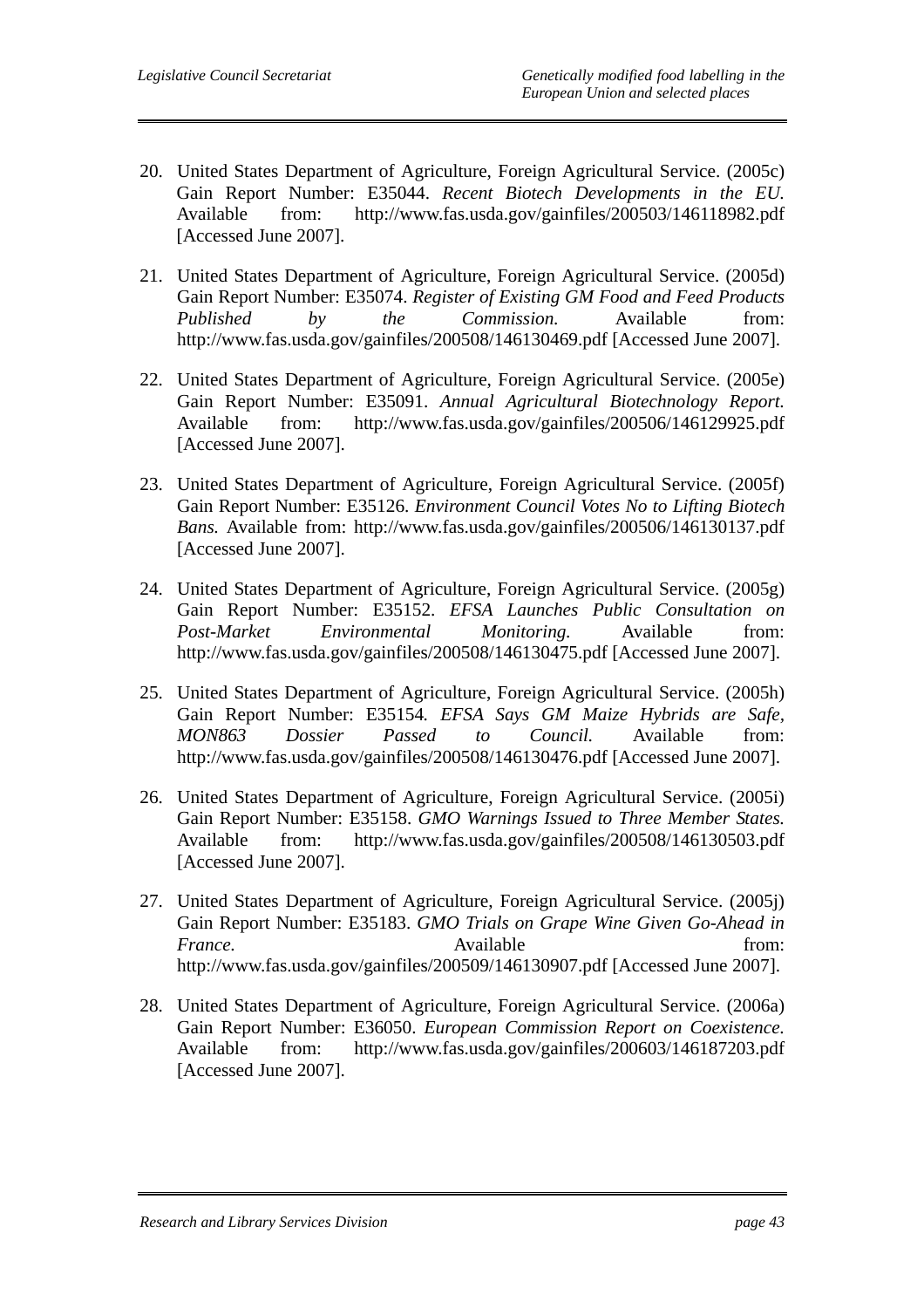- 29. United States Department of Agriculture, Foreign Agricultural Service. (2006b) Gain Report Number: E36080. *Annual Agricultural Biotechnology Report.*  Available from: http://www.fas.usda.gov/gainfiles/200605/146187745.pdf [Accessed June 2007].
- 30. United States Department of Agriculture, Foreign Agricultural Service. (2007) *Biotechnology*. Available from: http://useu.usmission.gov/agri/GMOs.html [Accessed June 2007].

#### United Kingdom

- 31. Food Standards Agency. (2007) *GM and Novel Foods.* Available from: http://www.food.gov.uk/gmfoods/ [Accessed June 2007].
- 32. Office of Public Sector Information. (2002) *Statutory Instrument 2002 No. 2443. Genetically Modified Organisms (Deliberate Release) Regulations 2002.*  Available from: http://www.opsi.gov.uk/si/si2002/20022443.htm [Accessed June 2007].
- 33. Office of Public Sector Information. (2004a) *Statutory Instrument 2004 No. 2335. The Genetically Modified Food (England) Regulations 2004.* Available from: http://www.opsi.gov.uk/si/si2004/20042335.htm [Accessed June 2007].
- 34. Office of Public Sector Information. (2004b) *Statutory Instrument 2004 No. 2412. The Genetically Modified Organisms (Traceability and Labelling) (England) Regulations* 2004. Available from: http://www.opsi.gov.uk/si/si2004/20042412.htm [Accessed June 2007].
- 35. The Department for Environment, Food and Rural Affairs. (2004) *The GM Public Debate: Lessons Learned from the Process*. Available from: http://www.defra.gov.uk/environment/gm/crops/debate/pdf/gmdebate-lessons.pdf [Accessed June 2007].
- 36. The Department for Environment, Food and Rural Affairs. (2006) *Consultation on Proposals for Managing the Coexistence of GM, Conventional and Organic Crops.* Available from: http://www.defra.gov.uk/corporate/consult/gmnongm-coexist/consultdoc.pdf [Accessed June 2007].
- 37. The Department for Environment, Food and Rural Affairs. (2007) *Genetic Modification.* Available from: http://www.defra.gov.uk/environment/gm/index.htm [Accessed June 2007].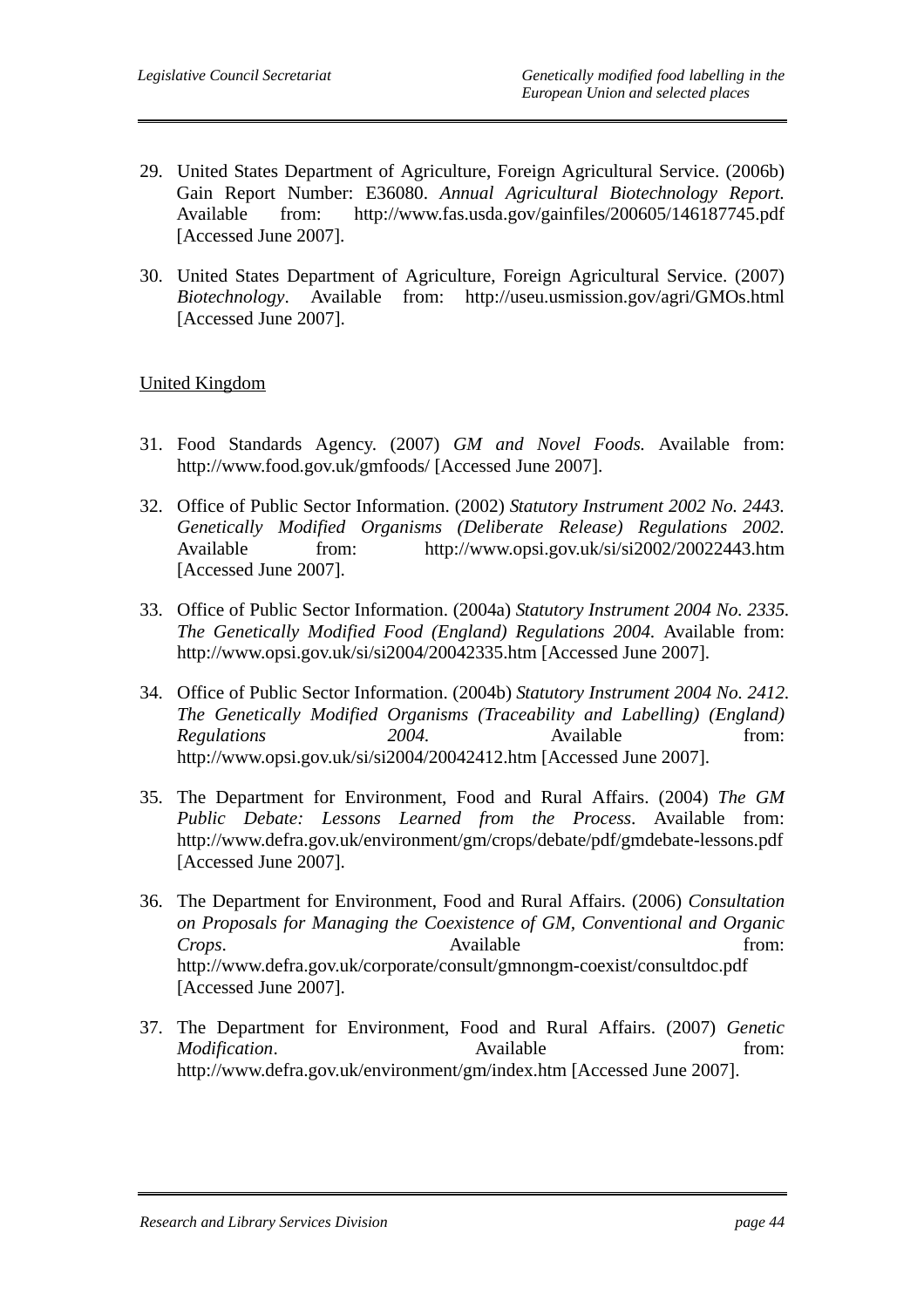- 38. United States Department of Agriculture, Foreign Agricultural Service. (2003a) Gain Report Number: #UK3017. *UK Debate: First Major Report on Economic Costs, Benefits of Biotechnology.* Available from: http://www.fas.usda.gov/gainfiles/200307/145985448.pdf [Accessed June 2007].
- 39. United States Department of Agriculture, Foreign Agricultural Service. (2003b) Gain Report Number: #UK3021. *UK Biotech Debate: Scientific Review.*  Available from: http://www.fas.usda.gov/gainfiles/200307/145985536.pdf [Accessed June 2007].
- 40. United States Department of Agriculture, Foreign Agricultural Service. (2004) Gain Report Number: UK4025. *Four Year UK Study Finds Benefits in Biotech Crops.* Available from: http://www.fas.usda.gov/gainfiles/200412/146118318.pdf [Accessed June 2007].
- 41. United States Department of Agriculture, Foreign Agricultural Service. (2005) Gain Report Number: UK5013. *Agricultural Biotechnology Report.* Available from: http://www.fas.usda.gov/gainfiles/200507/146130275.pdf [Accessed June 2007].

#### Denmark

- 42. Danish Parliament. (2002a) *Statutory Order No. 829 of 3 October 2002. Statutory Order on the Approval of Production using Genetically Modified Plans and Animals.*
- 43. Danish Parliament. (2002b) *Statutory Order No. 830 of 3 October 2002. Statutory Order on the Approval of Production using Genetically Modified Micro-organisms.*
- 44. Danish Parliament. (2002c) *Statutory Order No. 831 of 3 October 2002. Statutory Order on the Deliberate Release into the Environment of Genetically Modified Organisms.*
- 45. *European Commission.* (2005) *National Report. Denmark.* Available from: http://foodqualityschemes.jrc.es/en/documents/NationalreportDK\_001.pdf [Accessed June 2007].
- 46. Ministry of Family and Consumer Affairs, Danish Veterinary and Food Administration. (2004) *Vejledning om Genetisk Modificerede Fødevarer.*  Available from:  $\blacksquare$ http://www.foedevarestyrelsen.dk/NR/rdonlyres/etjd2buyusooetyc6w2slzhnf432f qzx4ocems7jqedw2ntui6hbtgturbg5da7iqzbx2ncsso2lcjrgutafwh3fvbh/Gmovejle dning0205041.pdf [Accessed June 2007].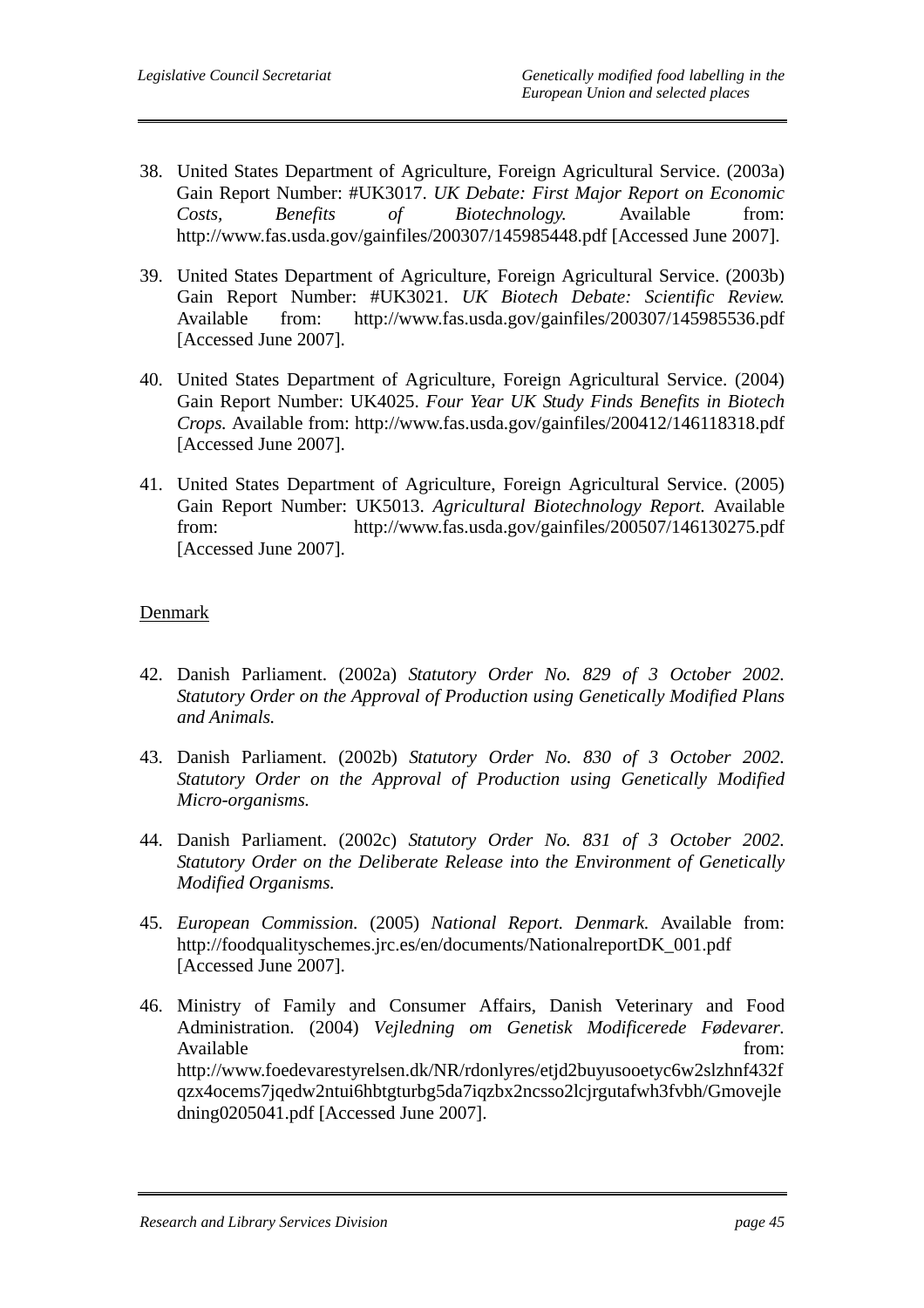- 47. Ministry of Family and Consumer Affairs, Danish Veterinary and Food Administration. (2005) *Bekendtgørelse nr. 1308 af 14. December 2005 om Mærkning m.v. af Fødevarer.* Available from: http://147.29.40.91/\_GETDOC\_/B20050130805-REGL [Accessed June 2007].
- 48. *Ministry of Family and Consumer Affairs, Danish Veterinary and Food Administration.* (2007) Available from: http://www.uk.foedevarestyrelsen.dk/Forside.htm [Accessed June 2007].
- 49. *Ministry of Food, Agriculture and Fisheries, the Danish Plant Directorate.* (2007) Available from: http://www.pdir.dk/Default.asp?ID=7335 [Accessed June 2007].
- 50. *Ministry of the Environment.* (2007) Available from: http://www.mim.dk/eng/ [Accessed June 2007].
- 51. Nielsen, C. P. et al. (2001) *Consumer Attitudes Towards Genetically Modified Foods. The Modelling of Preference Changes.* The Danish Ministry of Food, Agriculture and Fisheries.
- 52. Nordic Council of Ministers. (2005) *Assessing Options for Nordic-Baltic Co-operation in Biosafety.* Available from: http://www.norden.org/pub/miljo/miljo/sk/TN2005565.pdf [Accessed June 2007].
- 53. United States Department of Agriculture, Foreign Agricultural Service. (2003) Gain Report Number: #DA3006. *Danish Government Actions Seek to Counter Negative Consumer Opinions.* Available from: http://www.fas.usda.gov/gainfiles/200303/145885054.pdf [Accessed June 2007].
- 54. United States Department of Agriculture, Foreign Agricultural Service. (2004) Gain Report Number: DA4001. *Proposed Danish Legislation for GM Co-existence.* Available from: http://www.fas.usda.gov/gainfiles/200403/146105616.pdf [Accessed June 2007].
- 55. United States Department of Agriculture, Foreign Agricultural Service. (2005a) Gain Report Number: DA5002. *Danish Advisory Committee Call for Consumer Acceptance of Biotechnology.* Available from: http://www.fas.usda.gov/gainfiles/200508/146130597.pdf [Accessed June 2007].
- 56. United States Department of Agriculture, Foreign Agricultural Service. (2005b) Gain Report Number: DA5006. *Food and Agricultural Import Regulations and Standards – Country Report.* Available from: http://www.fas.usda.gov/gainfiles/200508/146130577.pdf [Accessed June 2007].
- 57. United States Department of Agriculture, Foreign Agricultural Service. (2005c) Gain Report Number: DA5007. *Annual 2005.* Available from: http://www.fas.usda.gov/gainfiles/200508/146130597.pdf [Accessed June 2007].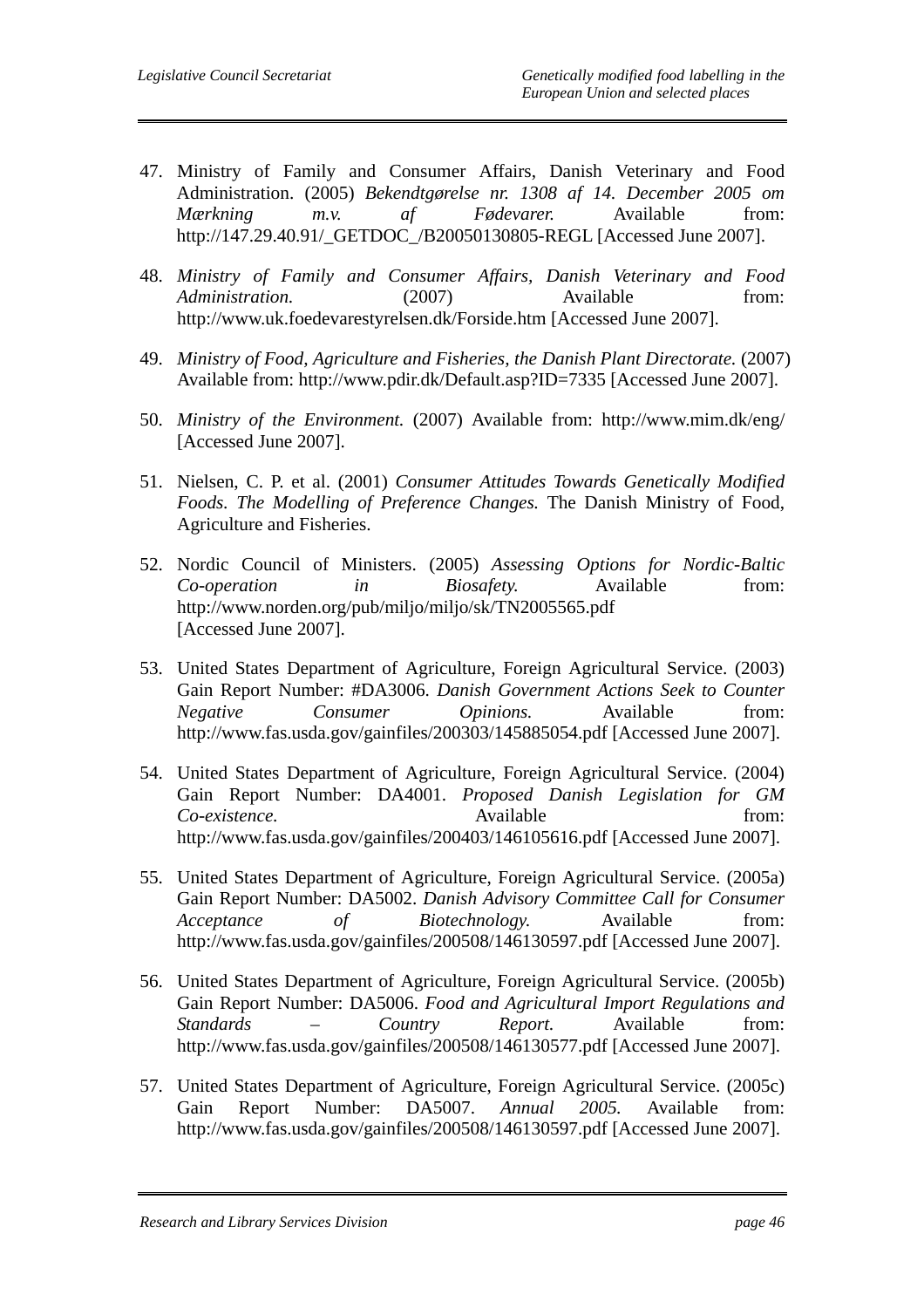- 58. United States Department of Agriculture, Foreign Agricultural Service. (2005d) Gain Report Number: DA5010. *Denmark Expected to Vote for Approval of GM Corn Event.* Available from: http://www.fas.usda.gov/gainfiles/200509/146130941.pdf [Accessed June 2007].
- 59. United States Department of Agriculture, Foreign Agricultural Service. (2006a) Gain Report Number: DA6008. *Annual 2006.* Available from: http://www.fas.usda.gov/gainfiles/200608/146208711.pdf [Accessed June 2007].
- 60. United States Department of Agriculture, Foreign Agricultural Service. (2006b) Gain Report Number: DA6009. *Food and Agricultural Import Regulations and Standards – Country Report.* Available from: http://www.fas.usda.gov/gainfiles/200608/146208639.pdf [Accessed June 2007].

#### France

- 61. La Direction Générale de la Concurrence, de la Consommation et de la Répression des Fraudes. (2007a) *OGM: Étiquetage.* Available from: http://www.minefi.gouv.fr/DGCCRF/04\_dossiers/consommation/ficonso/ogm.ht m [Accessed June 2007].
- 62. La Direction Générale de la Concurrence, de la Consommation et de la Répression des Fraudes. (2007b) *Étiquetage des denrées alimentaires.* Available from: http://www.minefi.gouv.fr/DGCCRF/04\_dossiers/consommation/ficonso/c 01.htm [Accessed June 2007].
- 63. La Direction Générale de la Concurrence, de la Consommation et de la Répression des Fraudes. (2007c) *L'action de la DGCCRF.* Available from: http://www.minefi.gouv.fr/DGCCRF/04\_dossiers/consommation/controles\_alime ntaires/actiondgccrf.htm [Accessed June 2007].
- 64. La Direction Générale de la Concurrence, de la Consommation et de la Répression des Fraudes. (2007d) *OGM - Étiquetage des denrées alimentaires et aliments pour animaux contenant des organismes génétiquement modifiés ou produits à partir de tels organismes (règlement (CE) n°1829/2003).* Available from: http://www.minefi.gouv.fr/DGCCRF/04\_dossiers/consommation/alimentai re/ogm/ogm04b.htm [Accessed June 2007].
- 65. La Direction Générale de la Concurrence, de la Consommation et de la Répression des Fraudes. (2007e) *OGM - Traçabilité des organismes génétiquement modifiés et de leurs dérivés alimentaires (règlement (CE) n°1830/2003*). Available from: http://www.minefi.gouv.fr/DGCCRF/04\_dossiers/consommation/alimentaire/og m/ogm04a.htm [Accessed June 2007].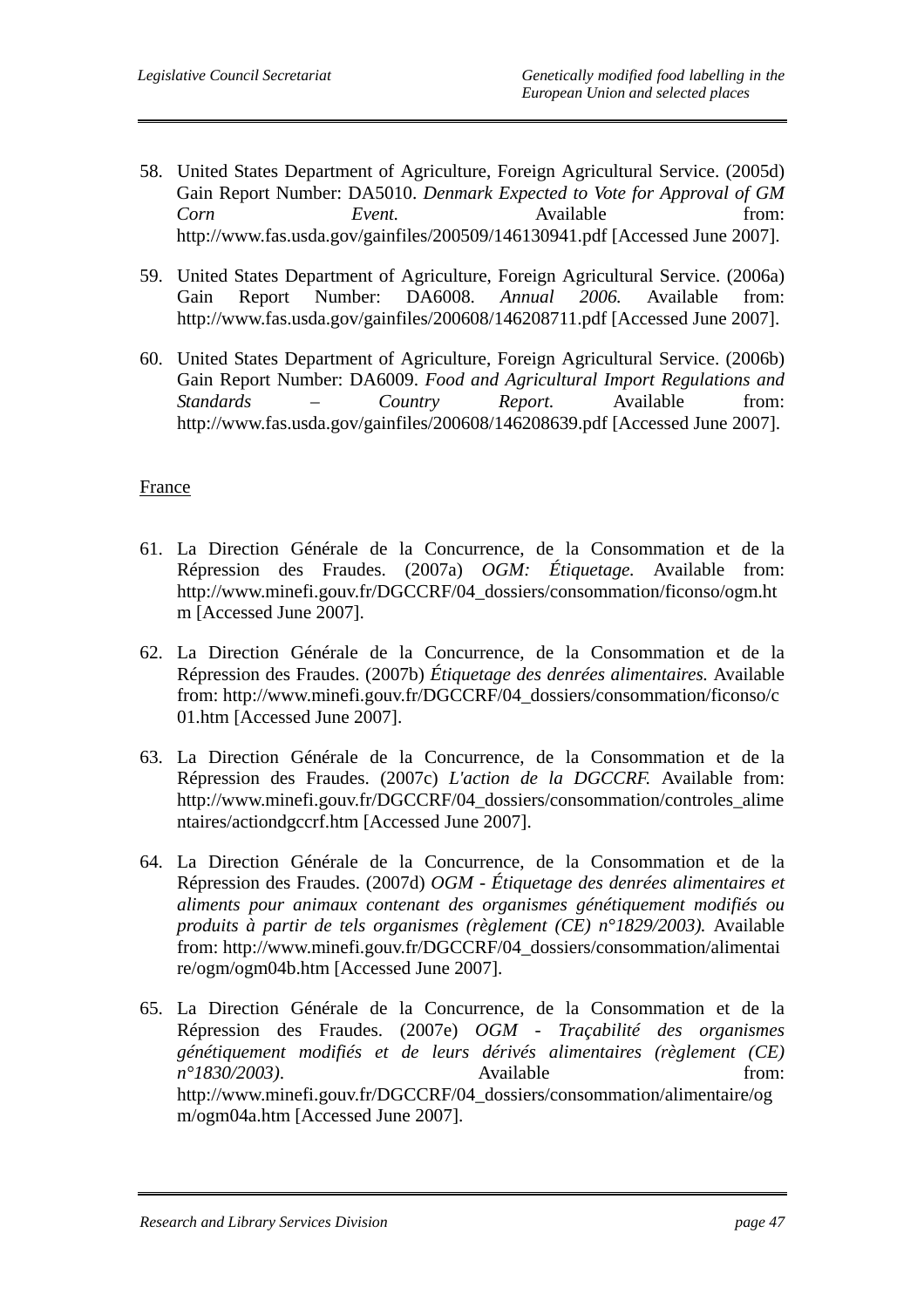- 66. *L'Agence Française de Sécurité Sanitaire des Aliments.* (2007) Available from: http:// www.afssa.fr [Accessed June 2007].
- 67. *MaizEurop.* (2007) Available from: http://www.agpm.com/maizeurope/index.php [Accessed June 2007].
- 68. Site interministériel sur les OGM. (2006) *Le contrôle des OGM par les Pouvoirs Publics.* Available from: http://www.ogm.gouv.fr/savoir\_plus/fiches/fiche4.htm [Accessed June 2007].
- 69. United States Department of Agriculture, Foreign Agricultural Service. (2003) Gain Report Number: FR3052. *French Corn Growers and Biotechnology.*  Available from: http://www.fas.usda.gov/gainfiles/200309/145986128.pdf [Accessed June 2007].
- 70. United States Department of Agriculture, Foreign Agricultural Service. (2004a) Gain Report Number: FR4033. *French Food Safety Agency Reports Benefits of Biotech to Human Health.* Available from: http://www.fas.usda.gov/gainfiles/200408/146107029.pdf [Accessed June 2007].
- 71. United States Department of Agriculture, Foreign Agricultural Service. (2004b) Gain Report Number: FR4041*. French Biotech Supporters Try to Defend Test Plots from Destruction.* Available from: http://www.fas.usda.gov/gainfiles/200408/146107273.pdf [Accessed June 2007].
- 72. United States Department of Agriculture, Foreign Agricultural Service. (2004c) Gain Report Number: FR4057. *French President Announces Framework Law on Biotech Crops.* Available from: http://www.fas.usda.gov/gainfiles/200410/146117879.pdf [Accessed June 2007].
- 73. United States Department of Agriculture, Foreign Agricultural Service. (2004d) Gain Report Number: FR4062. *Implementation of NF/NF and T&L Regulations in* France. Available from: http://www.fas.usda.gov/gainfiles/200411/146118022.pdf [Accessed June 2007].
- 74. United States Department of Agriculture, Foreign Agricultural Service. (2005a) Gain Report Number: FR5014. *Biodiversity and Biotechnology.* Available from: http://www.fas.usda.gov/gainfiles/200502/146118874.pdf [Accessed June 2007].
- 75. United States Department of Agriculture, Foreign Agricultural Service. (2005b) Gain Report Number: FR5023. *French Parliamentarians Debate Biotechnology.*  Available from: http://www.fas.usda.gov/gainfiles/200503/146119134.pdf [Accessed June 2007].
- 76. United States Department of Agriculture, Foreign Agricultural Service. (2005c) Gain Report Number: FR5030*. Primary Conclusions of French Parliamentary Working Group on Biotech.* Available from: http://www.fas.usda.gov/gainfiles/200504/146119429.pdf [Accessed June 2007].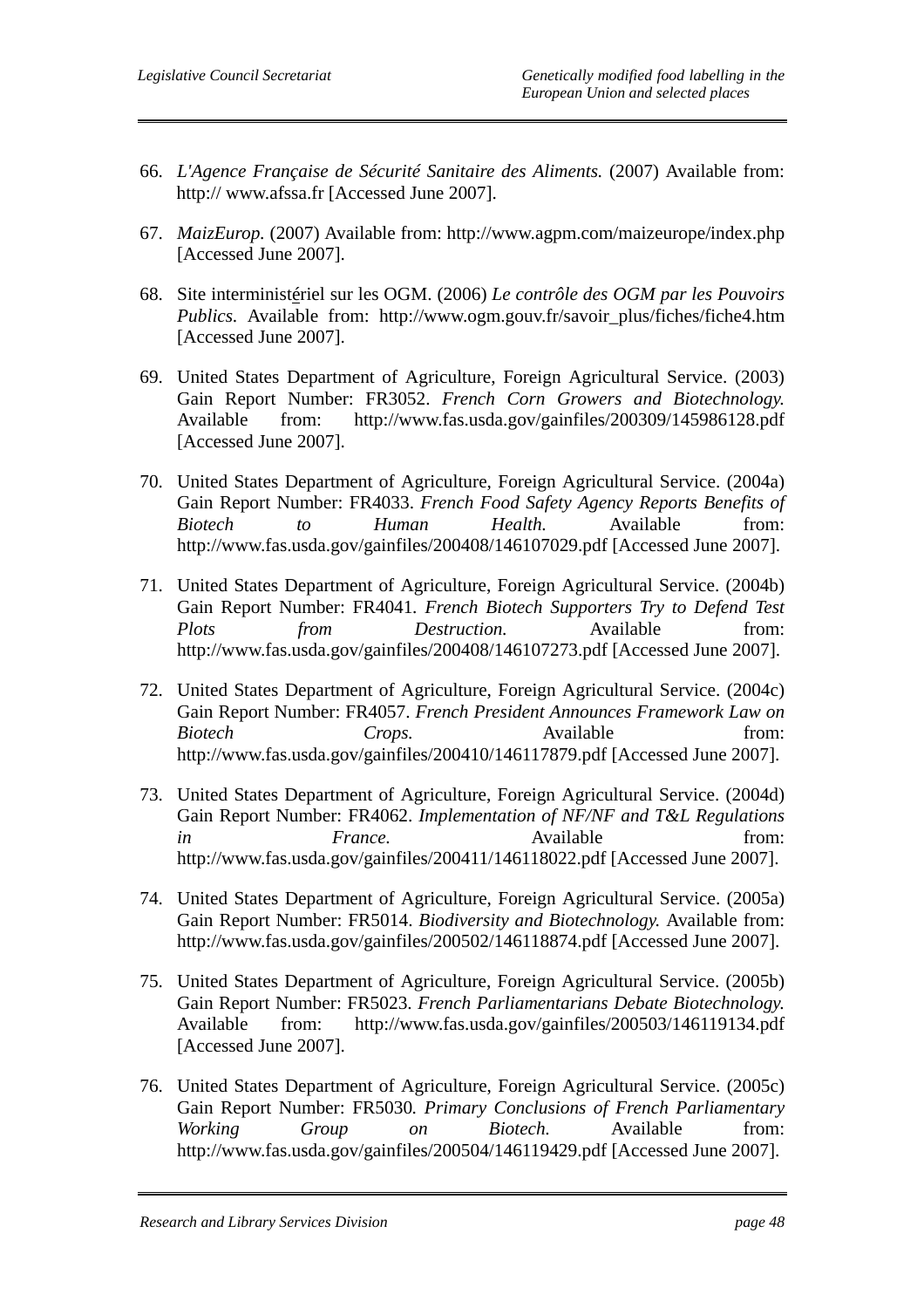- 77. United States Department of Agriculture, Foreign Agricultural Service. (2005d) *Gain Report Number: FR5037. ASA Delegation Meets with French Industry on T&L.* Available from: http://www.fas.usda.gov/gainfiles/200506/146129895.pdf [Accessed June 2007].
- 78. United States Department of Agriculture, Foreign Agricultural Service. (2005e) Gain Report Number: FR5041. *Biotech Test Plots in Danger – U.S. Companies*  Getting Ready. **Ready.** Available from: http://www.fas.usda.gov/gainfiles/200506/146129974.pdf [Accessed June 2007].
- 79. United States Department of Agriculture, Foreign Agricultural Service. (2005f) Gain Report Number: FR5045. *Test Plot Destructions Stopped, Activists Change Tactics.* **Available** *CON From: CON From: CON* http://www.fas.usda.gov/gainfiles/200506/146130077.pdf [Accessed June 2007].
- 80. United States Department of Agriculture, Foreign Agricultural Service. (2005g) Gain Report Number: FR5051. *Annual 2005.* Available from: http://www.fas.usda.gov/gainfiles/200507/146130344.pdf [Accessed June 2007].
- 81. United States Department of Agriculture, Foreign Agricultural Service. (2005h) Gain Report Number: FR5060. *500 to 1,000 ha of GM corn in France in 2005.*  Available from: http://www.fas.usda.gov/gainfiles/200509/146130886.pdf [Accessed June 2007].
- 82. United States Department of Agriculture, Foreign Agricultural Service. (2005i) Gain Report Number: FR5061. *French Corn Growers Show Strong Support for Biotech Crops.* Available from: http://www.fas.usda.gov/gainfiles/200509/146130961.pdf [Accessed June 2007].
- 83. United States Department of Agriculture, Foreign Agricultural Service. (2005j) Gain Report Number: FR5066. *José Bové Running for President?* Available from: http://www.fas.usda.gov/gainfiles/200510/146131192.pdf [Accessed June 2007].
- 84. United States Department of Agriculture, Foreign Agricultural Service. (2005k) Gain Report Number: FR5084. *Exploring Coexistence.* Available from: http://www.fas.usda.gov/gainfiles/200512/146131663.pdf [Accessed June 2007].
- 85. United States Department of Agriculture, Foreign Agricultural Service. (2005l) Gain Report Number: FR5088*. Despite Obstacles French Corn Growers Will Plan Biotech Corn.* Available from: http://www.fas.usda.gov/gainfiles/200512/146131769.pdf [Accessed June 2007].
- 86. United States Department of Agriculture, Foreign Agricultural Service. (2006a) Gain Report Number: FR6008. *French Biotech Bill Progresses.* Available from: http://www.fas.usda.gov/gainfiles/200601/146176631.pdf [Accessed June 2007].